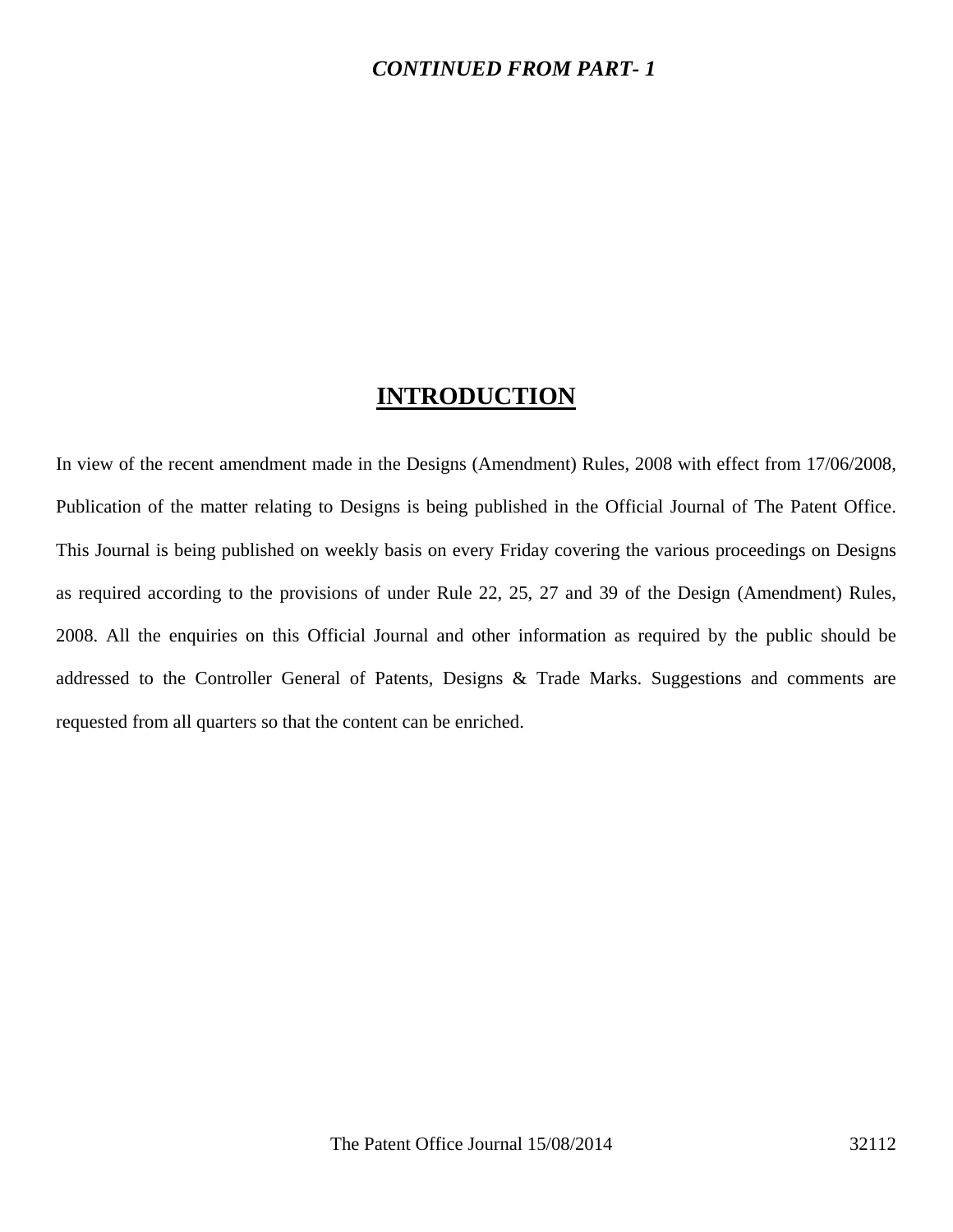# **COPYRIGHT PUBLICATION**

| <b>SL NO</b> | <b>REGISTERED DESIGN NUMBERS</b> | <b>RENEWED ON</b> |
|--------------|----------------------------------|-------------------|
| 1.           | 182805                           | 26.06.2014        |
| 2.           | 184239                           | 25.06.2014        |
| 3.           | 187043                           | 26.06.2014        |
| 4.           | 189207                           | 25.06.2014        |
| 5.           | 190305                           | 25.06.2014        |
| 6.           | 190913                           | 25.06.2014        |
| 7.           | 190914                           | 25.06.2014        |
| 8.           | 196337                           | 25.07.2014        |
| 9.           | 196338                           | 25.07.2014        |
| 10.          | 196782                           | 30.07.2014        |
| 11.          | 196783                           | 30.07.2014        |
| 12.          | 196784                           | 30.07.2014        |
| 13.          | 196963                           | 15.07.2014        |
| 14.          | 196964                           | 15.07.2014        |
| 15.          | 196965                           | 15.07.2014        |
| 16.          | 196966                           | 15.07.2014        |
| 17.          | 197427                           | 25.07.2014        |
| 18.          | 197428                           | 25.07.2014        |
| 19.          | 198066                           | 25.07.2014        |
| 20.          | 198069                           | 25.07.2014        |
| 21.          | 200012                           | 25.07.2014        |
| 22.          | 200016                           | 25.07.2014        |
| 23.          | 200017                           | 25.07.2014        |
| 24.          | 200019                           | 25.07.2014        |
| 25.          | 200020                           | 25.07.2014        |
| 26.          | 201114                           | 05.06.2014        |
| 27.          | 247135                           | 28.07.2014        |
| 28.          | 247603                           | 28.07.2014        |
| 29.          | 247606                           | 28.07.2014        |
| 30.          | 247963                           | 28.07.2014        |
| 31.          | 247964                           | 28.07.2014        |
| 32.          | 247965                           | 15.07.2014        |
| 33.          | 247966                           | 15.07.2014        |
| 34.          | 248389                           | 30.07.2014        |
| 35.          | 248845                           | 28.07.2014        |
| 36.          | 248846                           | 15.07.2014        |
| 37.          | 248847                           | 15.07.2014        |
| 38.          | 249248                           | 15.07.2014        |
| 39.          | 249249                           | 15.07.2014        |
| 40.          | 249408                           | 28.07.2014        |
| 41.          | 249706                           | 28.07.2014        |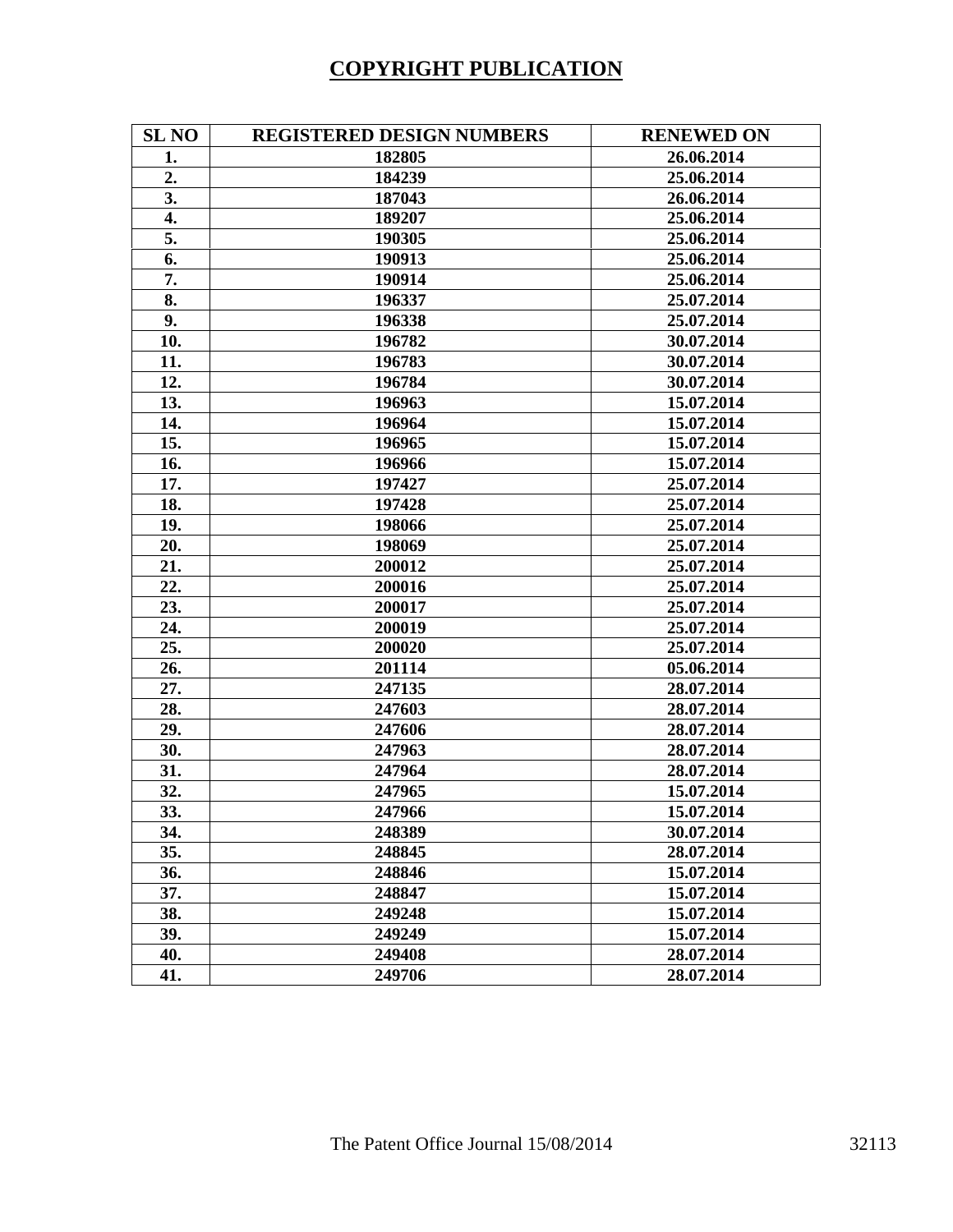## **THE DESIGNS ACT 2000 SECTION 30 DESIGN ASSIGNMENT**

**The Design stands in the name of SARA LEE HOUSEHOLD AND BODY CARE NEDERLAND B.V. registered under the Designs Act, 2000 has been assigned in the Register of Designs in the name as follows:-** 

| Design No. | <b>Class</b> | <b>Name</b>                                                                                                           |
|------------|--------------|-----------------------------------------------------------------------------------------------------------------------|
| 225698     | $23-04$      | SARA LEE HOUSEHOLD CARE NEDERLAND B.V OF,<br>VLEUTENSEVAART 100, 3532 AD UTRECHT, THE<br>NETHERLANDS, A DUTCH COMPANY |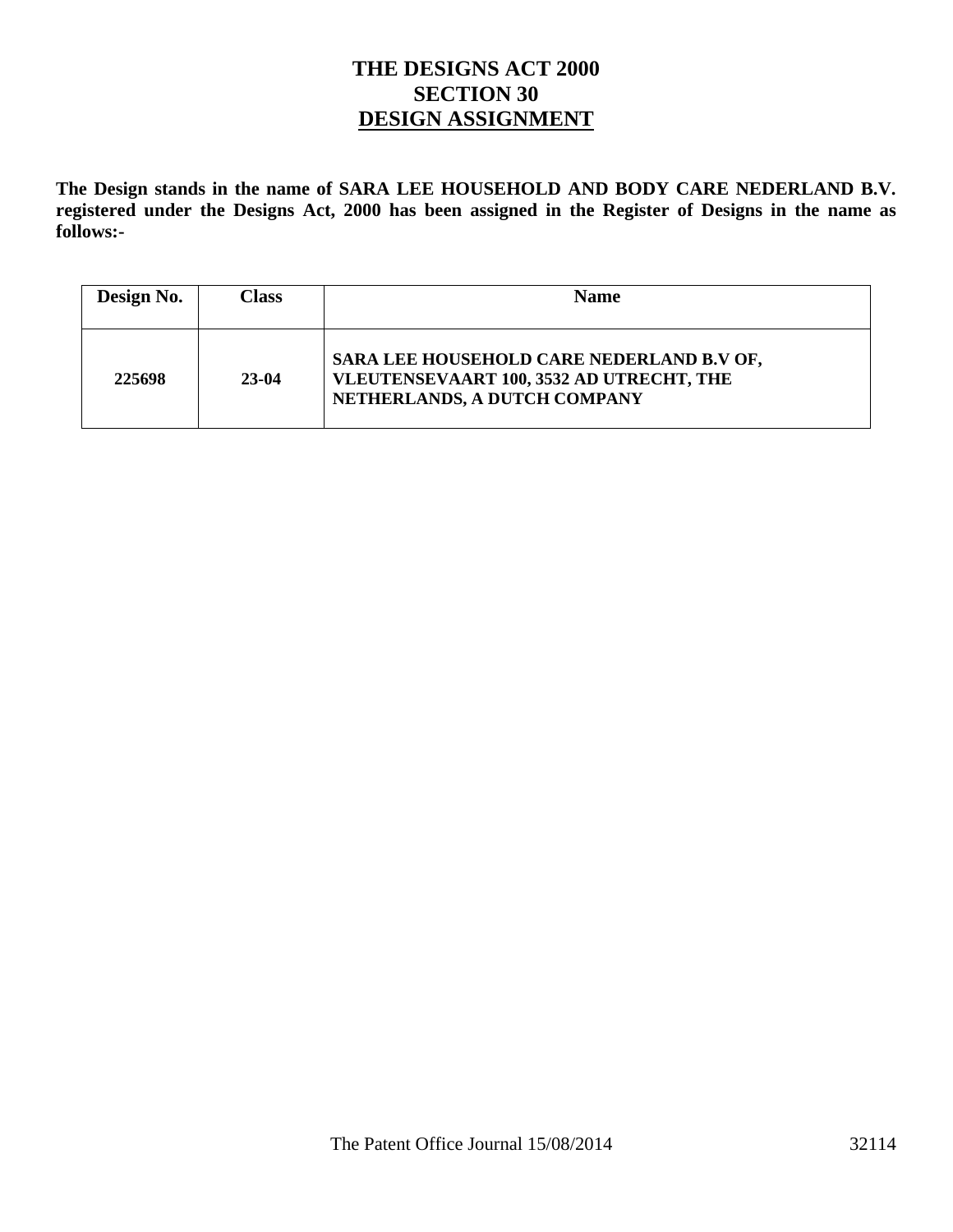## **RESTORATION OF LAPSED DESIGNS UNDER SECTION 12 (2) OF THE DESIGNS ACT, 2000**

#### **(01)**

 An application made under Section 12 (2) of the Designs act, 2000 on **27.11.2013**, for Restoration of **Design No.190914 dated 07.01.2003** in the name of **EFFIPRESS ENGINEERING PVT. LTD., A COMPANY INCORPORATED UNDER THE INDIAN COMPANIES ACT, AT 148-F, ST. CRYIL'S ROAD, BANDRA, MUMBAI-400050, MAHARASHTRA, INDIA** has been allowed.

#### **(02)**

 An application made under Section 12 (2) of the Designs act, 2000 on **27.11.2013**, for Restoration of **Design No.190913 dated 07.01.2003** in the name of **EFFIPRESS ENGINEERING PVT. LTD., A COMPANY INCORPORATED UNDER THE INDIAN COMPANIES ACT, AT 148-F, ST. CRYIL'S ROAD, BANDRA, MUMBAI-400050, MAHARASHTRA, INDIA** has been allowed.

#### **(03)**

An application made under Section 12 (2) of the Designs act, 2000 on **19.08.2013**, for Restoration of **Design No.190305 dated 29.10.2002** in the name of **TAPARIA TOOLS LIMITED, A COMPANY INCORPORATED UNDER THE INDIAN COMPANIES ACT, AT 423-424/A-2 SHAH & NAHAR, LOWER PAREL (W), MUMBAI:-400013, MAHARASHTRA, INDIA** has been allowed.

#### **(04)**

 An application made under Section 12 (2) of the Designs act, 2000 on **05.02.2013**, for Restoration of **Design No.189207 dated 01.03.2002** in the name of **AMERICAN TOOL COMPANIES, INC., A CORPORATION ORGANIZED AND EXISTING UNDER THE LAWS OF THE STATE OF DELAWARE WITH A PLACE OF BUSINESS AT 2800 W. HIGGINS ROAD, SUITE 805, HOFFMAN ESTATE, ILLINOIS, UNITED STATES OF AMERICA** has been allowed.

#### **(05)**

 An application made under Section 12 (2) of the Designs act, 2000 on **04.08.2011**, for Restoration of **Design No.184239 dated 26.12.2000** in the name of **GODREJ SARA LEE LIMITED, A COMPANY INCORPORATED UNDER THE COMPANIES ACT, 1956 OF PIROJSHANAGAR, EASTERN EXPRESS HIGHWAY, VIKHROLI, MUMBAI-400079, MAHARASHTRA, INDIA** has been allowed.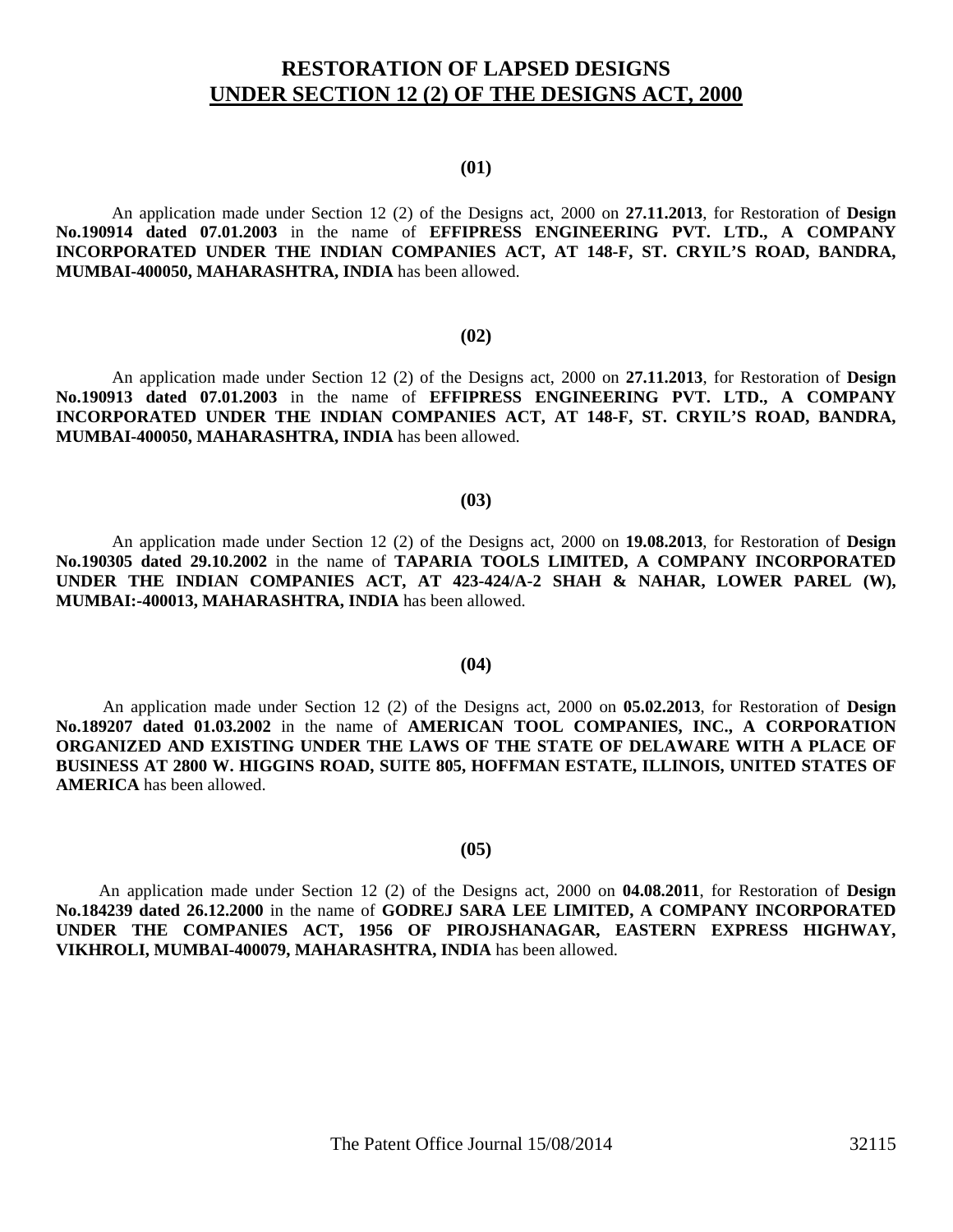#### **REGISTRATION OF DESIGNS**

**The following designs have been registered. They are now open for public inspection. In the following each entry the Date of Registration is shown. The Priority Number, Priority Date and Priority Country are also shown**

| <b>DESIGN NUMBER</b>                                                                                                                                                                                                                   |                           |                 |                  |  |
|----------------------------------------------------------------------------------------------------------------------------------------------------------------------------------------------------------------------------------------|---------------------------|-----------------|------------------|--|
| <b>CLASS</b>                                                                                                                                                                                                                           |                           |                 |                  |  |
| 1) KONINKLIJKE PHILIPS N.V., A COMPANY ORGANIZED AND EXISTING<br>UNDER THE LAWS OF THE KINGDOM OF THE NETHERLANDS, RESIDING AT<br>EINDHOVEN,<br>WHOSE POST-OFFICE ADDRESS IS HIGH TECH CAMPUS 5, 5656 AE<br>EINDHOVEN, THE NETHERLANDS |                           |                 |                  |  |
| <b>DATE OF REGISTRATION</b>                                                                                                                                                                                                            |                           | 06/12/2013      |                  |  |
| <b>TITLE</b>                                                                                                                                                                                                                           |                           | <b>LED BULB</b> |                  |  |
| <b>PRIORITY</b>                                                                                                                                                                                                                        |                           |                 |                  |  |
| PRIORITY NUMBER                                                                                                                                                                                                                        | <b>DATE</b>               | <b>COUNTRY</b>  |                  |  |
| 002282426-0008                                                                                                                                                                                                                         | 26/07/2013                | <b>OHIM</b>     |                  |  |
| <b>DESIGN NUMBER</b>                                                                                                                                                                                                                   |                           | 258943          |                  |  |
| <b>CLASS</b>                                                                                                                                                                                                                           |                           | 08-07           |                  |  |
| 1) MR. SHAILENDRA PATNI, INDIAN NATIONAL OF<br>C/202, YAMNOTRI, MAHAVIR NAGAR, DHANUKARWADI, MAHARSHTRA,<br><b>MUMBAI-400067</b>                                                                                                       |                           |                 |                  |  |
| <b>DATE OF REGISTRATION</b>                                                                                                                                                                                                            |                           | 24/12/2013      |                  |  |
| <b>TITLE</b>                                                                                                                                                                                                                           |                           | <b>SEAL</b>     |                  |  |
| <b>PRIORITY NA</b>                                                                                                                                                                                                                     |                           |                 |                  |  |
| <b>DESIGN NUMBER</b>                                                                                                                                                                                                                   |                           | 257389          |                  |  |
| <b>CLASS</b>                                                                                                                                                                                                                           |                           | 15-99           |                  |  |
| 1) SANDVIK INTELLECTUAL PROPERTY AB OF<br>SE-811 81 SANDVIKEN, SWEDEN, A SWEDISH COMPANY                                                                                                                                               |                           |                 |                  |  |
| <b>DATE OF REGISTRATION</b>                                                                                                                                                                                                            | 10/10/2013                |                 |                  |  |
| <b>TITLE</b>                                                                                                                                                                                                                           |                           | <b>CRUSHER</b>  |                  |  |
| <b>PRIORITY</b>                                                                                                                                                                                                                        |                           |                 |                  |  |
| PRIORITY NUMBER                                                                                                                                                                                                                        | <b>DATE</b>               | <b>COUNTRY</b>  |                  |  |
| 001368807                                                                                                                                                                                                                              | 22/04/2013<br><b>OHIM</b> |                 |                  |  |
|                                                                                                                                                                                                                                        |                           |                 | Perspective view |  |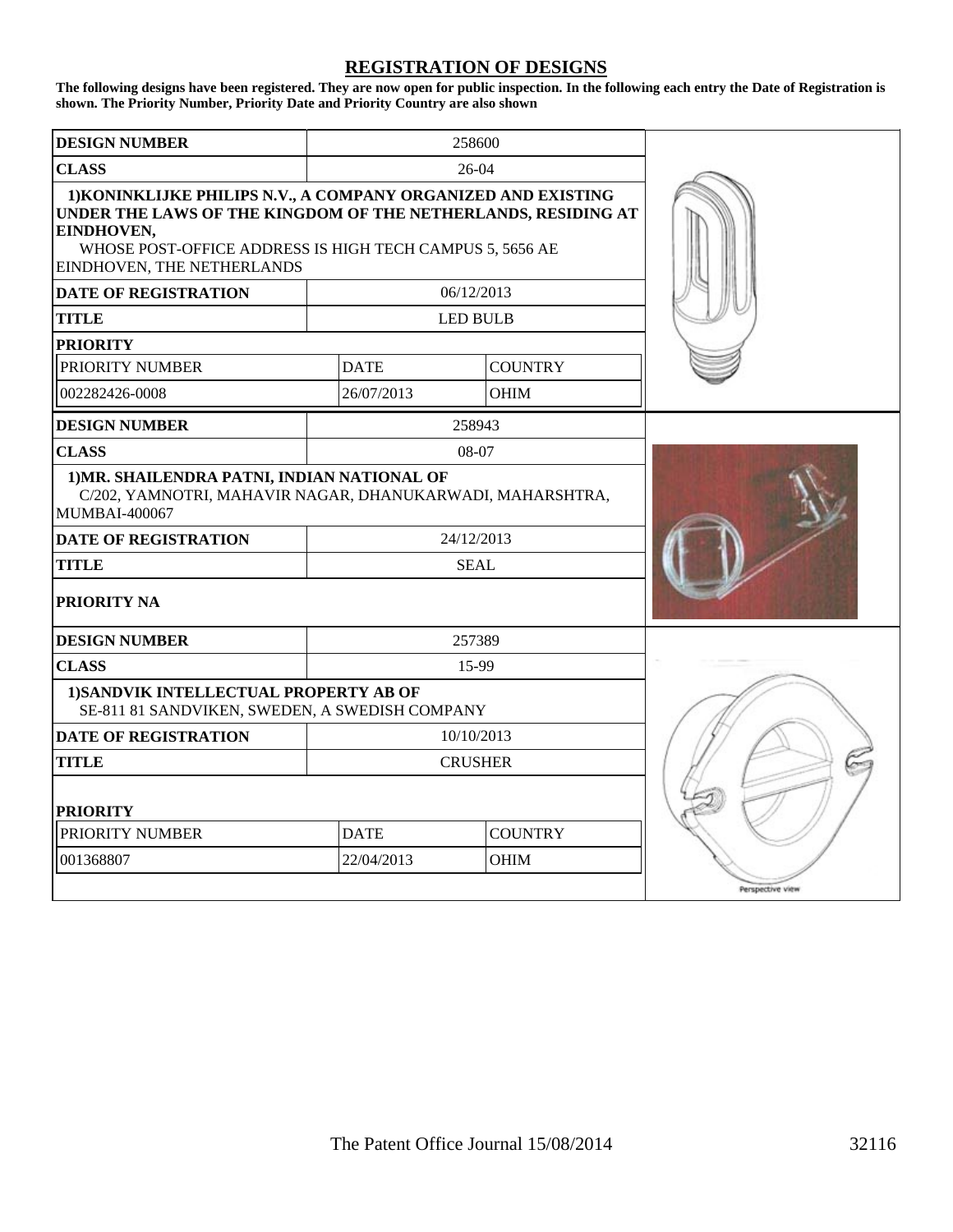| <b>DESIGN NUMBER</b>                                                                                                                                                                                                                   |  | 257238                    |            |                               |  |
|----------------------------------------------------------------------------------------------------------------------------------------------------------------------------------------------------------------------------------------|--|---------------------------|------------|-------------------------------|--|
| <b>CLASS</b>                                                                                                                                                                                                                           |  | 23-03                     |            |                               |  |
| 1) SUPERNOVA TECHNOLOGIES PVT. LTD A COMPANY<br><b>REGISTERED UNDER COMPANY ACT 1956 OF</b><br>I/103, PHASE-4, ZONE B-9, G.I.D.C ESTATE, VITTHAL UDYOG<br>NAGAR-388121. GUJARAT. INDIA                                                 |  |                           |            |                               |  |
| <b>DATE OF REGISTRATION</b>                                                                                                                                                                                                            |  | 08/10/2013                |            |                               |  |
| <b>TITLE</b>                                                                                                                                                                                                                           |  | <b>FIRE PLACE</b>         |            |                               |  |
| <b>PRIORITY NA</b>                                                                                                                                                                                                                     |  |                           |            |                               |  |
| <b>DESIGN NUMBER</b>                                                                                                                                                                                                                   |  |                           | 258597     |                               |  |
| <b>CLASS</b>                                                                                                                                                                                                                           |  |                           | $26-04$    |                               |  |
| 1) KONINKLIJKE PHILIPS N.V., A COMPANY ORGANIZED AND EXISTING<br>UNDER THE LAWS OF THE KINGDOM OF THE NETHERLANDS, RESIDING AT<br>EINDHOVEN,<br>WHOSE POST-OFFICE ADDRESS IS HIGH TECH CAMPUS 5, 5656 AE<br>EINDHOVEN, THE NETHERLANDS |  |                           |            |                               |  |
| <b>DATE OF REGISTRATION</b>                                                                                                                                                                                                            |  |                           | 06/12/2013 |                               |  |
| <b>TITLE</b>                                                                                                                                                                                                                           |  | <b>LED BULB</b>           |            |                               |  |
| <b>PRIORITY</b><br>PRIORITY NUMBER<br>002282392-0006                                                                                                                                                                                   |  | <b>DATE</b><br>26/07/2013 |            | <b>COUNTRY</b><br><b>OHIM</b> |  |
| <b>DESIGN NUMBER</b>                                                                                                                                                                                                                   |  |                           | 253791     |                               |  |
| <b>CLASS</b>                                                                                                                                                                                                                           |  |                           | 13-03      |                               |  |
| 1)CROWN EQUIPMENT CORPORATION, A CORPORATION OF OHIO OF<br>40 SOUTH WASHINGTON STREET, NEW BREMEN, OHIO 45869, UNITED<br><b>STATES</b>                                                                                                 |  |                           |            |                               |  |
| <b>DATE OF REGISTRATION</b>                                                                                                                                                                                                            |  |                           | 13/05/2013 |                               |  |
| <b>CONTROL APPARATUS FOR A FLEET</b><br><b>TITLE</b><br>MANAGEMENT SYSTEM                                                                                                                                                              |  |                           |            |                               |  |
| <b>PRIORITY</b>                                                                                                                                                                                                                        |  |                           |            |                               |  |
| PRIORITY NUMBER                                                                                                                                                                                                                        |  | <b>DATE</b>               |            | <b>COUNTRY</b>                |  |
| 29/437,154                                                                                                                                                                                                                             |  | 14/11/2012                | U.S.A.     |                               |  |
|                                                                                                                                                                                                                                        |  |                           |            |                               |  |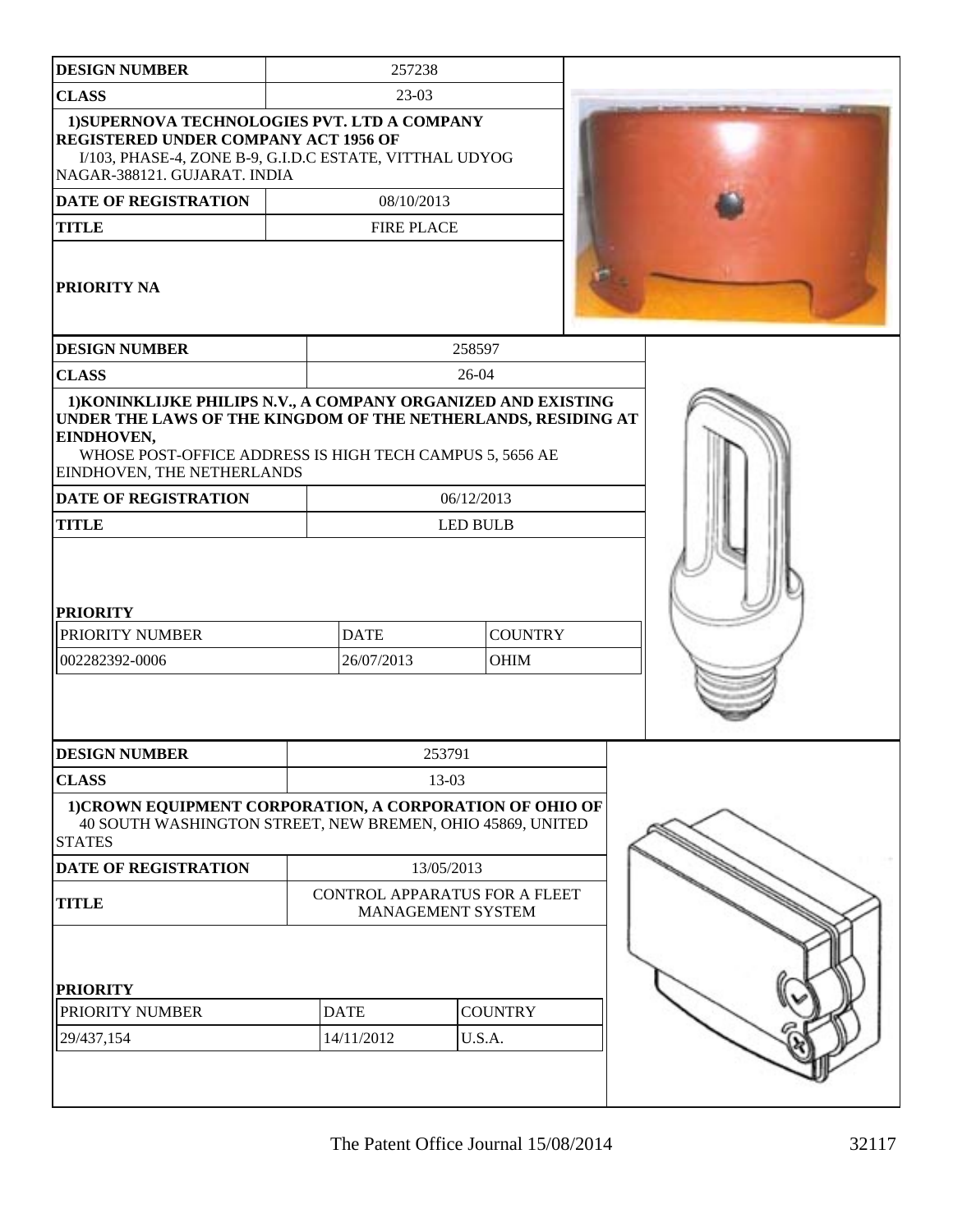| <b>DESIGN NUMBER</b>                                                                                                                                                         | 259231     |                              |                |  |                  |
|------------------------------------------------------------------------------------------------------------------------------------------------------------------------------|------------|------------------------------|----------------|--|------------------|
| <b>CLASS</b>                                                                                                                                                                 | $15-02$    |                              |                |  |                  |
| 1) CROMPTON GREAVES LIMITED,<br>CG HOUSE, 6TH FLOOR, DR. ANNIE BESANT ROAD, WORLI, MUMBAI -<br>400030, MAHARASHTRA, INDIA; AN INDIAN COMPANY                                 |            |                              |                |  |                  |
| <b>DATE OF REGISTRATION</b>                                                                                                                                                  |            |                              | 03/01/2014     |  |                  |
| <b>TITLE</b>                                                                                                                                                                 |            |                              | <b>PUMP</b>    |  |                  |
| <b>PRIORITY NA</b>                                                                                                                                                           |            |                              |                |  |                  |
| <b>DESIGN NUMBER</b>                                                                                                                                                         |            |                              | 257388         |  |                  |
| <b>CLASS</b>                                                                                                                                                                 |            |                              | 13-03          |  | Wido<br>Right    |
| 1) LARSEN & TOUBRO LIMITED, AN INDIAN COMPANY INCORPORATED<br>UNDER THE COMPANIES ACT, 1956 OF<br>L & T HOUSE, BALLARD ESTATE, MUMBAI 400001, STATE OF<br>MAHARASHTRA, INDIA |            |                              |                |  |                  |
| <b>DATE OF REGISTRATION</b>                                                                                                                                                  |            | 10/10/2013                   |                |  |                  |
| <b>TITLE</b>                                                                                                                                                                 |            | MOULDED CASE CIRCUIT BREAKER |                |  |                  |
| PRIORITY NA                                                                                                                                                                  |            |                              |                |  | Percoertive view |
| <b>DESIGN NUMBER</b>                                                                                                                                                         |            |                              | 256854         |  |                  |
| <b>CLASS</b>                                                                                                                                                                 |            |                              | $12-08$        |  |                  |
| 1) HONDA MOTOR CO., LTD., A JAPANESE<br><b>CORPORATION, OF</b><br>1-1, MINAMI-AOYAMA 2-CHOME, MINATO-KU, TOKYO,<br>107-8556, JAPAN                                           |            |                              |                |  |                  |
| <b>DATE OF</b><br><b>REGISTRATION</b>                                                                                                                                        | 27/09/2013 |                              |                |  |                  |
| <b>TITLE</b>                                                                                                                                                                 |            | <b>AUTOMOBILE</b>            |                |  |                  |
| <b>PRIORITY</b>                                                                                                                                                              |            |                              |                |  |                  |
| <b>DATE</b><br>PRIORITY NUMBER                                                                                                                                               |            |                              | <b>COUNTRY</b> |  |                  |
| 2013-007612                                                                                                                                                                  | 04/04/2013 | <b>JAPAN</b>                 |                |  |                  |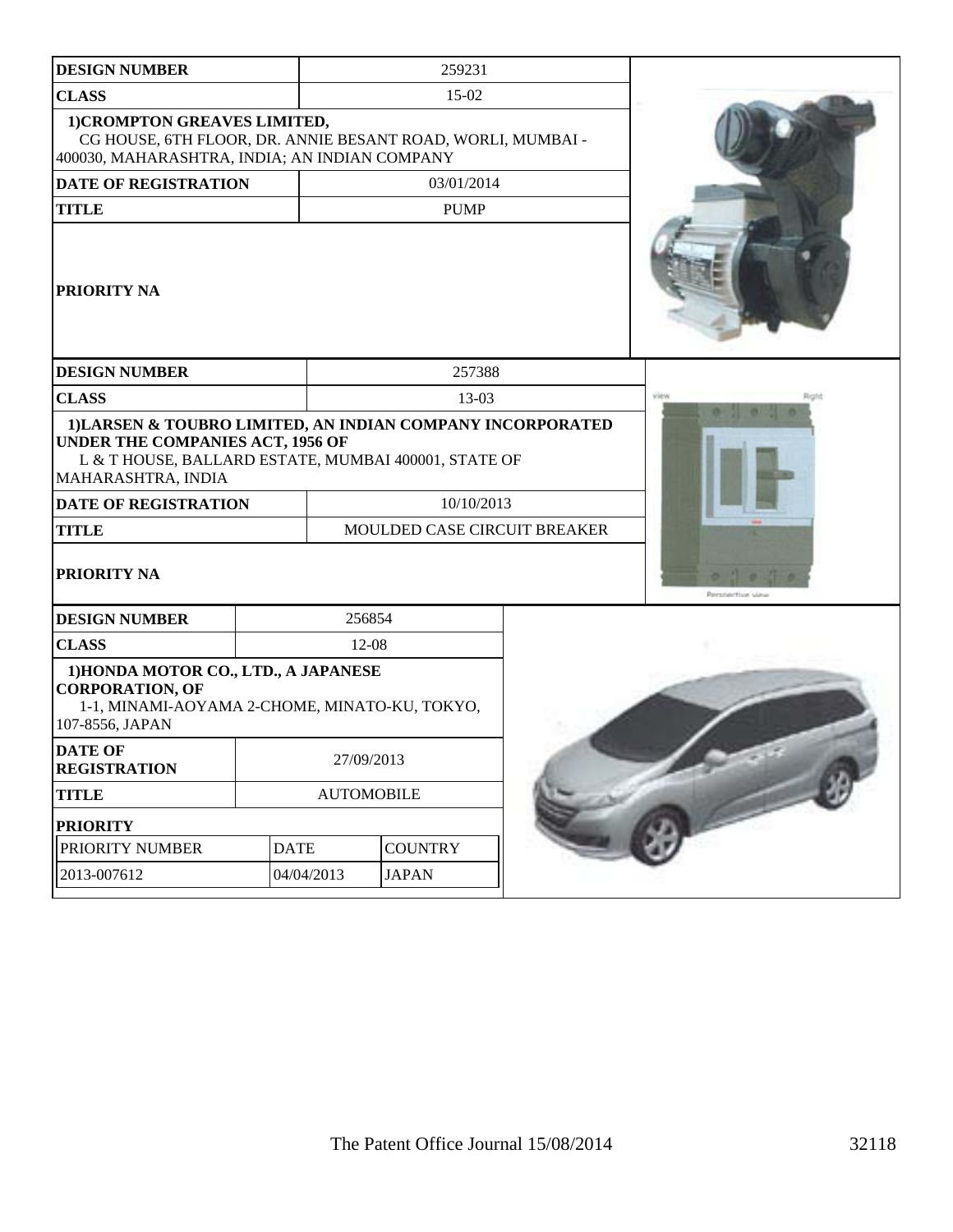| <b>DESIGN NUMBER</b>                                                                                                                                                                                 |                               | 258567                       |        |
|------------------------------------------------------------------------------------------------------------------------------------------------------------------------------------------------------|-------------------------------|------------------------------|--------|
| <b>CLASS</b>                                                                                                                                                                                         |                               | $09-03$                      |        |
| 1) TETRA LAVAL HOLDINGS & FINANCE S.A.,<br>OF AVENUE GÉNÉRAL-GUISAN 70, CH-1009 PULLY, 1009 SWITZERLAND                                                                                              |                               |                              |        |
| <b>DATE OF REGISTRATION</b>                                                                                                                                                                          |                               | 05/12/2013                   |        |
| <b>TITLE</b>                                                                                                                                                                                         |                               | <b>PACKAGING</b>             |        |
| <b>PRIORITY</b><br>PRIORITY NUMBER<br>002282137-0007                                                                                                                                                 |                               |                              |        |
| <b>DESIGN NUMBER</b>                                                                                                                                                                                 |                               | 255215                       |        |
| <b>CLASS</b>                                                                                                                                                                                         |                               | 13-03                        |        |
| 1) LARSEN & TOUBRO LIMITED, L&T HOUSE, BALLARD ESTATE, P.O. BOX:<br>278, MUMBAI 400 001, MAHARASHTRA, INDIA<br>AN INDIAN COMPANY REGISTERED UNDER THE PROVISIONS OF THE<br><b>COMPANIES ACT 1956</b> |                               |                              |        |
| <b>DATE OF REGISTRATION</b>                                                                                                                                                                          |                               | 15/07/2013                   |        |
| <b>TITLE</b>                                                                                                                                                                                         |                               | MOULDED CASE CIRCUIT BREAKER |        |
| <b>PRIORITY NA</b>                                                                                                                                                                                   |                               |                              | $-103$ |
| <b>DESIGN NUMBER</b>                                                                                                                                                                                 |                               | 258568                       |        |
| <b>CLASS</b>                                                                                                                                                                                         |                               | $09-03$                      |        |
| 1) TETRA LAVAL HOLDINGS & FINANCE S.A.,<br>OF AVENUE GÉNÉRAL-GUISAN 70, CH-1009 PULLY, 1009 SWITZERLAND                                                                                              |                               |                              |        |
| <b>DATE OF REGISTRATION</b>                                                                                                                                                                          |                               | 05/12/2013                   |        |
| <b>TITLE</b>                                                                                                                                                                                         |                               | <b>PACKAGING</b>             |        |
| <b>PRIORITY</b>                                                                                                                                                                                      |                               |                              |        |
| PRIORITY NUMBER                                                                                                                                                                                      | <b>COUNTRY</b><br><b>DATE</b> |                              |        |
| 002282137-0008                                                                                                                                                                                       | 26/07/2013                    | <b>OHIM</b>                  |        |
|                                                                                                                                                                                                      |                               |                              |        |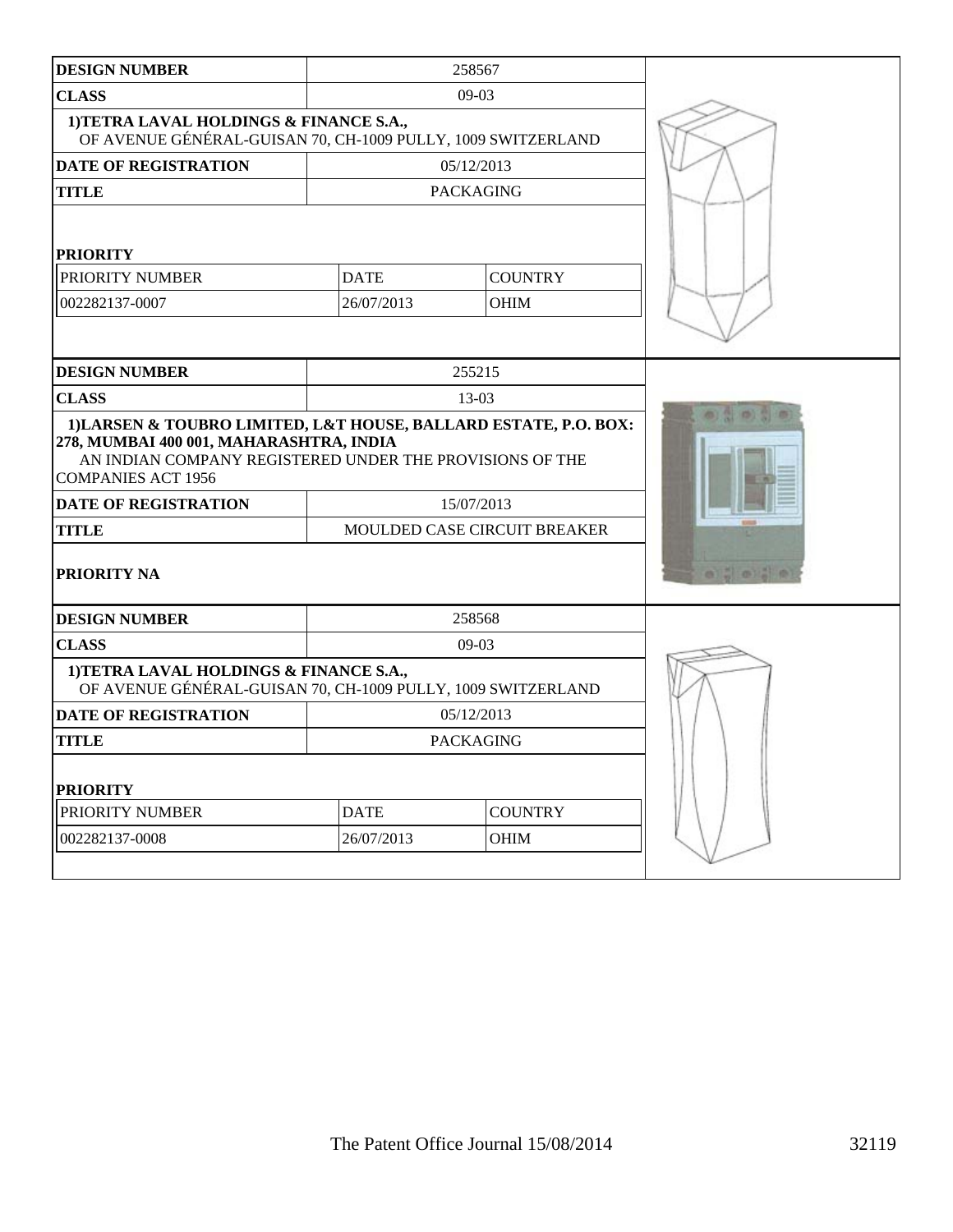| <b>DESIGN NUMBER</b>                                                                                         | 259856                                                                                                                                                                                                                                                                                                                                   |  |  |  |
|--------------------------------------------------------------------------------------------------------------|------------------------------------------------------------------------------------------------------------------------------------------------------------------------------------------------------------------------------------------------------------------------------------------------------------------------------------------|--|--|--|
| <b>CLASS</b>                                                                                                 | $06-01$                                                                                                                                                                                                                                                                                                                                  |  |  |  |
| <b>COMPANY HAVING ITS REGISTERED OFFICE AT</b>                                                               | 1) NATIONAL PLASTO PRODUCTS PRIVATE LIMITED, AN INDIAN<br>19, SUKEAS LANE, 1ST FLOOR, KOLKATA 700001, WEST BENGAL, INDIA                                                                                                                                                                                                                 |  |  |  |
| <b>DATE OF REGISTRATION</b>                                                                                  |                                                                                                                                                                                                                                                                                                                                          |  |  |  |
| <b>TITLE</b>                                                                                                 | <b>CHAIR</b>                                                                                                                                                                                                                                                                                                                             |  |  |  |
| <b>PRIORITY NA</b>                                                                                           |                                                                                                                                                                                                                                                                                                                                          |  |  |  |
| <b>DESIGN NUMBER</b>                                                                                         | 255216                                                                                                                                                                                                                                                                                                                                   |  |  |  |
| <b>CLASS</b>                                                                                                 | 13-03                                                                                                                                                                                                                                                                                                                                    |  |  |  |
| 278, MUMBAI 400 001, MAHARASHTRA, INDIA<br><b>COMPANIES ACT 1956</b>                                         | 1) LARSEN & TOUBRO LIMITED, L&T HOUSE, BALLARD ESTATE, P.O. BOX:<br>AN INDIAN COMPANY REGISTERED UNDER THE PROVISIONS OF THE                                                                                                                                                                                                             |  |  |  |
| <b>DATE OF REGISTRATION</b>                                                                                  | 15/07/2013                                                                                                                                                                                                                                                                                                                               |  |  |  |
| <b>TITLE</b>                                                                                                 |                                                                                                                                                                                                                                                                                                                                          |  |  |  |
| PRIORITY NA                                                                                                  |                                                                                                                                                                                                                                                                                                                                          |  |  |  |
| <b>DESIGN NUMBER</b>                                                                                         | 259638                                                                                                                                                                                                                                                                                                                                   |  |  |  |
| <b>CLASS</b>                                                                                                 | $09-01$                                                                                                                                                                                                                                                                                                                                  |  |  |  |
| FIRE STATION, SOMNATH ROAD, DAMAN 396210, (U.T.), INDIA, A<br>NATIONALITY, RESIDENT OF<br>MAHARASHTRA, INDIA | 1) V. B. INDUSTRIES, PLOT NO. 64/65/66, DAMAN INDUSTRIAL ESTATE, NEAR<br>PARTNERSHIP FIRM REGISTERED UNDER THE INDIAN PARTNERSHIP ACT,<br>WHOSE PARTNERS ARE (1) BHAWARLAL MANGILAL JAIN, (2) PRAVIN<br><b>BHAWARLAL JAIN (3) NARESH BHAWARLAL JAIN, ALL OF INDIAN</b><br>92/2, JAWAHAR NAGAR, ROAD NO. 5, GOREGAON WEST, MUMBAI 400062, |  |  |  |
| <b>DATE OF REGISTRATION</b>                                                                                  | 24/01/2014                                                                                                                                                                                                                                                                                                                               |  |  |  |
| <b>TITLE</b>                                                                                                 | <b>BOTTLE WITH CAP</b>                                                                                                                                                                                                                                                                                                                   |  |  |  |
| PRIORITY NA                                                                                                  |                                                                                                                                                                                                                                                                                                                                          |  |  |  |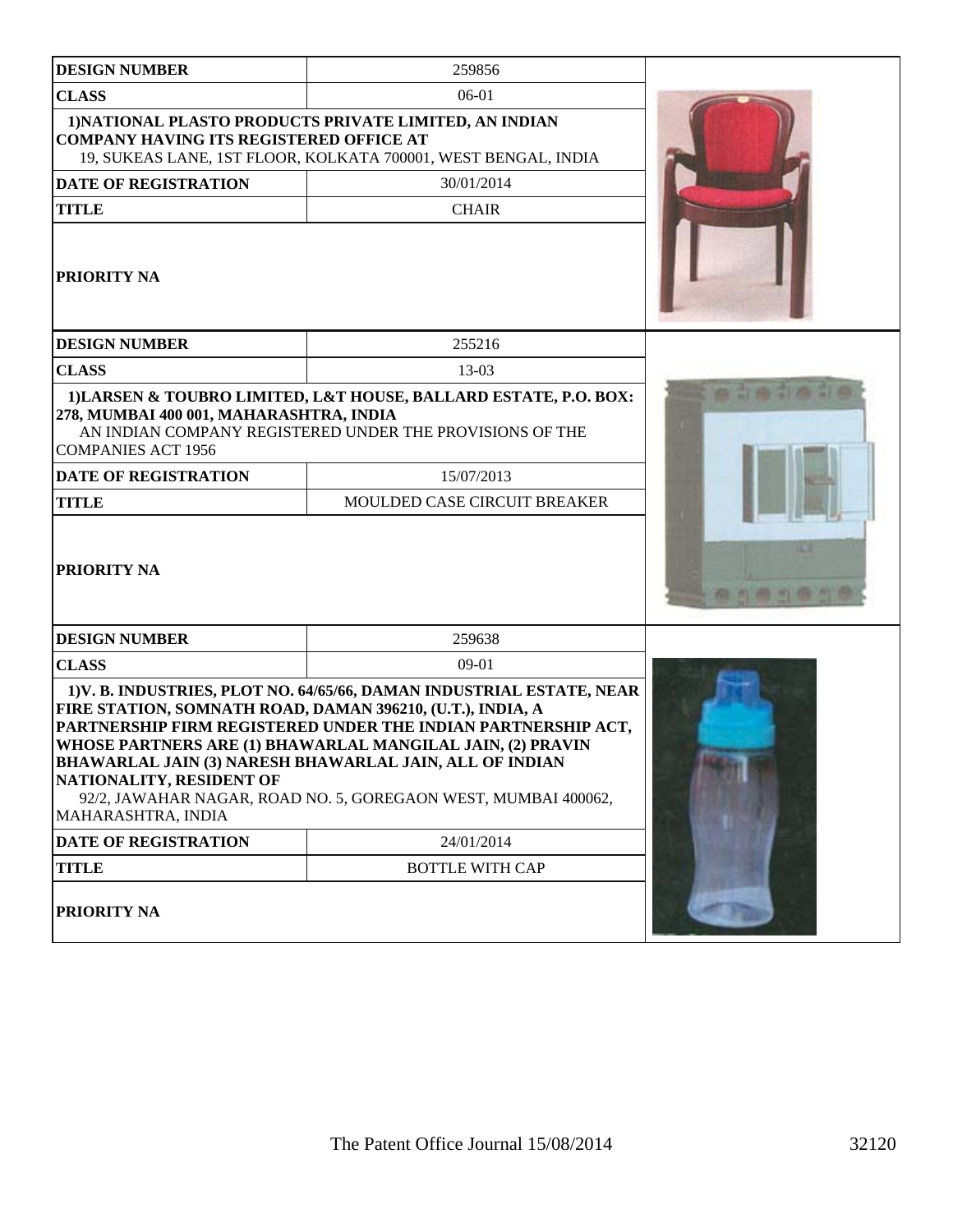| <b>DESIGN NUMBER</b>                                                                                                                                                                                                                                  |         |                                               | 257353            |                               |  |
|-------------------------------------------------------------------------------------------------------------------------------------------------------------------------------------------------------------------------------------------------------|---------|-----------------------------------------------|-------------------|-------------------------------|--|
| <b>CLASS</b>                                                                                                                                                                                                                                          | $07-01$ |                                               |                   |                               |  |
| 1) RAVISSANT PRIVATE LIMITED, AN INDIAN COMPANY, OF<br>50-51, COMMERCIAL COMPLEX, NEW FRIENDS COLONY, NEW DELHI-<br>110065, INDIA                                                                                                                     |         |                                               |                   |                               |  |
| <b>DATE OF REGISTRATION</b>                                                                                                                                                                                                                           |         |                                               | 09/10/2013        |                               |  |
| <b>TITLE</b>                                                                                                                                                                                                                                          |         |                                               | <b>COFFEE POT</b> |                               |  |
| PRIORITY NA                                                                                                                                                                                                                                           |         |                                               |                   |                               |  |
| <b>DESIGN NUMBER</b>                                                                                                                                                                                                                                  |         |                                               | 258570            |                               |  |
| <b>CLASS</b>                                                                                                                                                                                                                                          |         |                                               | $09-03$           |                               |  |
| 1) TETRA LAVAL HOLDINGS & FINANCE S.A.,<br>OF AVENUE GÉNÉRAL-GUISAN 70, CH-1009 PULLY, 1009 SWITZERLAND                                                                                                                                               |         |                                               |                   |                               |  |
| <b>DATE OF REGISTRATION</b>                                                                                                                                                                                                                           |         | 05/12/2013                                    |                   |                               |  |
| <b>TITLE</b>                                                                                                                                                                                                                                          |         | <b>PACKAGING</b>                              |                   |                               |  |
| <b>PRIORITY</b><br>PRIORITY NUMBER<br>002282137-0010                                                                                                                                                                                                  |         | <b>DATE</b><br>26/07/2013                     |                   | <b>COUNTRY</b><br><b>OHIM</b> |  |
|                                                                                                                                                                                                                                                       |         |                                               |                   |                               |  |
| <b>DESIGN NUMBER</b>                                                                                                                                                                                                                                  |         | 259185                                        |                   |                               |  |
| <b>CLASS</b>                                                                                                                                                                                                                                          |         | 23-01                                         |                   |                               |  |
| 1) EASOL PRIVATE LIMITED AN INDIAN COMPANY<br><b>ESTABLISHED UNDER THE COMPANY'S ACT, 1956 AND</b><br><b>WHOSE ADDRESS IS</b><br>S. NO. 228, OPP. SHIVANE GRAMPANCHAYAT, AT POST<br>SHIVANE, TALUKA-HAVELI, PUNE:411023, MAHARASHTRA,<br><b>INDIA</b> |         |                                               |                   |                               |  |
| <b>DATE OF</b><br>03/01/2014<br><b>REGISTRATION</b>                                                                                                                                                                                                   |         |                                               |                   |                               |  |
| <b>TITLE</b>                                                                                                                                                                                                                                          |         | <b>WATER DISINFECTANT</b><br><b>CARTRIDGE</b> |                   |                               |  |
| PRIORITY NA                                                                                                                                                                                                                                           |         |                                               |                   |                               |  |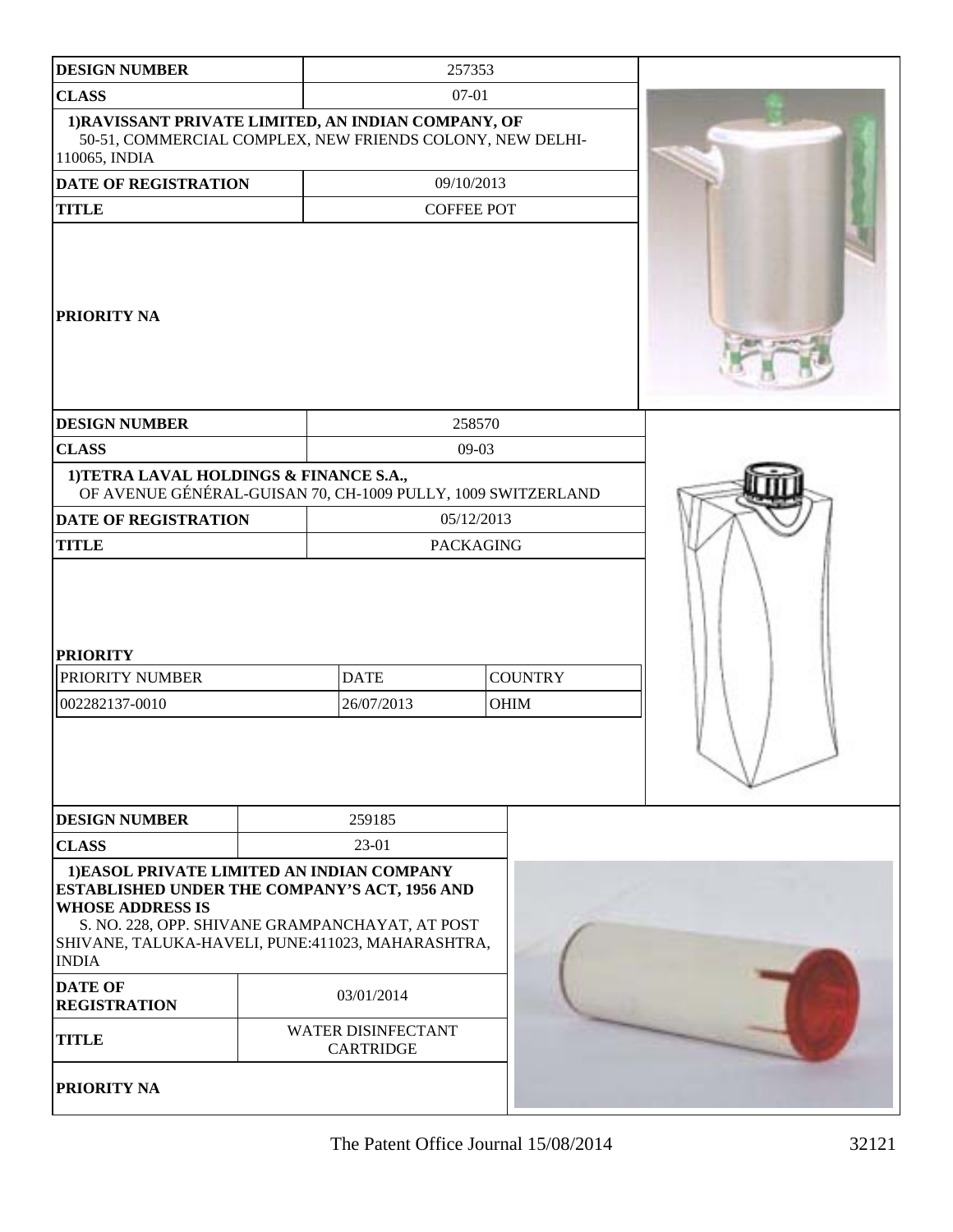| <b>DESIGN NUMBER</b>                                                                                                                                                 |             | 255231                            |  |  |  |  |  |
|----------------------------------------------------------------------------------------------------------------------------------------------------------------------|-------------|-----------------------------------|--|--|--|--|--|
| <b>CLASS</b>                                                                                                                                                         |             | 15-99                             |  |  |  |  |  |
| 1) DANIELI & C. OFFICINE MECCANICHE S.P.A., AN ITALIAN COMPANY,<br>OF VIA NAZIONALE, 41, 33042 BUTTRIO (UD), ITALY                                                   |             |                                   |  |  |  |  |  |
| <b>DATE OF REGISTRATION</b>                                                                                                                                          | 15/07/2013  |                                   |  |  |  |  |  |
| <b>TITLE</b>                                                                                                                                                         |             | SLITTING GUIDES FOR ROLLING MILLS |  |  |  |  |  |
| PRIORITY NA                                                                                                                                                          |             |                                   |  |  |  |  |  |
| <b>DESIGN NUMBER</b>                                                                                                                                                 |             | 257355                            |  |  |  |  |  |
| <b>CLASS</b>                                                                                                                                                         |             | $07 - 01$                         |  |  |  |  |  |
| 1) RAVISSANT PRIVATE LIMITED, AN INDIAN COMPANY, OF<br>50-51, COMMERCIAL COMPLEX, NEW FRIENDS COLONY, NEW DELHI-<br>110065, INDIA                                    |             |                                   |  |  |  |  |  |
| <b>DATE OF REGISTRATION</b>                                                                                                                                          |             | 09/10/2013                        |  |  |  |  |  |
| <b>TITLE</b>                                                                                                                                                         |             | POT                               |  |  |  |  |  |
| PRIORITY NA                                                                                                                                                          |             |                                   |  |  |  |  |  |
| <b>DESIGN NUMBER</b>                                                                                                                                                 |             | 245565                            |  |  |  |  |  |
| <b>CLASS</b>                                                                                                                                                         |             | 07-02                             |  |  |  |  |  |
| 1) SOCIÉTÉ DES PRODUITS NESTLÉ S.A. A COMPANY INCORPORATED<br>UNDER THE LAWS OF THE SWITZERLAND HAVING ITS REGISTERED<br><b>OFFICE</b><br>AT 1800 VEVEY, SWITZERLAND |             |                                   |  |  |  |  |  |
| <b>DATE OF REGISTRATION</b>                                                                                                                                          |             |                                   |  |  |  |  |  |
| <b>TITLE</b>                                                                                                                                                         |             |                                   |  |  |  |  |  |
| <b>PRIORITY</b>                                                                                                                                                      |             |                                   |  |  |  |  |  |
| PRIORITY NUMBER                                                                                                                                                      | <b>DATE</b> | <b>COUNTRY</b>                    |  |  |  |  |  |
| 138617                                                                                                                                                               | 24/02/2012  | <b>SWITZERLAND</b>                |  |  |  |  |  |
|                                                                                                                                                                      |             |                                   |  |  |  |  |  |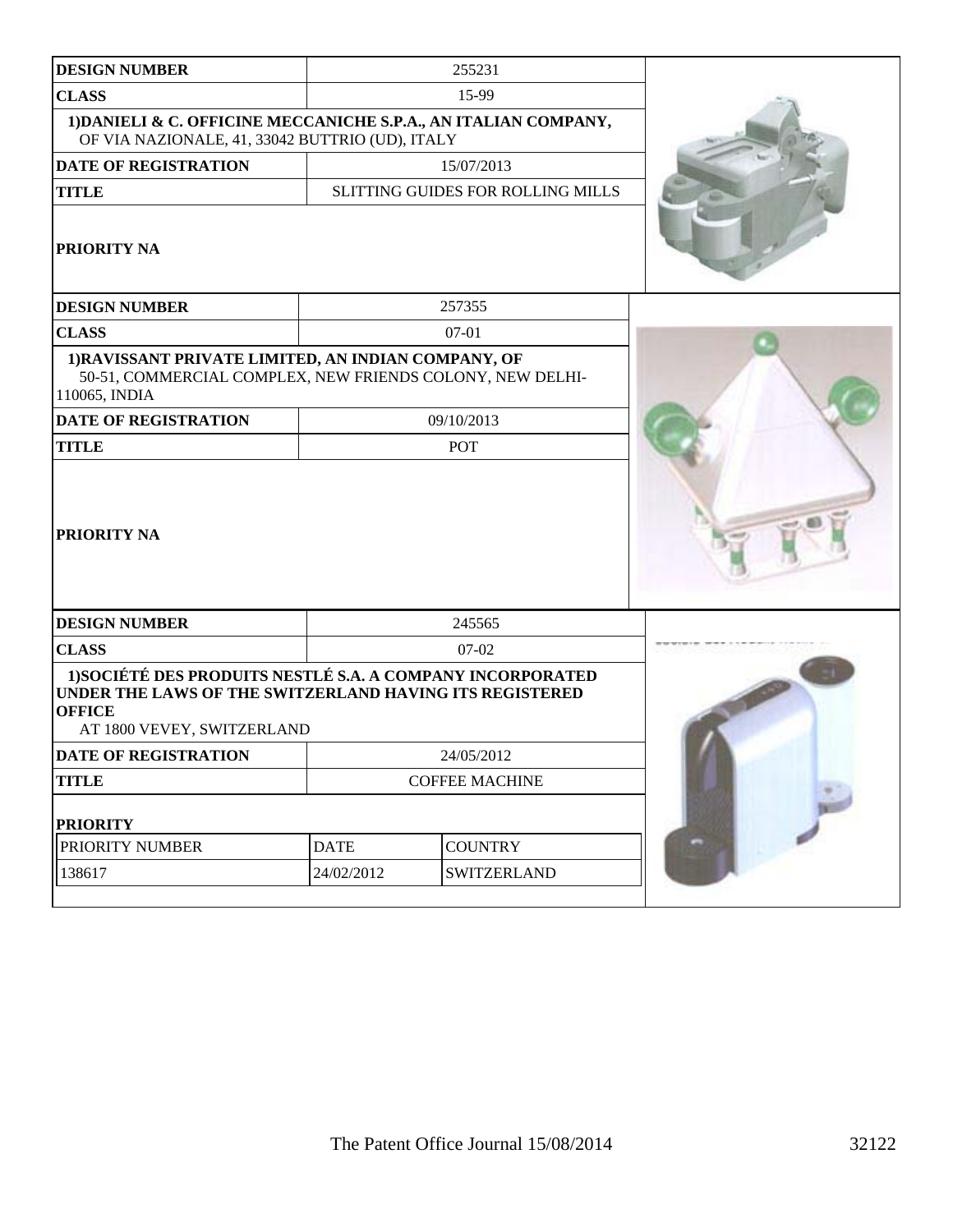| <b>DESIGN NUMBER</b>                                                                                                      |             | 257996                   |  |
|---------------------------------------------------------------------------------------------------------------------------|-------------|--------------------------|--|
| <b>CLASS</b>                                                                                                              |             | $12 - 16$                |  |
| 1) MAN TRUCK & BUS AG, A GERMAN COMPANY OF<br>DACHAUER STRASSE 667, 80995 MÜNCHEN, GERMANY                                |             |                          |  |
| <b>DATE OF REGISTRATION</b>                                                                                               |             | 06/11/2013               |  |
| <b>TITLE</b>                                                                                                              |             | LEFT BUMPER FOR VEHICLES |  |
| <b>PRIORITY NA</b>                                                                                                        |             |                          |  |
| <b>DESIGN NUMBER</b>                                                                                                      |             | 258572                   |  |
| <b>CLASS</b>                                                                                                              |             | $09-03$                  |  |
| 1) TETRA LAVAL HOLDINGS & FINANCE S.A.,<br>OF AVENUE GÉNÉRAL-GUISAN 70, CH-1009 PULLY, 1009 SWITZERLAND                   |             |                          |  |
| <b>DATE OF REGISTRATION</b>                                                                                               |             | 05/12/2013               |  |
| <b>TITLE</b>                                                                                                              |             | <b>PACKAGING</b>         |  |
| <b>PRIORITY</b>                                                                                                           |             |                          |  |
| PRIORITY NUMBER                                                                                                           | <b>DATE</b> | <b>COUNTRY</b>           |  |
| 002282137-0012                                                                                                            | 26/07/2013  | OHIM                     |  |
|                                                                                                                           |             |                          |  |
| <b>DESIGN NUMBER</b>                                                                                                      | 258679      |                          |  |
| <b>CLASS</b>                                                                                                              | 08-07       |                          |  |
| 1) MR. SHAILENDRA PATNI, INDIAN NATIONAL OF<br>C/202, YAMNOTRI, MAHAVIR NAGAR, DHANUKARWADI,<br>MAHARSHTRA, MUMBAI-400067 |             |                          |  |
| <b>DATE OF REGISTRATION</b>                                                                                               | 12/12/2013  |                          |  |
| <b>TITLE</b>                                                                                                              | <b>SEAL</b> |                          |  |
| PRIORITY NA                                                                                                               |             |                          |  |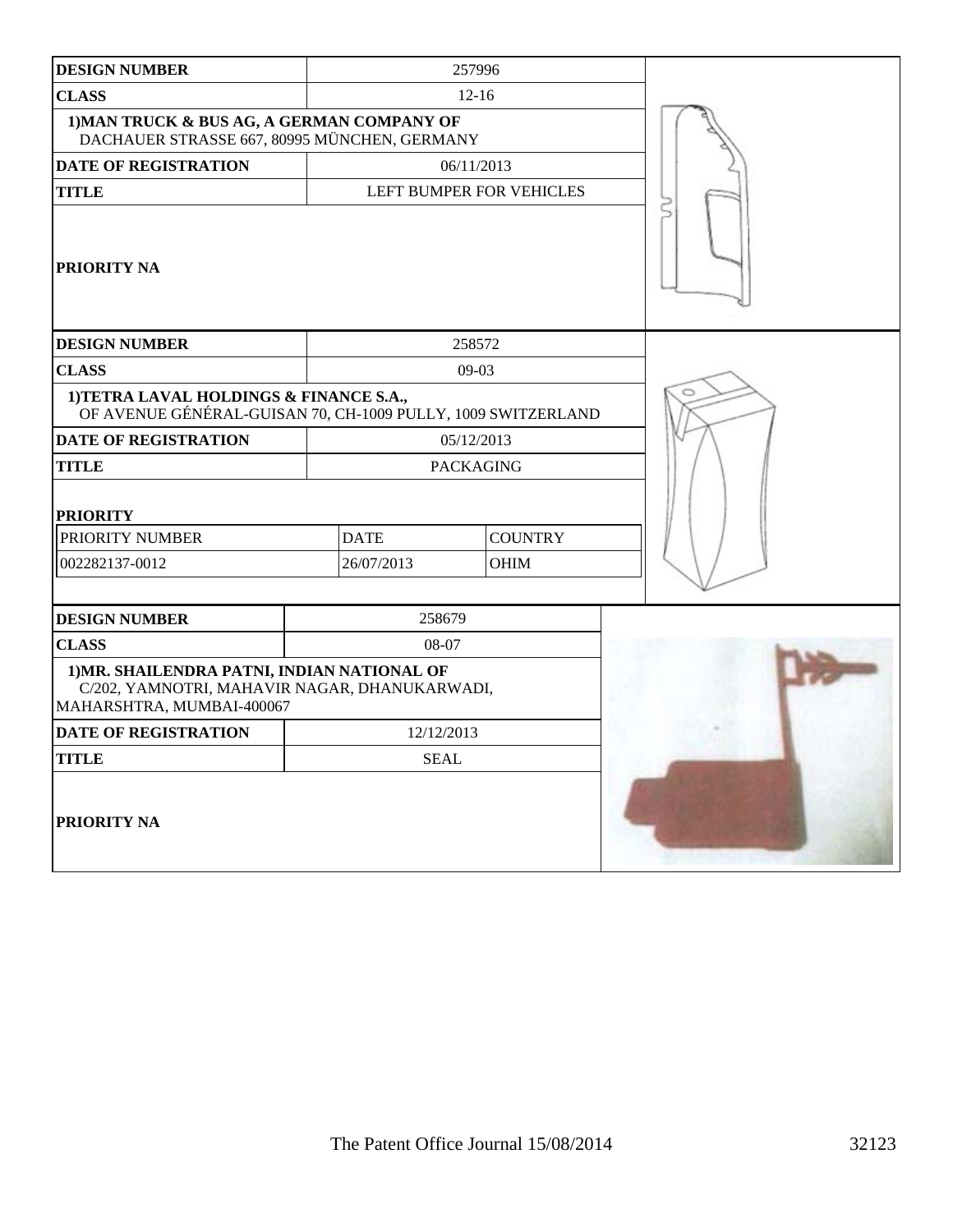| <b>DESIGN NUMBER</b>                                                                                                                                                                                                        |                        | 258748                 |  |
|-----------------------------------------------------------------------------------------------------------------------------------------------------------------------------------------------------------------------------|------------------------|------------------------|--|
| <b>CLASS</b>                                                                                                                                                                                                                | 23-04                  |                        |  |
| 1) OMNISCIENT TREATMENT TECHNOLOGIES PRIVATE LIMITED,<br>A COMPANY INCORPORATED UNDER THE LAWS OF INDIA,<br>902, GROUND FLOOR, KHARE TOWN, DHARAMPETH, NAGPUR-<br>440010, MAHARASHTRA, INDIA                                |                        |                        |  |
| <b>DATE OF REGISTRATION</b>                                                                                                                                                                                                 | 16/12/2013             |                        |  |
| <b>TITLE</b>                                                                                                                                                                                                                |                        | <b>OZONE GENERATOR</b> |  |
| PRIORITY NA                                                                                                                                                                                                                 |                        |                        |  |
| <b>DESIGN NUMBER</b>                                                                                                                                                                                                        |                        | 259187                 |  |
| <b>CLASS</b>                                                                                                                                                                                                                |                        | 23-04                  |  |
| 1) DAIKIN INDUSTRIES LTD. A JAPANESE COMPANY OF THE<br><b>ADDRESS:</b><br>UMEDA CENTER BUILDING, 4-12 NAKAZAKI-NISHI 2-CHOME, KITA-<br>KU, OSAKA-SHI, OSAKA-FU, JAPAN                                                       |                        |                        |  |
| <b>DATE OF REGISTRATION</b>                                                                                                                                                                                                 | 03/01/2014             |                        |  |
| <b>TITLE</b>                                                                                                                                                                                                                | <b>AIR CONDITIONER</b> |                        |  |
| <b>PRIORITY</b>                                                                                                                                                                                                             |                        |                        |  |
| PRIORITY NUMBER                                                                                                                                                                                                             | <b>DATE</b>            | <b>COUNTRY</b>         |  |
| JP2013-017390                                                                                                                                                                                                               | 30/07/2013             | <b>JAPAN</b>           |  |
|                                                                                                                                                                                                                             |                        |                        |  |
| <b>DESIGN NUMBER</b>                                                                                                                                                                                                        |                        | 259577                 |  |
| <b>CLASS</b>                                                                                                                                                                                                                |                        | $05-05$                |  |
| 1) PARRY MURRAY & CO. LTD., COMPANY REGISTERED UNDER<br>THE LAWS OF ENGLAND AND WALES, HAVING ITS PRINCIPAL<br>PLACE OF BUSINESS AT<br>3RD FLOOR, SIMPSON HOUSE, 6 CHERRY ORCHARD ROAD,<br>CROYDON, CRO 6BA, UNITED KINGDOM |                        |                        |  |
| DATE OF REGISTRATION                                                                                                                                                                                                        |                        | 22/01/2014             |  |
| <b>TITLE</b>                                                                                                                                                                                                                | <b>TEXTILE FABRIC</b>  |                        |  |
| PRIORITY NA                                                                                                                                                                                                                 |                        |                        |  |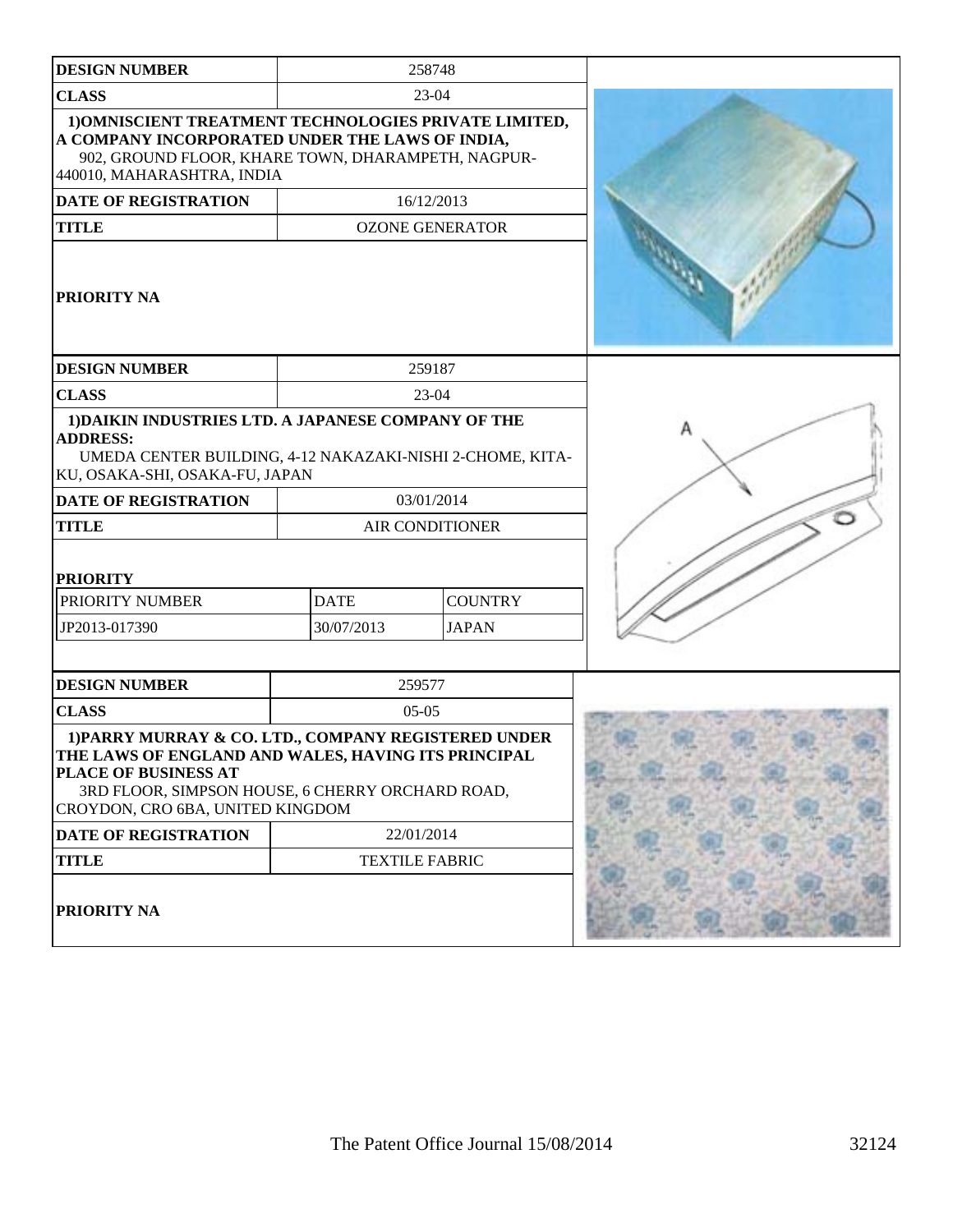| <b>DESIGN NUMBER</b>                                                                                                     |                           | 257357                 |         |  |  |
|--------------------------------------------------------------------------------------------------------------------------|---------------------------|------------------------|---------|--|--|
| <b>CLASS</b>                                                                                                             |                           | 07-01                  |         |  |  |
| 1) RAVISSANT PRIVATE LIMITED, AN INDIAN COMPANY,<br>OF<br>50-51, COMMERCIAL COMPLEX, NEW FRIENDS COLONY,                 |                           |                        |         |  |  |
| NEW DELHI-110065, INDIA<br><b>DATE OF</b>                                                                                |                           |                        |         |  |  |
| <b>REGISTRATION</b>                                                                                                      |                           | 09/10/2013             |         |  |  |
| <b>TITLE</b>                                                                                                             |                           | WINE BUCKET            |         |  |  |
| PRIORITY NA                                                                                                              |                           |                        |         |  |  |
| <b>DESIGN NUMBER</b>                                                                                                     |                           | 257935                 |         |  |  |
| <b>CLASS</b>                                                                                                             |                           | 21-01                  |         |  |  |
| 1) DR. ING. H.C.F. PORSCHE AKTIENGESELLSCHAFT, A<br><b>GERMAN COMPANY OF</b><br>PORSCHEPLATZ 1, 70435 STUTTGART, GERMANY |                           |                        |         |  |  |
| <b>DATE OF REGISTRATION</b>                                                                                              | 01/11/2013                |                        |         |  |  |
| <b>TITLE</b>                                                                                                             | <b>TOY CAR</b>            |                        |         |  |  |
| PRIORITY NA                                                                                                              |                           |                        |         |  |  |
| <b>DESIGN NUMBER</b>                                                                                                     |                           |                        | 258569  |  |  |
| <b>CLASS</b>                                                                                                             |                           |                        | $09-03$ |  |  |
| 1) TETRA LAVAL HOLDINGS & FINANCE S.A.,<br>OF AVENUE GÉNÉRAL-GUISAN 70, CH-1009 PULLY, SWITZERLAND                       |                           |                        |         |  |  |
| <b>DATE OF REGISTRATION</b>                                                                                              |                           | 05/12/2013             |         |  |  |
| <b>TITLE</b>                                                                                                             |                           | <b>PACKAGING</b>       |         |  |  |
| <b>PRIORITY</b><br>PRIORITY NUMBER<br>002282137-0009                                                                     | <b>DATE</b><br>26/07/2013 | <b>COUNTRY</b><br>OHIM |         |  |  |
|                                                                                                                          |                           |                        |         |  |  |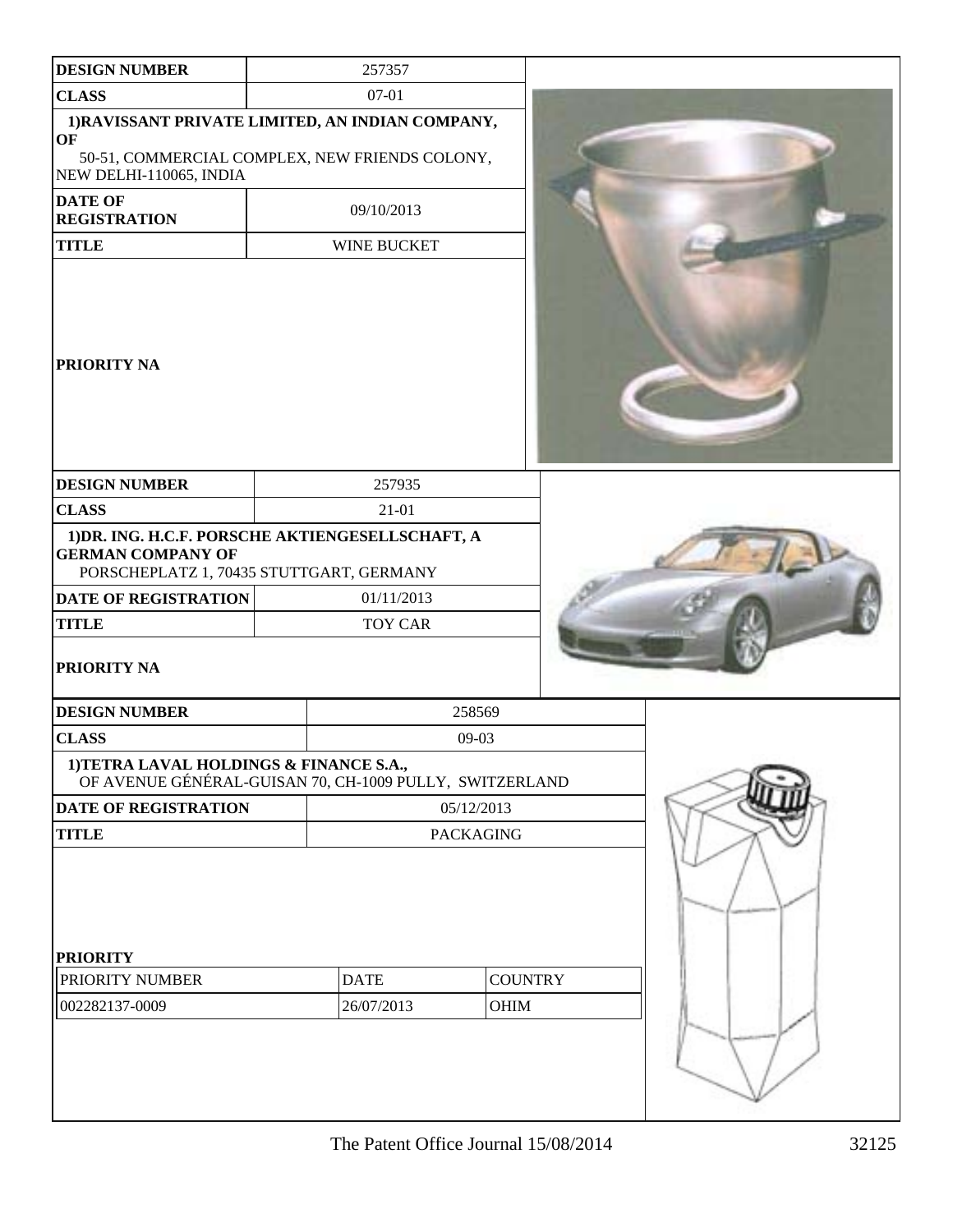| <b>DESIGN NUMBER</b>                                                                                                               | 259862                                                                                                                          |  |
|------------------------------------------------------------------------------------------------------------------------------------|---------------------------------------------------------------------------------------------------------------------------------|--|
| <b>CLASS</b>                                                                                                                       | 06-01                                                                                                                           |  |
| <b>COMPANY HAVING ITS REGISTERED OFFICE AT</b>                                                                                     | 1) NATIONAL PLASTO PRODUCTS PRIVATE LIMITED, AN INDIAN<br>19, SUKEAS LANE, 1ST FLOOR, KOLKATA 700 001, WEST BENGAL, INDIA       |  |
| <b>DATE OF REGISTRATION</b>                                                                                                        | 30/01/2014                                                                                                                      |  |
| <b>TITLE</b>                                                                                                                       | <b>CHAIR</b>                                                                                                                    |  |
| PRIORITY NA                                                                                                                        |                                                                                                                                 |  |
| <b>DESIGN NUMBER</b>                                                                                                               | 255217                                                                                                                          |  |
| <b>CLASS</b>                                                                                                                       | 13-03                                                                                                                           |  |
| 278, MUMBAI 400 001, MAHARASHTRA, INDIA<br><b>COMPANIES ACT 1956</b><br><b>DATE OF REGISTRATION</b><br><b>TITLE</b><br>PRIORITY NA | AN INDIAN COMPANY REGISTERED UNDER THE PROVISIONS OF THE<br>15/07/2013<br>MOULDED CASE CIRCUIT BREAKER                          |  |
| <b>DESIGN NUMBER</b>                                                                                                               | 254762                                                                                                                          |  |
| <b>CLASS</b>                                                                                                                       | $11-01$                                                                                                                         |  |
| <b>ACT 1956 OF</b><br>BANDRA KURLA COMPLEX, BANDRA (E), MUMBAI-400051, INDIA                                                       | 1)H. K JEWELS PVT. LTD. A COMPANY REGISTERED UNDER COMPANY<br>1701-A, 17TH FLOOR, THE CAPITAL BUILDING, B-WING, OPP ICICI BANK, |  |
| DATE OF REGISTRATION                                                                                                               | 25/06/2013                                                                                                                      |  |
| <b>TITLE</b>                                                                                                                       | <b>EARRING</b>                                                                                                                  |  |
| PRIORITY NA                                                                                                                        |                                                                                                                                 |  |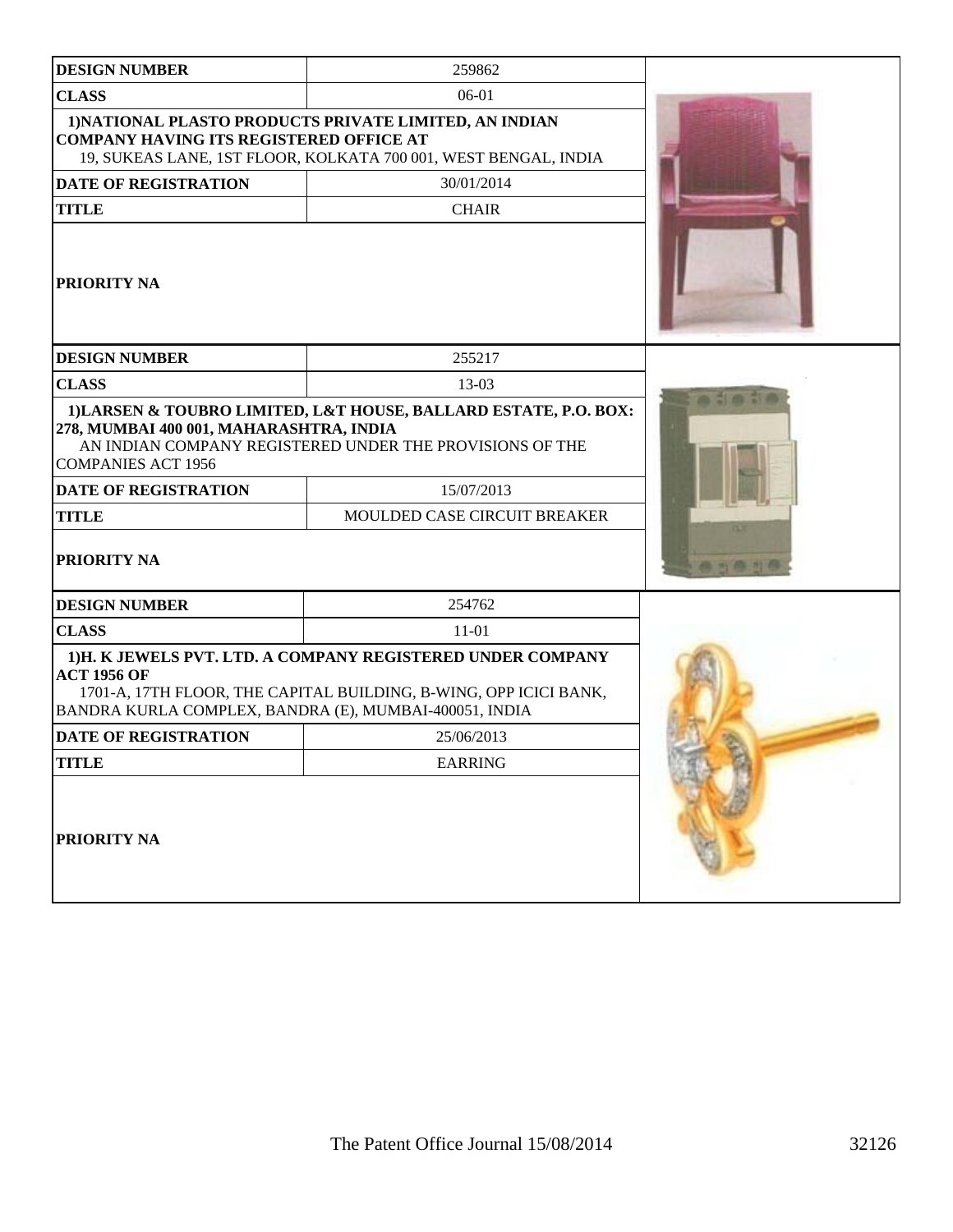| <b>DESIGN NUMBER</b>                                                                                                                                                                                                                         |             |                     | 256510                  |                 |
|----------------------------------------------------------------------------------------------------------------------------------------------------------------------------------------------------------------------------------------------|-------------|---------------------|-------------------------|-----------------|
| <b>CLASS</b>                                                                                                                                                                                                                                 |             | 15-07               |                         |                 |
| 1) BSH BOSCH UND SIEMENS HAUSGERÄTE GMBH,<br>OF CARL-WERY - STR.34, 81739, MUNICH, GERMANY, A GERMAN COMPANY                                                                                                                                 |             |                     |                         |                 |
| <b>DATE OF REGISTRATION</b>                                                                                                                                                                                                                  |             |                     | 16/09/2013              |                 |
| <b>TITLE</b>                                                                                                                                                                                                                                 |             |                     | <b>REFRIGERATOR</b>     |                 |
| PRIORITY NA                                                                                                                                                                                                                                  |             |                     |                         |                 |
| <b>DESIGN NUMBER</b>                                                                                                                                                                                                                         |             |                     | 258805                  |                 |
| <b>CLASS</b>                                                                                                                                                                                                                                 |             |                     | $15-05$                 |                 |
| 1) VIDEOCON INDUSTRIES LIMITED. A COMPANY INCORPORATED UNDER<br>THE INDIAN COMPANIES ACT,<br>AT 14 KMS. STONE, AURANGABAD-PAITHAN ROAD, CHITEGAON,<br>TQ.PAITHAN, DIST. AURANGABAD-431105, MAHARASHTRA, INDIA<br><b>DATE OF REGISTRATION</b> |             |                     | 17/12/2013              |                 |
| <b>TITLE</b>                                                                                                                                                                                                                                 |             |                     | TUB FOR WASHING MACHINE |                 |
| <b>PRIORITY NA</b>                                                                                                                                                                                                                           |             |                     |                         |                 |
| <b>DESIGN NUMBER</b>                                                                                                                                                                                                                         |             | 249773              |                         |                 |
| <b>CLASS</b>                                                                                                                                                                                                                                 |             | 14-03               |                         |                 |
| 1) APPLE INC.,<br>1 INFINITE LOOP, CUPERTINO, CALIFORNIA 95014, UNITED STATES<br>OF AMERICA, A CORPORATION INCORPORATED IN THE STATE OF<br><b>CALIFORNIA</b>                                                                                 |             |                     |                         |                 |
| DATE OF REGISTRATION                                                                                                                                                                                                                         |             | 29/11/2012          |                         | <b>Clarkett</b> |
| <b>TITLE</b>                                                                                                                                                                                                                                 |             | <b>MOBILE PHONE</b> |                         |                 |
| <b>PRIORITY</b>                                                                                                                                                                                                                              |             |                     |                         |                 |
| PRIORITY NUMBER                                                                                                                                                                                                                              | <b>DATE</b> |                     | <b>COUNTRY</b>          |                 |
| 29/423,180                                                                                                                                                                                                                                   | 29/05/2012  | U.S.A.              |                         |                 |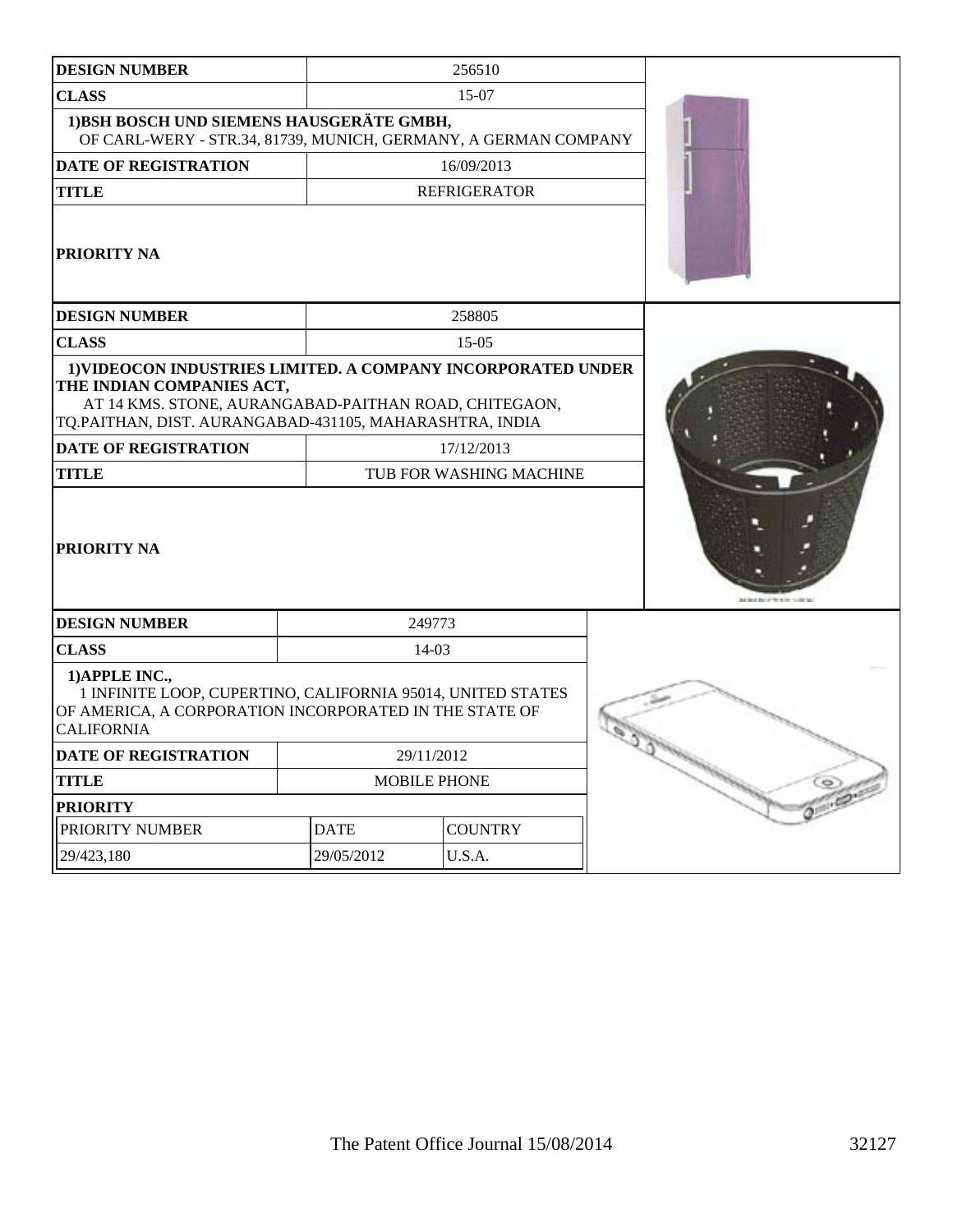| <b>DESIGN NUMBER</b><br>256847<br><b>CLASS</b><br>$06-01$<br>1) WIM PLAST LIMITED, A PUBLIC LIMITED COMPANY REGISTERED<br>UNDER THE PROVISION OF INDIAN COMPANIES ACT, 1956, HAVING OFFICE<br><b>ADDRESS AT</b><br>5 CORPORATE AVENUE, 'B' WING, CELLO HOUSE, SONAWALA ROAD,<br>GOREGAON (EAST), MUMBAI-400 063, MAHARASHTRA, INDIA<br><b>DATE OF REGISTRATION</b><br>26/09/2013<br><b>TITLE</b><br><b>CHAIR</b><br>PRIORITY NA<br><b>DESIGN NUMBER</b><br>258636<br><b>CLASS</b><br>$24 - 01$<br>1) FENWAL, INC.,<br>THREE CORPORATE DRIVE, LAKE ZURICH, ILLINOIS 60047, UNITED STATES<br>OF AMERICA<br>09/12/2013<br>DATE OF REGISTRATION<br>CASSETTE ASSEMBLY WITH PUMP TUBING<br><b>TITLE</b><br>FOR APHERESIS COLLECTION SYSTEMS<br><b>PRIORITY</b><br><b>DATE</b><br><b>COUNTRY</b><br>PRIORITY NUMBER<br>U.S.A.<br>29/472,722<br>15/11/2013<br>258803<br><b>DESIGN NUMBER</b><br><b>CLASS</b><br>13-03<br>1) FIBOX OY AB, A COMPANY OF FINLAND OF<br>KEILARANTA 19, FI-02150 ESPOO, FINLAND<br>DATE OF REGISTRATION<br>17/12/2013<br><b>TITLE</b><br>CASING FOR ELECTRICAL DEVICE<br><b>PRIORITY</b><br><b>DATE</b><br><b>COUNTRY</b><br>PRIORITY NUMBER<br>001377253-0003<br>27/06/2013<br><b>OHIM</b> |  |  |
|----------------------------------------------------------------------------------------------------------------------------------------------------------------------------------------------------------------------------------------------------------------------------------------------------------------------------------------------------------------------------------------------------------------------------------------------------------------------------------------------------------------------------------------------------------------------------------------------------------------------------------------------------------------------------------------------------------------------------------------------------------------------------------------------------------------------------------------------------------------------------------------------------------------------------------------------------------------------------------------------------------------------------------------------------------------------------------------------------------------------------------------------------------------------------------------------------------------|--|--|
|                                                                                                                                                                                                                                                                                                                                                                                                                                                                                                                                                                                                                                                                                                                                                                                                                                                                                                                                                                                                                                                                                                                                                                                                                |  |  |
|                                                                                                                                                                                                                                                                                                                                                                                                                                                                                                                                                                                                                                                                                                                                                                                                                                                                                                                                                                                                                                                                                                                                                                                                                |  |  |
|                                                                                                                                                                                                                                                                                                                                                                                                                                                                                                                                                                                                                                                                                                                                                                                                                                                                                                                                                                                                                                                                                                                                                                                                                |  |  |
|                                                                                                                                                                                                                                                                                                                                                                                                                                                                                                                                                                                                                                                                                                                                                                                                                                                                                                                                                                                                                                                                                                                                                                                                                |  |  |
|                                                                                                                                                                                                                                                                                                                                                                                                                                                                                                                                                                                                                                                                                                                                                                                                                                                                                                                                                                                                                                                                                                                                                                                                                |  |  |
|                                                                                                                                                                                                                                                                                                                                                                                                                                                                                                                                                                                                                                                                                                                                                                                                                                                                                                                                                                                                                                                                                                                                                                                                                |  |  |
|                                                                                                                                                                                                                                                                                                                                                                                                                                                                                                                                                                                                                                                                                                                                                                                                                                                                                                                                                                                                                                                                                                                                                                                                                |  |  |
|                                                                                                                                                                                                                                                                                                                                                                                                                                                                                                                                                                                                                                                                                                                                                                                                                                                                                                                                                                                                                                                                                                                                                                                                                |  |  |
|                                                                                                                                                                                                                                                                                                                                                                                                                                                                                                                                                                                                                                                                                                                                                                                                                                                                                                                                                                                                                                                                                                                                                                                                                |  |  |
|                                                                                                                                                                                                                                                                                                                                                                                                                                                                                                                                                                                                                                                                                                                                                                                                                                                                                                                                                                                                                                                                                                                                                                                                                |  |  |
|                                                                                                                                                                                                                                                                                                                                                                                                                                                                                                                                                                                                                                                                                                                                                                                                                                                                                                                                                                                                                                                                                                                                                                                                                |  |  |
|                                                                                                                                                                                                                                                                                                                                                                                                                                                                                                                                                                                                                                                                                                                                                                                                                                                                                                                                                                                                                                                                                                                                                                                                                |  |  |
|                                                                                                                                                                                                                                                                                                                                                                                                                                                                                                                                                                                                                                                                                                                                                                                                                                                                                                                                                                                                                                                                                                                                                                                                                |  |  |
|                                                                                                                                                                                                                                                                                                                                                                                                                                                                                                                                                                                                                                                                                                                                                                                                                                                                                                                                                                                                                                                                                                                                                                                                                |  |  |
|                                                                                                                                                                                                                                                                                                                                                                                                                                                                                                                                                                                                                                                                                                                                                                                                                                                                                                                                                                                                                                                                                                                                                                                                                |  |  |
|                                                                                                                                                                                                                                                                                                                                                                                                                                                                                                                                                                                                                                                                                                                                                                                                                                                                                                                                                                                                                                                                                                                                                                                                                |  |  |
|                                                                                                                                                                                                                                                                                                                                                                                                                                                                                                                                                                                                                                                                                                                                                                                                                                                                                                                                                                                                                                                                                                                                                                                                                |  |  |
|                                                                                                                                                                                                                                                                                                                                                                                                                                                                                                                                                                                                                                                                                                                                                                                                                                                                                                                                                                                                                                                                                                                                                                                                                |  |  |
|                                                                                                                                                                                                                                                                                                                                                                                                                                                                                                                                                                                                                                                                                                                                                                                                                                                                                                                                                                                                                                                                                                                                                                                                                |  |  |
|                                                                                                                                                                                                                                                                                                                                                                                                                                                                                                                                                                                                                                                                                                                                                                                                                                                                                                                                                                                                                                                                                                                                                                                                                |  |  |
|                                                                                                                                                                                                                                                                                                                                                                                                                                                                                                                                                                                                                                                                                                                                                                                                                                                                                                                                                                                                                                                                                                                                                                                                                |  |  |
|                                                                                                                                                                                                                                                                                                                                                                                                                                                                                                                                                                                                                                                                                                                                                                                                                                                                                                                                                                                                                                                                                                                                                                                                                |  |  |
|                                                                                                                                                                                                                                                                                                                                                                                                                                                                                                                                                                                                                                                                                                                                                                                                                                                                                                                                                                                                                                                                                                                                                                                                                |  |  |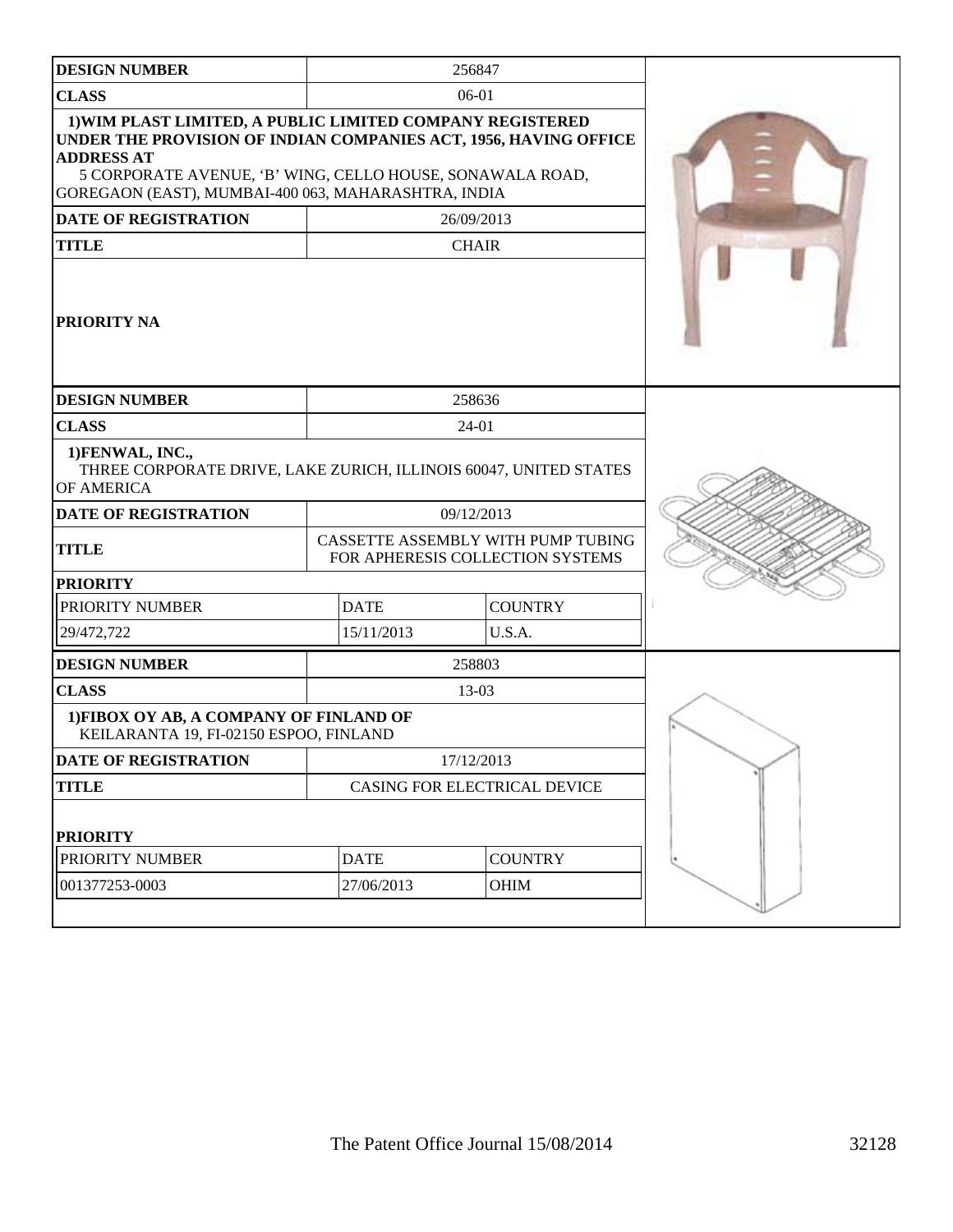| <b>DESIGN NUMBER</b>                                                                   | 258945                                                                                                                                                                                                                                                                                                                                                                                        |  |
|----------------------------------------------------------------------------------------|-----------------------------------------------------------------------------------------------------------------------------------------------------------------------------------------------------------------------------------------------------------------------------------------------------------------------------------------------------------------------------------------------|--|
| <b>CLASS</b>                                                                           | $02 - 04$                                                                                                                                                                                                                                                                                                                                                                                     |  |
| <b>ABOVE ADDRESS</b><br><b>DATE OF</b><br><b>REGISTRATION</b>                          | 1) BUNNY POLY PLAST (INDIA) (AN INDIAN<br>PARTNERSHIP CONCERN) AT C-16, SITE A,<br>SIKANDRA INDUSTRIAL AREA, AGRA (U.P.) INDIA,<br>WHOSE PARTNRS ARE VIJAY KUMAR VIJ, SMT.<br>RITA VIJ & ROHIT VIJ, ALL ARE INDIANS, R/O 46,<br>BHARATPUR HOUSE, AGRA (U.P.) INDIA, OF THE<br>24/12/2013                                                                                                      |  |
| <b>TITLE</b>                                                                           | <b>SOLE OF FOOTWEAR</b>                                                                                                                                                                                                                                                                                                                                                                       |  |
| PRIORITY NA                                                                            |                                                                                                                                                                                                                                                                                                                                                                                               |  |
| <b>DESIGN NUMBER</b>                                                                   | 259235                                                                                                                                                                                                                                                                                                                                                                                        |  |
| <b>CLASS</b>                                                                           | 08-07                                                                                                                                                                                                                                                                                                                                                                                         |  |
| RAJKOT-360003-GUJARAT-(INDIA)<br><b>DATE OF</b><br><b>REGISTRATION</b><br><b>TITLE</b> | 1)(1) RUPESHBHAI MANSUKHBHAI MANSARA (2)<br>JAYESHBHAI GOBARBHAI SHEKHALIYA (3)<br><b>CHETANBHAI LAVJIBHAI SINGHALA (ALL THE</b><br>PARTNERS ARE ADULT & INDIAN NATIONAL)<br>PARTNERS OF JAY SOMNATH METAL (INDIAN<br>PARTNERSHIP FIRM) HAVING PLACE OF BUSINESS<br>AT: 3, MARUTI INDUSTRIAL AREA, KOTHARIYA<br>RING ROAD, B/H. MURLIDHAR WAYBRIDGE, N.H. 8B,<br>06/01/2014<br><b>LATCHES</b> |  |
| PRIORITY NA                                                                            |                                                                                                                                                                                                                                                                                                                                                                                               |  |
| <b>DESIGN NUMBER</b>                                                                   | 259842                                                                                                                                                                                                                                                                                                                                                                                        |  |
| <b>CLASS</b>                                                                           | $12 - 16$                                                                                                                                                                                                                                                                                                                                                                                     |  |
| <b>DATE OF</b>                                                                         | 1) TATA MOTORS LIMITED, AN INDIAN COMPANY OF<br>BOMBAY HOUSE, 24 HOMI MODY STREET, HUTATMA<br>CHOWK, MUMBAI 400001, MAHARASHTRA, INDIA                                                                                                                                                                                                                                                        |  |
| <b>REGISTRATION</b>                                                                    | 30/01/2014                                                                                                                                                                                                                                                                                                                                                                                    |  |
| <b>TITLE</b>                                                                           | DRAIN PLUG FOR AN<br><b>AUTOMOBILE FUEL TANK</b>                                                                                                                                                                                                                                                                                                                                              |  |
| PRIORITY NA                                                                            |                                                                                                                                                                                                                                                                                                                                                                                               |  |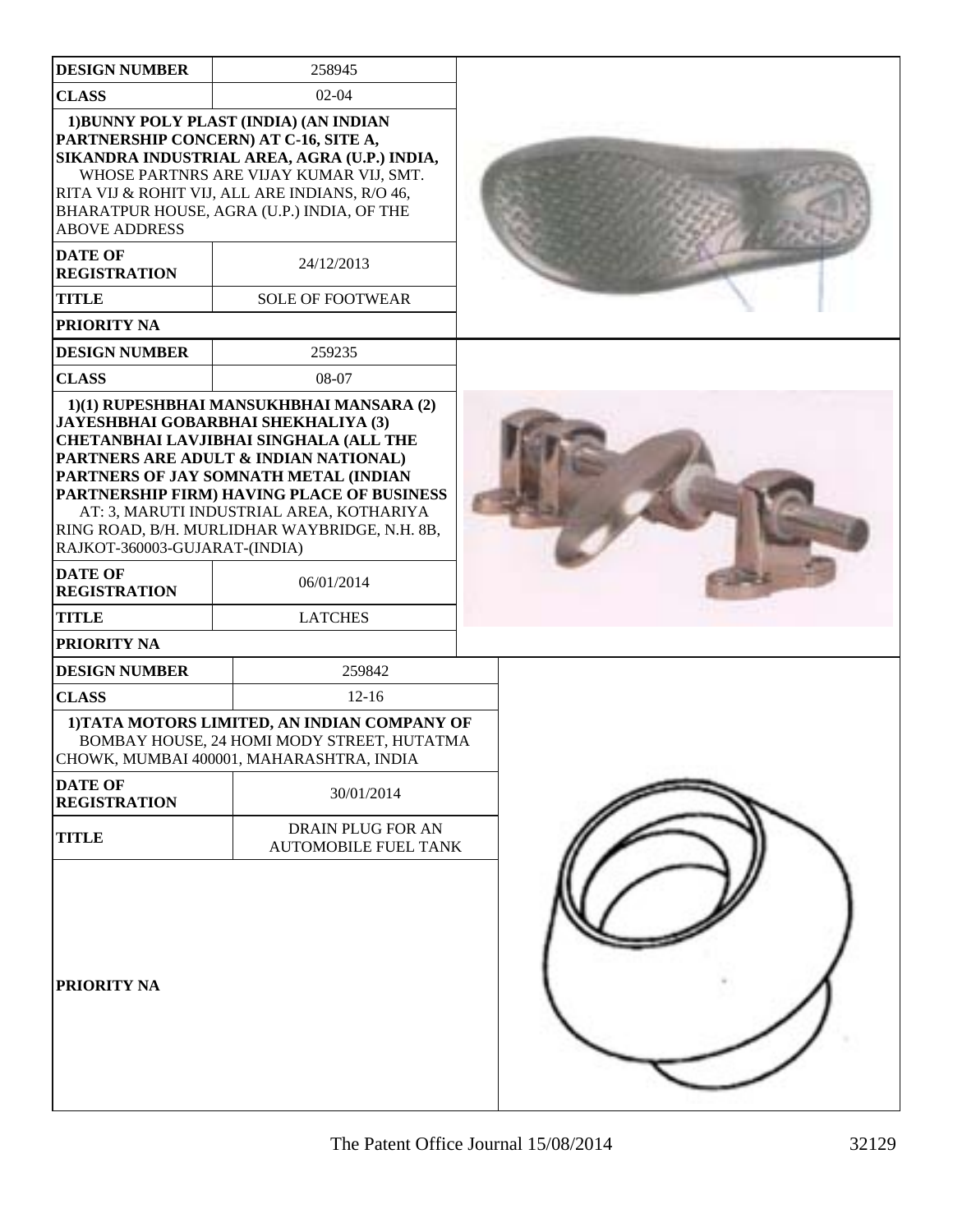| <b>DESIGN NUMBER</b>                                                                                                                                                                                       |             | 257239                 |  |
|------------------------------------------------------------------------------------------------------------------------------------------------------------------------------------------------------------|-------------|------------------------|--|
| <b>CLASS</b>                                                                                                                                                                                               |             | $06-08$                |  |
| 1) SHREE SIMANDHAR INDUSTRIES IS A PROPRIETORSHIP FIRM OF<br>21, NEW MANU BHUVAN, BHAGAT SINGH ROAD, VILE PARLE (W)<br>MUMBAI-400056, MAHARASHTRA, INDIA                                                   |             |                        |  |
| <b>DATE OF REGISTRATION</b>                                                                                                                                                                                |             | 08/10/2013             |  |
| <b>TITLE</b>                                                                                                                                                                                               |             | <b>HANGER</b>          |  |
| <b>PRIORITY NA</b>                                                                                                                                                                                         |             |                        |  |
| <b>DESIGN NUMBER</b>                                                                                                                                                                                       |             | 256871                 |  |
| <b>CLASS</b>                                                                                                                                                                                               |             | $07-01$                |  |
| VIKRAM VIHAR, GURUDWARA ROAD, NEW DOUBLE STOREY, LAJPAT<br>NAGAR-IV, NEW DELHI-110024<br>WHOSE PROPRIETOR IS GURDEEP SINGH AS AN INDIAN NATIONAL OF<br><b>ABOVE ADDRESS</b><br><b>DATE OF REGISTRATION</b> |             | 27/09/2013             |  |
| <b>TITLE</b>                                                                                                                                                                                               |             | <b>MUG</b>             |  |
|                                                                                                                                                                                                            |             |                        |  |
| <b>PRIORITY NA</b>                                                                                                                                                                                         |             |                        |  |
| <b>DESIGN NUMBER</b>                                                                                                                                                                                       |             | 258696                 |  |
| <b>CLASS</b>                                                                                                                                                                                               |             | $15-06$                |  |
| 1) MASCHINENFABRIK RIETER AG,<br>A SWISS COMPANY OF KLOSTERSTRASSE 20, CH-8406 WINTERTHUR,<br><b>SWITZERLAND</b>                                                                                           |             |                        |  |
| <b>DATE OF REGISTRATION</b>                                                                                                                                                                                |             | 12/12/2013             |  |
| <b>TITLE</b>                                                                                                                                                                                               |             | THREAD SUCK-OFF DEVICE |  |
| <b>PRIORITY</b>                                                                                                                                                                                            |             |                        |  |
| PRIORITY NUMBER                                                                                                                                                                                            | <b>DATE</b> | <b>COUNTRY</b>         |  |
| 201330299798.0                                                                                                                                                                                             | 20/06/2013  | <b>CHINA</b>           |  |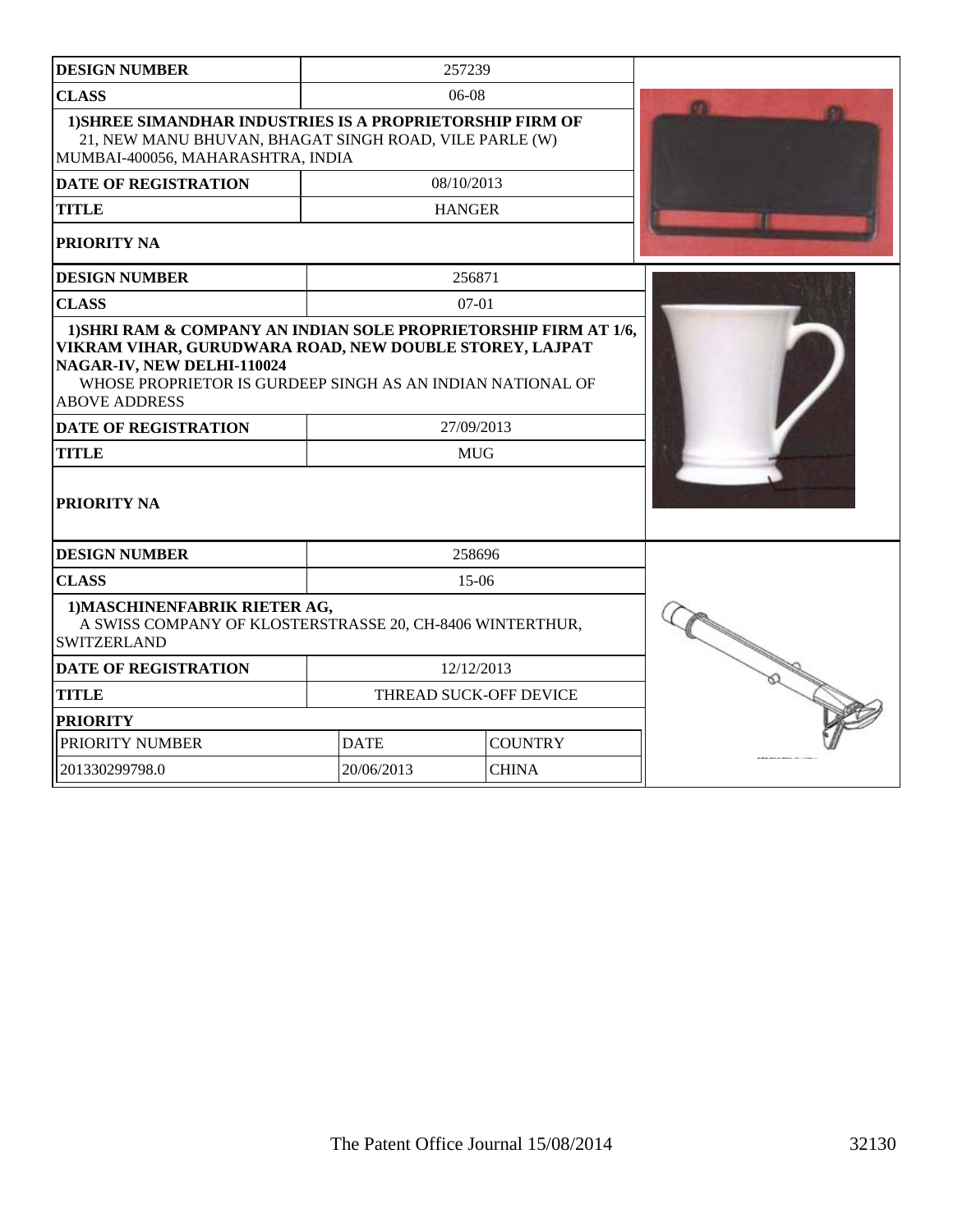| <b>DESIGN NUMBER</b>                                                                                                                                                                                                                                                                                                        |                                         | 258854         |  |  |
|-----------------------------------------------------------------------------------------------------------------------------------------------------------------------------------------------------------------------------------------------------------------------------------------------------------------------------|-----------------------------------------|----------------|--|--|
| <b>CLASS</b>                                                                                                                                                                                                                                                                                                                |                                         | 19-02          |  |  |
| 1) KANIN (INDIA) AT B-XXX-6754, FOCAL POINT, LUDHIANA-141010, PUNJAB,<br>INDIA, AN INDIAN PARTNERSHIP FIRM, WHOSE PARTNERS ARE ARIHANT<br>JAIN, VISHWA JAIN, MS. NEELAM JAIN, AMBRISH JAIN, GAUTAM JAIN AND<br>AMIT JAIN (ALL INDIAN NATIONALS) HAVING THEIR ADDRESS OF<br>B-XXX-6754, FOCAL POINT, LUDHIANA-141010, PUNJAB |                                         |                |  |  |
| <b>DATE OF REGISTRATION</b>                                                                                                                                                                                                                                                                                                 |                                         | 19/12/2013     |  |  |
| <b>TITLE</b>                                                                                                                                                                                                                                                                                                                |                                         | <b>STAPLER</b> |  |  |
| <b>PRIORITY NA</b>                                                                                                                                                                                                                                                                                                          |                                         |                |  |  |
| <b>DESIGN NUMBER</b>                                                                                                                                                                                                                                                                                                        |                                         | 231868         |  |  |
| <b>CLASS</b>                                                                                                                                                                                                                                                                                                                |                                         | 09-07          |  |  |
| 1) ROXTEC AB<br>PO BOX 540 ROMBVAGEN, SE-371 23 KARLSKRONA, SWEDEN                                                                                                                                                                                                                                                          |                                         |                |  |  |
| <b>DATE OF REGISTRATION</b>                                                                                                                                                                                                                                                                                                 | 08/10/2010                              |                |  |  |
| <b>TITLE</b>                                                                                                                                                                                                                                                                                                                | <b>CABLE AND PIPE PENETRATION SEALS</b> |                |  |  |
| <b>PRIORITY</b>                                                                                                                                                                                                                                                                                                             |                                         |                |  |  |
| PRIORITY NUMBER                                                                                                                                                                                                                                                                                                             | <b>DATE</b>                             | <b>COUNTRY</b> |  |  |
| 001720723                                                                                                                                                                                                                                                                                                                   | 16/06/2010                              | <b>OHIM</b>    |  |  |
|                                                                                                                                                                                                                                                                                                                             |                                         |                |  |  |
| <b>DESIGN NUMBER</b>                                                                                                                                                                                                                                                                                                        | 256599                                  |                |  |  |
| <b>CLASS</b>                                                                                                                                                                                                                                                                                                                | 08-06                                   |                |  |  |
| 1) HARESHBHAI SAVJIBHA FACHARA (INDIAN NATIONAL) AND<br>SOLE PROPRIETOR OF M/S. J. B. ENTERPRISE HAVING PLACE OF<br><b>BUSINESS AT,</b><br>PLOT NO. 01, SURVEY NO. 31, NR. RAJ FIBER, VAVDI, GONDAL<br>ROAD, RAJKOT. (GUJARAT)                                                                                              |                                         |                |  |  |
| <b>DATE OF REGISTRATION</b>                                                                                                                                                                                                                                                                                                 | 19/09/2013                              |                |  |  |
| <b>TITLE</b>                                                                                                                                                                                                                                                                                                                | <b>HANDLE</b>                           |                |  |  |
| <b>PRIORITY NA</b>                                                                                                                                                                                                                                                                                                          |                                         |                |  |  |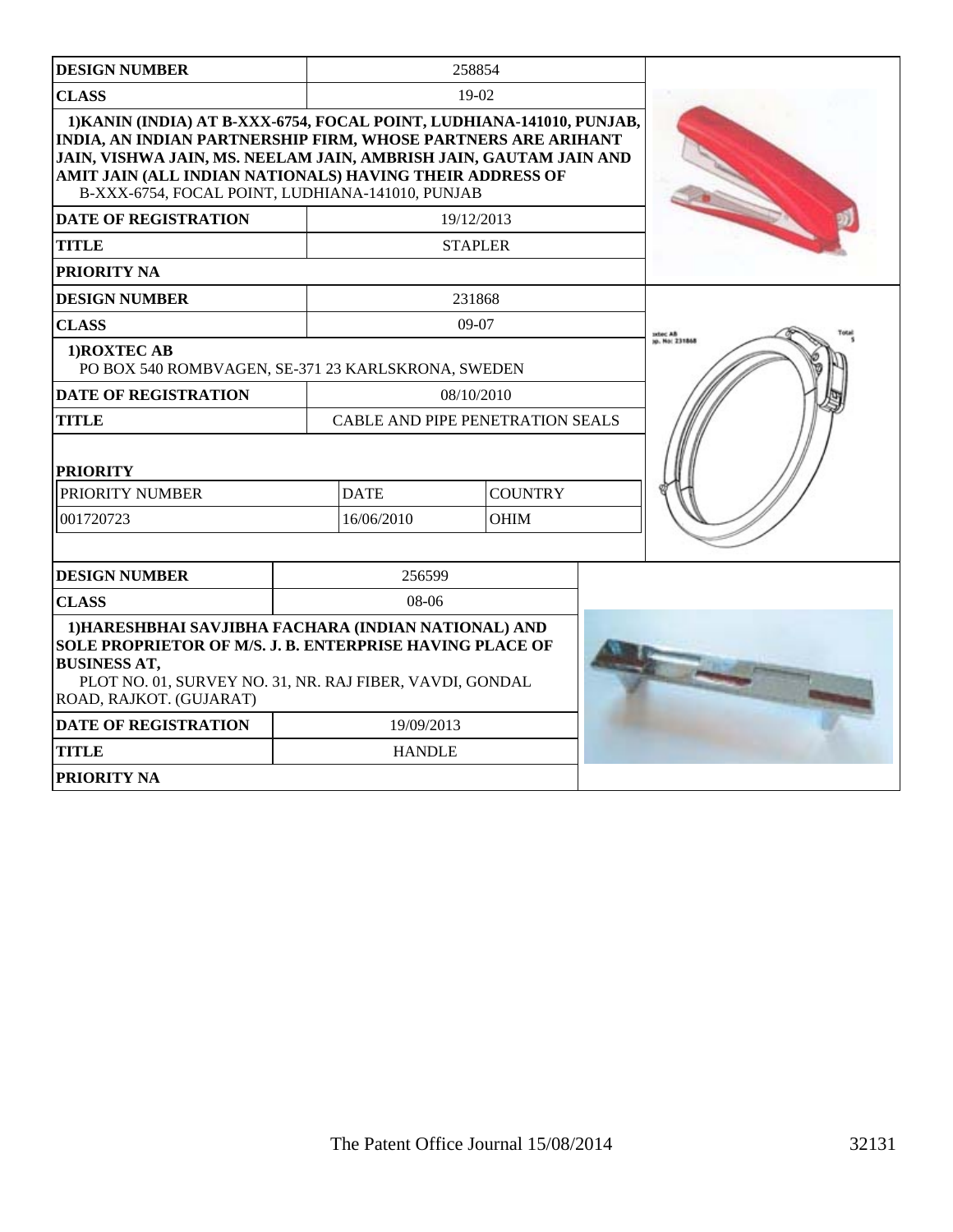| <b>DESIGN NUMBER</b>                                                                                                                                                                                                                    |             |       | 256076                 |                                         |
|-----------------------------------------------------------------------------------------------------------------------------------------------------------------------------------------------------------------------------------------|-------------|-------|------------------------|-----------------------------------------|
| <b>CLASS</b>                                                                                                                                                                                                                            |             | 14-02 |                        |                                         |
| 1) SAMSUNG ELECTRONICS CO., LTD., A KOREAN COMPANY, OF<br>129, SAMSUNG-RO, YEONGTONG-GU, SUWON-SI, GYEONGGI-DO, 443-742M<br><b>REPUBLIC OF KOREA</b>                                                                                    |             |       |                        |                                         |
| DATE OF REGISTRATION                                                                                                                                                                                                                    |             |       | 27/08/2013             |                                         |
| <b>TITLE</b>                                                                                                                                                                                                                            |             |       | <b>MONITOR</b>         |                                         |
| <b>PRIORITY</b>                                                                                                                                                                                                                         |             |       |                        |                                         |
| PRIORITY NUMBER                                                                                                                                                                                                                         | <b>DATE</b> |       | <b>COUNTRY</b>         |                                         |
| 30-2013-0010365                                                                                                                                                                                                                         | 27/02/2013  |       | KOREA(SOUTH)           | FRONT PERSPECTIVE VIEW                  |
| <b>DESIGN NUMBER</b>                                                                                                                                                                                                                    |             |       | 258596                 |                                         |
| <b>CLASS</b>                                                                                                                                                                                                                            |             |       | $26-04$                |                                         |
| UNDER THE LAWS OF THE KINGDOM OF THE NETHERLANDS, RESIDING AT<br>EINDHOVEN,<br>WHOSE POST-OFFICE ADDRESS IS HIGH TECH CAMPUS 5, 5656 AE<br>EINDHOVEN, THE NETHERLANDS<br><b>DATE OF REGISTRATION</b><br><b>TITLE</b><br><b>PRIORITY</b> |             |       | 06/12/2013<br>LED BULB |                                         |
| PRIORITY NUMBER                                                                                                                                                                                                                         | <b>DATE</b> |       | <b>COUNTRY</b>         |                                         |
| 002282392-0002                                                                                                                                                                                                                          | 26/07/2013  |       | OHIM                   |                                         |
| <b>DESIGN NUMBER</b>                                                                                                                                                                                                                    |             |       | 258641                 |                                         |
| <b>CLASS</b>                                                                                                                                                                                                                            |             |       | 03-01                  | 3.6%1                                   |
| 1) VALENTINO S.P.A., A CORPORATION ORGANIZED AND EXISTING UNDER<br>THE LAWS OF ITALY,<br>OF VIA TURATI, 16/18, I-20121 MILANO, ITALY                                                                                                    |             |       |                        |                                         |
| DATE OF REGISTRATION                                                                                                                                                                                                                    |             |       | 09/12/2013             |                                         |
| <b>TITLE</b>                                                                                                                                                                                                                            |             |       | <b>BAG</b>             |                                         |
| <b>PRIORITY</b>                                                                                                                                                                                                                         |             |       |                        | <b>BERBERREE</b><br><b>WEBSTERSHIPS</b> |
| PRIORITY NUMBER                                                                                                                                                                                                                         | <b>DATE</b> |       | <b>COUNTRY</b>         |                                         |
| MI2013O000143                                                                                                                                                                                                                           | 11/06/2013  |       | <b>ITALY</b>           | HARRAZZRRRR                             |
|                                                                                                                                                                                                                                         |             |       |                        |                                         |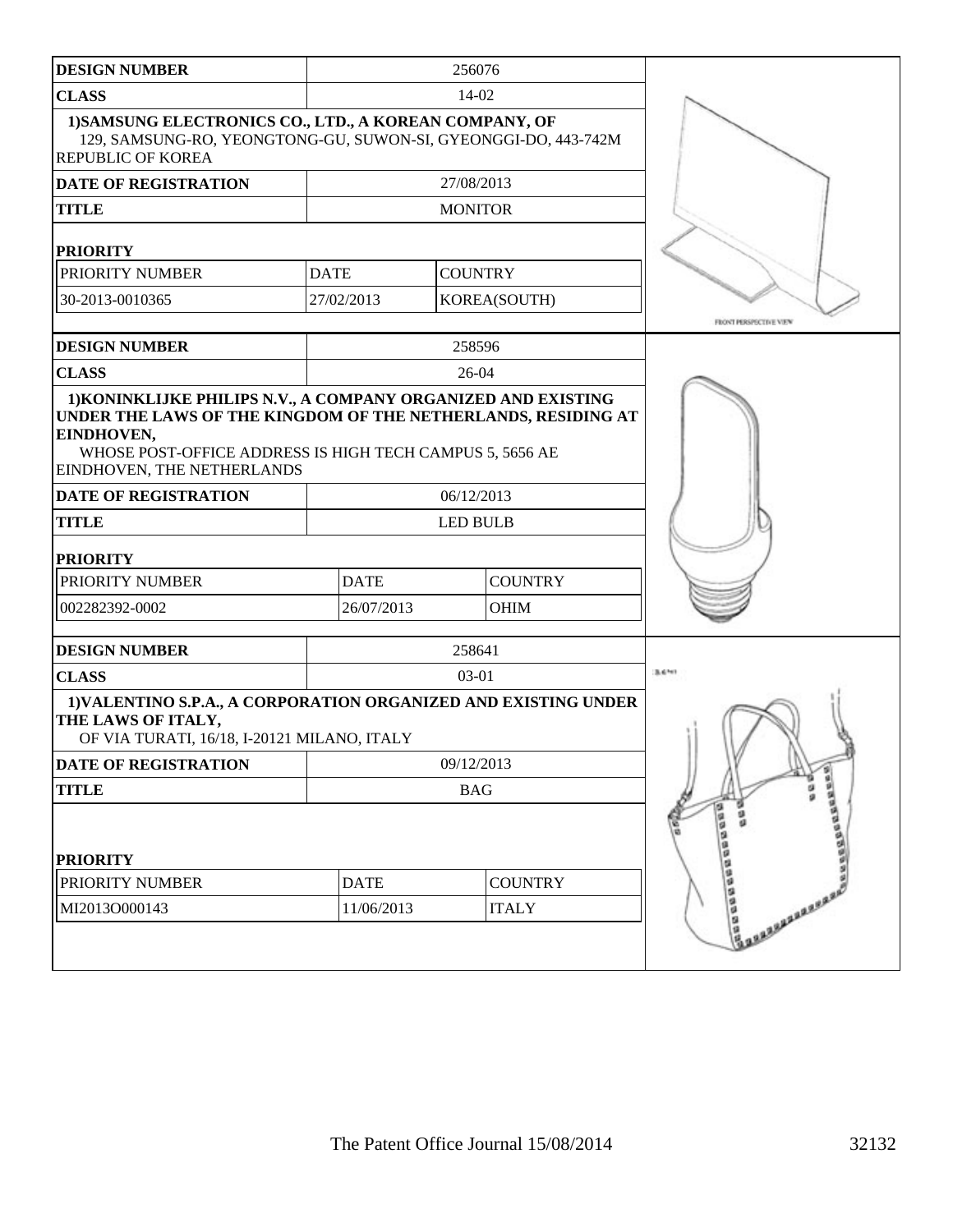| <b>DESIGN NUMBER</b>                                                                                                                                                                                         |                       | 257387      |                                 |  |  |
|--------------------------------------------------------------------------------------------------------------------------------------------------------------------------------------------------------------|-----------------------|-------------|---------------------------------|--|--|
| <b>CLASS</b>                                                                                                                                                                                                 |                       | 13-03       |                                 |  |  |
| 1) LARSEN & TOUBRO LIMITED, AN INDIAN COMPANY<br>INCORPORATED UNDER THE COMPANIES ACT, 1956 OF<br>L & T HOUSE, BALLARD ESTATE, MUMBAI 400001, STATE OF<br>MAHARASHTRA, INDIA                                 |                       |             |                                 |  |  |
| <b>DATE OF</b><br><b>REGISTRATION</b>                                                                                                                                                                        |                       | 10/10/2013  |                                 |  |  |
| <b>TITLE</b>                                                                                                                                                                                                 |                       |             | MOULDED CASE CIRCUIT BREAKER    |  |  |
| <b>PRIORITY NA</b>                                                                                                                                                                                           |                       |             |                                 |  |  |
| <b>DESIGN NUMBER</b>                                                                                                                                                                                         |                       |             | 256852                          |  |  |
| <b>CLASS</b>                                                                                                                                                                                                 |                       |             | $07-02$                         |  |  |
| 1) BBM TECHNOLOGY LTD., AN ENGLISH COMPANY OF<br>132 BURNT ASH ROAD, LEE, LONDON, SE12 8PU                                                                                                                   |                       |             |                                 |  |  |
| <b>DATE OF REGISTRATION</b>                                                                                                                                                                                  |                       |             | 27/09/2013                      |  |  |
| <b>TITLE</b>                                                                                                                                                                                                 |                       |             | <b>MOULD FOR MAKING FILTERS</b> |  |  |
| <b>PRIORITY</b><br>PRIORITY NUMBER                                                                                                                                                                           |                       | <b>DATE</b> | <b>COUNTRY</b>                  |  |  |
| 002211052-0001                                                                                                                                                                                               |                       | 28/03/2013  | <b>OHIM</b>                     |  |  |
| <b>DESIGN NUMBER</b>                                                                                                                                                                                         |                       |             | 253387                          |  |  |
| <b>CLASS</b>                                                                                                                                                                                                 |                       |             | $09-05$                         |  |  |
| 1) M/S EMAMI LIMITED, A COMPANY INCORPORATED UNDER INDIAN<br>COMPANIES ACT, 1956 HAVING ITS REGISTERED OFFICE ADDRESS AT<br>687, ANANDAPUR, EM BYPASS, KOLKATA-700107, INDIA BY NATIONALITY<br><b>INDIAN</b> |                       |             |                                 |  |  |
| <b>DATE OF REGISTRATION</b>                                                                                                                                                                                  |                       |             | 23/04/2013                      |  |  |
| <b>TITLE</b>                                                                                                                                                                                                 | PACKING TUBE WITH CAP |             |                                 |  |  |
| <b>PRIORITY NA</b>                                                                                                                                                                                           |                       |             |                                 |  |  |

エンチ・アンド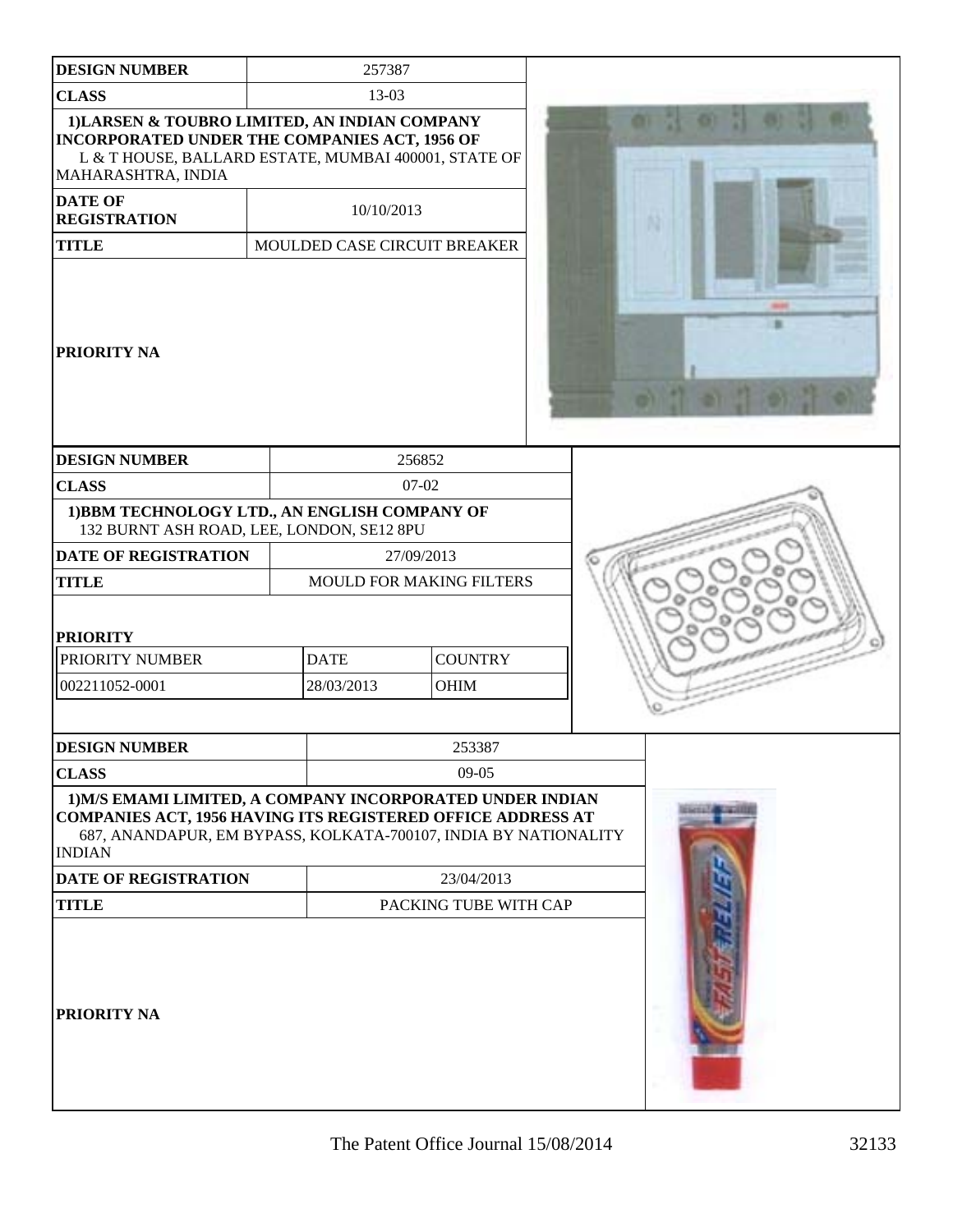| <b>DESIGN NUMBER</b>                                                                                                                                                                                                |             | 255214                            |                     |
|---------------------------------------------------------------------------------------------------------------------------------------------------------------------------------------------------------------------|-------------|-----------------------------------|---------------------|
| <b>CLASS</b>                                                                                                                                                                                                        |             | 13-03                             |                     |
| 1) LARSEN & TOUBRO LIMITED, L&T HOUSE, BALLARD ESTATE, P.O. BOX:<br>278, MUMBAI 400 001, MAHARASHTRA, INDIA<br>AN INDIAN COMPANY REGISTERED UNDER THE PROVISIONS OF THE<br><b>COMPANIES ACT 1956</b>                |             |                                   |                     |
| <b>DATE OF REGISTRATION</b>                                                                                                                                                                                         |             | 15/07/2013                        |                     |
| <b>TITLE</b>                                                                                                                                                                                                        |             | MOULDED CASE CIRCUIT BREAKER      |                     |
| <b>PRIORITY NA</b>                                                                                                                                                                                                  |             |                                   |                     |
| <b>DESIGN NUMBER</b>                                                                                                                                                                                                |             | 258719                            |                     |
| <b>CLASS</b>                                                                                                                                                                                                        |             | 14-01                             |                     |
| 1) BEATS ELECTRONICS, LLC, A LIMITED LIABILITY COMPANY OF<br>DELAWARE,<br>OF 1601 CLOVERFIELD BLVD, SUITE 5000N, SANTA MONICA, CA 90404, U.S.A.                                                                     |             |                                   |                     |
| <b>DATE OF REGISTRATION</b>                                                                                                                                                                                         |             | 13/12/2013                        |                     |
| <b>TITLE</b>                                                                                                                                                                                                        |             | EARPHONE LEVERAGE ATTACHMENTS SET |                     |
| <b>PRIORITY</b>                                                                                                                                                                                                     |             |                                   |                     |
| PRIORITY NUMBER                                                                                                                                                                                                     | <b>DATE</b> | <b>COUNTRY</b>                    |                     |
| 29/457,923                                                                                                                                                                                                          | 13/06/2013  | U.S.A.                            |                     |
| <b>DESIGN NUMBER</b>                                                                                                                                                                                                |             | 253384                            |                     |
| <b>CLASS</b>                                                                                                                                                                                                        |             | $09-05$                           |                     |
| 1) M/S EMAMI LIMITED, A COMPANY INCORPORATED UNDER INDIAN<br><b>COMPANIES ACT, 1956 HAVING ITS REGISTERED OFFICE ADDRESS AT</b><br>687, ANANDAPUR, EM BYPASS, KOLKATA-700107, INDIA BY NATIONALITY<br><b>INDIAN</b> |             |                                   | <b>The Contract</b> |
| <b>DATE OF REGISTRATION</b>                                                                                                                                                                                         |             | 23/04/2013                        |                     |
| <b>TITLE</b>                                                                                                                                                                                                        |             | PACKING TUBE WITH CAP             |                     |
| <b>PRIORITY NA</b>                                                                                                                                                                                                  |             |                                   |                     |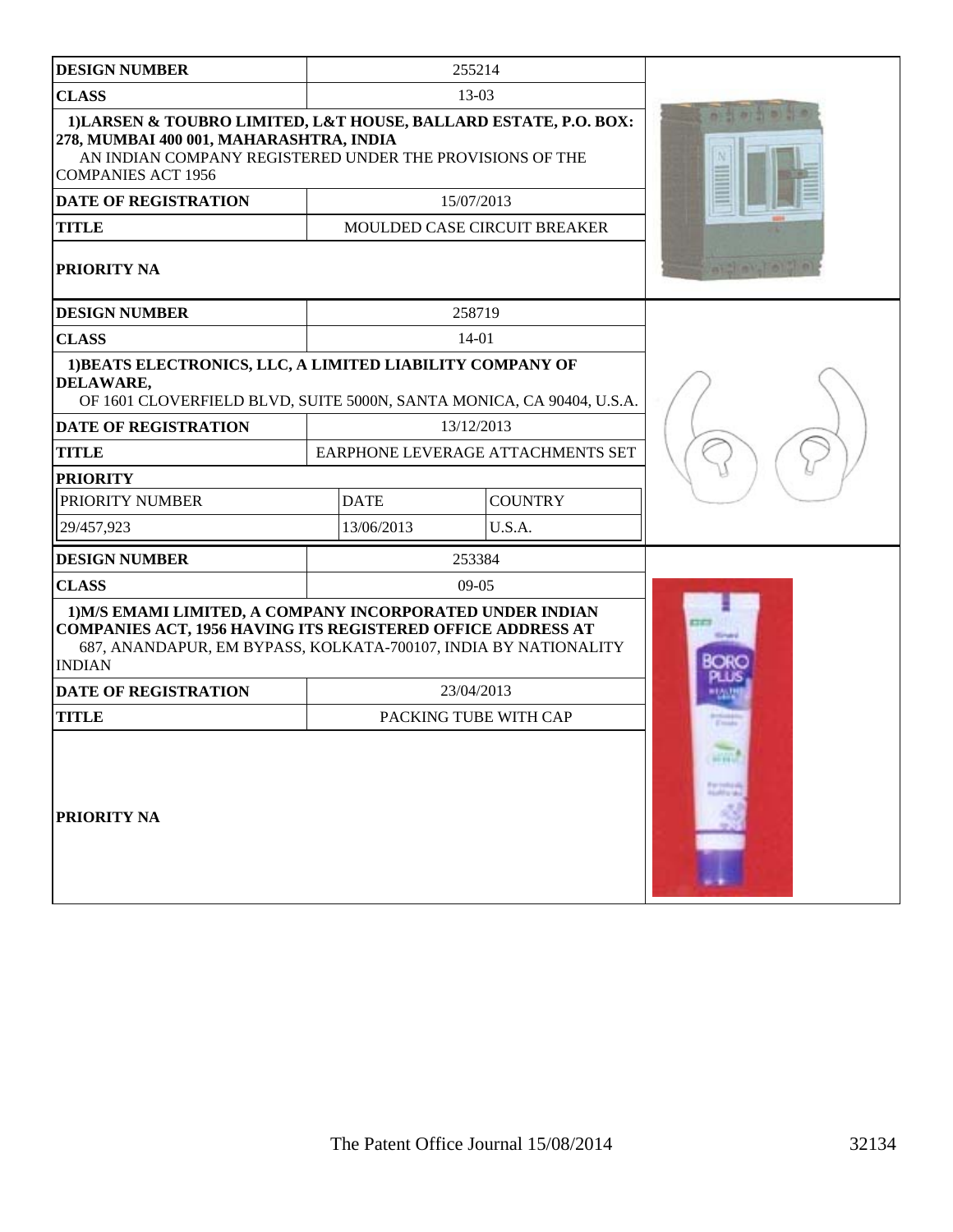| <b>DESIGN NUMBER</b>                                                                                                                                                                                    |             | 255213                              |  |
|---------------------------------------------------------------------------------------------------------------------------------------------------------------------------------------------------------|-------------|-------------------------------------|--|
| <b>CLASS</b>                                                                                                                                                                                            |             | 13-03                               |  |
| 1) LARSEN & TOUBRO LIMITED, L&T HOUSE, BALLARD ESTATE, P.O. BOX:<br>278, MUMBAI 400 001, MAHARASHTRA, INDIA<br>AN INDIAN COMPANY REGISTERED UNDER THE PROVISIONS OF THE<br><b>COMPANIES ACT 1956</b>    |             |                                     |  |
| <b>DATE OF REGISTRATION</b>                                                                                                                                                                             |             | 15/07/2013                          |  |
| <b>TITLE</b>                                                                                                                                                                                            |             | <b>MOULDED CASE CIRCUIT BREAKER</b> |  |
| PRIORITY NA                                                                                                                                                                                             |             |                                     |  |
| <b>DESIGN NUMBER</b>                                                                                                                                                                                    |             | 259635                              |  |
| <b>CLASS</b>                                                                                                                                                                                            |             | 23-01                               |  |
| 1) TOUCH BATH JEWELS, A-54, MANAK VIHAR, NEAR-TILAK NAGAR,<br>NEW DELHI-110018, INDIA.<br>(AN INDIAN PROPRIETORSHIP FIRM WHOSE PROPRIETOR IS:-SHASHI<br>BHUSHAN AN INDIAN NATIONAL OF THE ABOVE ADDRESS |             |                                     |  |
| <b>DATE OF REGISTRATION</b>                                                                                                                                                                             |             | 23/01/2014                          |  |
| <b>TITLE</b>                                                                                                                                                                                            |             | <b>BATH TAP</b>                     |  |
| PRIORITY NA                                                                                                                                                                                             |             |                                     |  |
| <b>DESIGN NUMBER</b>                                                                                                                                                                                    |             | 257409                              |  |
| <b>CLASS</b>                                                                                                                                                                                            | $12 - 16$   |                                     |  |
| 1) VOLVO LASTVAGNAR AB, OF<br>SE 405 08 GÖTEBORG, SWEDEN.                                                                                                                                               |             |                                     |  |
| <b>DATE OF REGISTRATION</b>                                                                                                                                                                             |             | 10/10/2013                          |  |
| <b>TITLE</b>                                                                                                                                                                                            |             | DIRT DEFLECTOR FOR VEHICLES         |  |
| <b>PRIORITY</b><br>PRIORITY NUMBER                                                                                                                                                                      | <b>DATE</b> | <b>COUNTRY</b>                      |  |
| 2013/0160                                                                                                                                                                                               | 11/04/2013  | <b>SWEDEN</b>                       |  |
|                                                                                                                                                                                                         |             |                                     |  |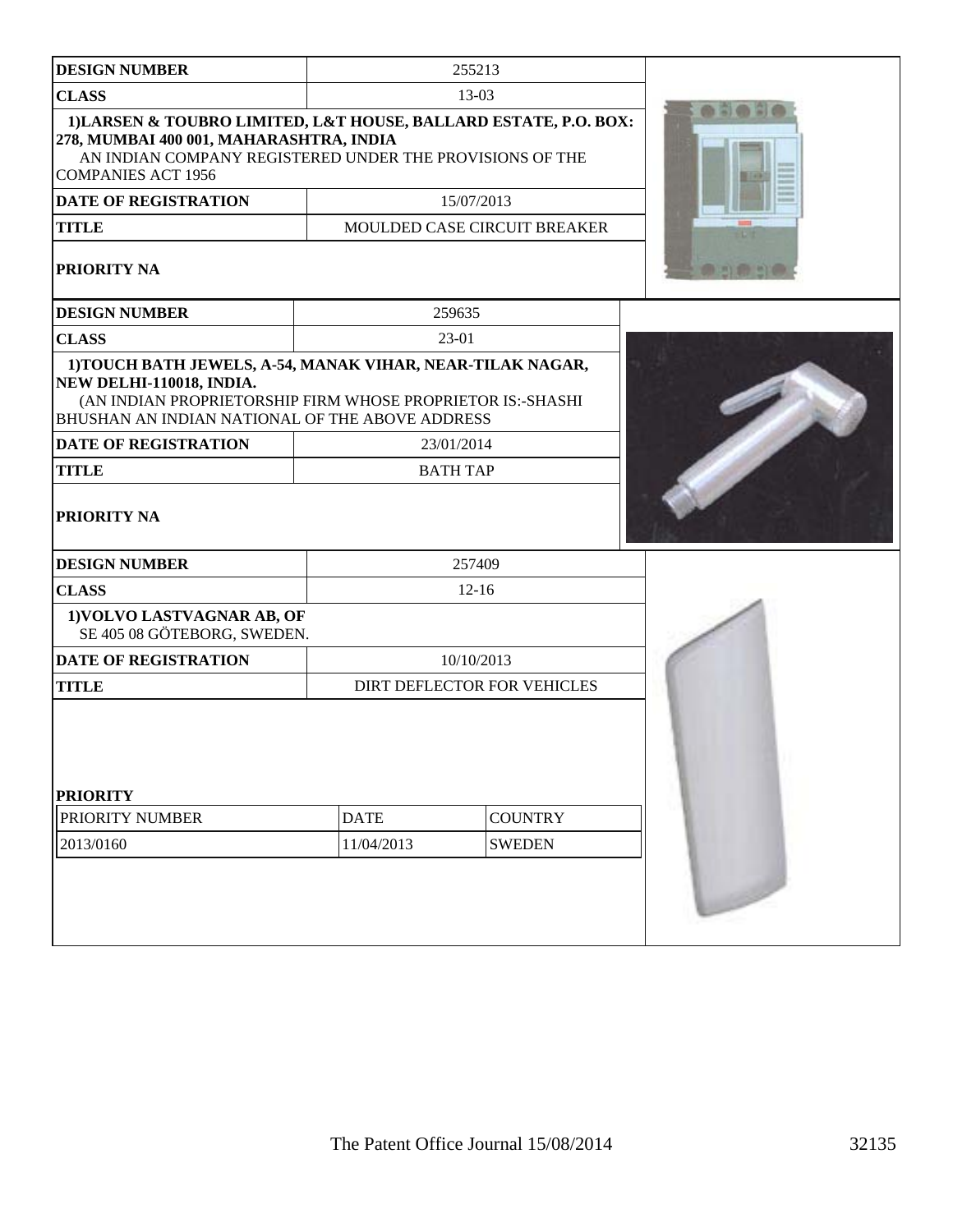| <b>DESIGN NUMBER</b>                                                         | 239398                                                                                                                                                                             |  |
|------------------------------------------------------------------------------|------------------------------------------------------------------------------------------------------------------------------------------------------------------------------------|--|
| <b>CLASS</b>                                                                 | $09-03$                                                                                                                                                                            |  |
| 1) MANJUSHREE TECHNOPACK LIMITED<br>560099, KARNATAKA INDIA,                 | 143, C-5, BOMMASANDRA INDUSTRIAL AREA, HOSUR ROAD, BANGALORE-                                                                                                                      |  |
| <b>DATE OF REGISTRATION</b>                                                  | 12/09/2011                                                                                                                                                                         |  |
| <b>TITLE</b>                                                                 | <b>BOTTLE NECK PREFORM</b>                                                                                                                                                         |  |
| PRIORITY NA                                                                  |                                                                                                                                                                                    |  |
| <b>DESIGN NUMBER</b>                                                         | 258834                                                                                                                                                                             |  |
| <b>CLASS</b>                                                                 | $09-01$                                                                                                                                                                            |  |
| 1) DABUR INDIA LIMITED<br>(U.P.) INDIA, AN INDIAN COMPANY                    | CORPORATE OFFICE KAUSHAMBI, SAHIBABAD-201010, DISTT. GHAZIABAD                                                                                                                     |  |
| <b>DATE OF REGISTRATION</b>                                                  | 18/12/2013                                                                                                                                                                         |  |
| <b>TITLE</b>                                                                 | <b>BOTTLE</b>                                                                                                                                                                      |  |
| PRIORITY NA                                                                  |                                                                                                                                                                                    |  |
| <b>DESIGN NUMBER</b>                                                         | 256801                                                                                                                                                                             |  |
| <b>CLASS</b>                                                                 | $07-01$                                                                                                                                                                            |  |
| WHITEFIELD, BANGALORE 560066 KARNATAKA, INDIA<br>THE AFORE-MENTIONED ADDRESS | 1)1) NISHITA THAKURDAS AND 2) ABDULLA JAMAL BOTH RESIDING<br>AT 206, CHRISTELLA, VILLA NO. 6, WHITEFIELD MAIN ROAD,<br>AND TRADING AS PARTNERS OF M/S. NISHITA DESIGN, SITUATED AT |  |
| <b>DATE OF REGISTRATION</b>                                                  | 26/09/2013                                                                                                                                                                         |  |
| <b>TITLE</b>                                                                 | <b>PLATE</b>                                                                                                                                                                       |  |
| PRIORITY NA                                                                  |                                                                                                                                                                                    |  |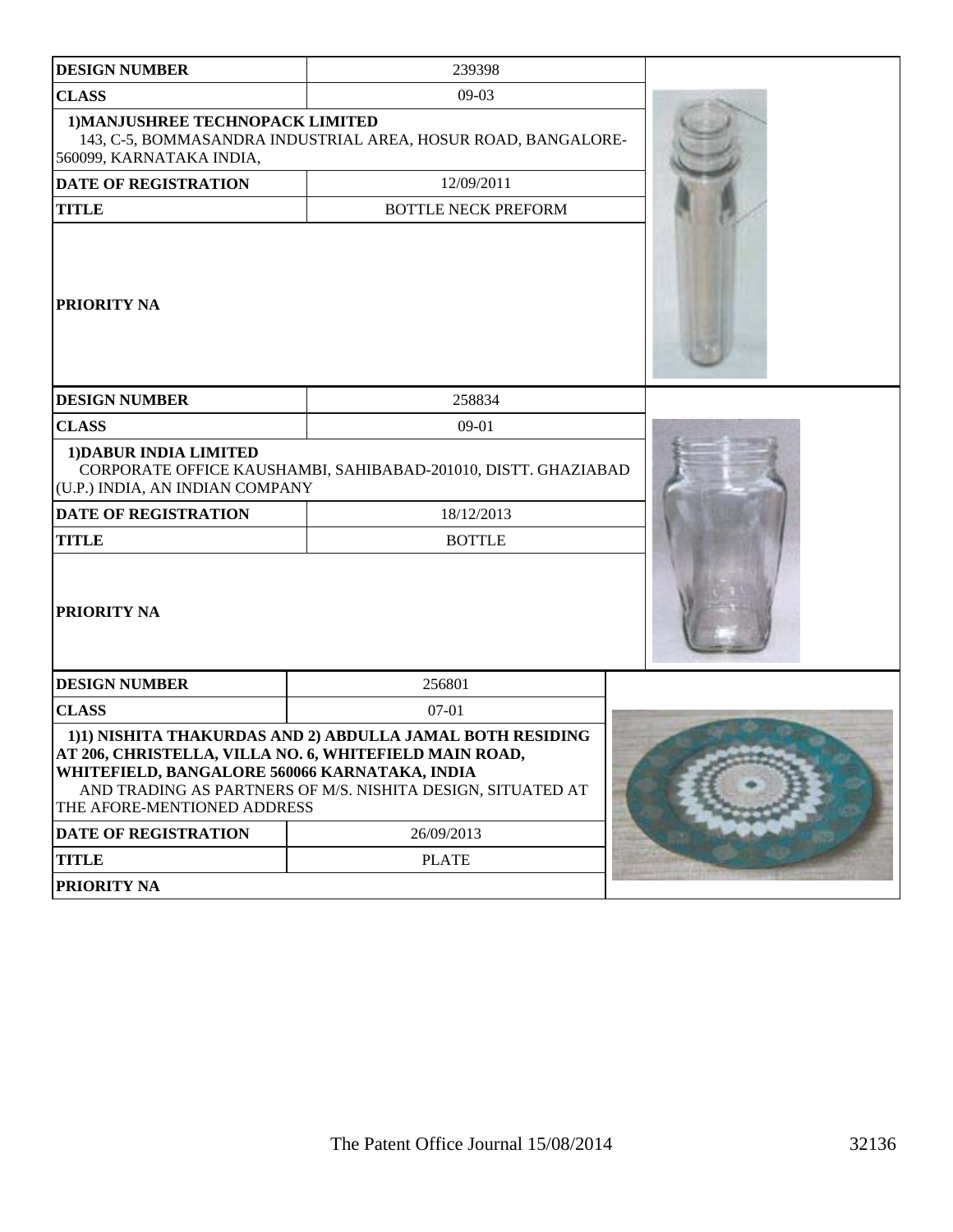| <b>DESIGN NUMBER</b>                                                                         | 258879                                                                                                                              |  |
|----------------------------------------------------------------------------------------------|-------------------------------------------------------------------------------------------------------------------------------------|--|
| <b>CLASS</b>                                                                                 | 09-01                                                                                                                               |  |
| <b>HAVING ITS REGISTERED OFFICE</b><br>400079, STATE OF MAHARASHTRA, INDIA                   | 1)GODREJ CONSUMER PRODUCTS LIMITED, AN INDIAN COMPANY<br>AT PIROJSHANAGAR, EASTERN EXPRESS HIGHWAY, VIKHROLI, MUMBAI-               |  |
| <b>DATE OF REGISTRATION</b>                                                                  | 19/12/2013                                                                                                                          |  |
| <b>TITLE</b>                                                                                 | <b>SOAP DISPENSER</b>                                                                                                               |  |
| PRIORITY NA                                                                                  |                                                                                                                                     |  |
| <b>DESIGN NUMBER</b>                                                                         | 258948                                                                                                                              |  |
| <b>CLASS</b>                                                                                 | 24-02                                                                                                                               |  |
| EQUIPMENT HAVING ITS PRINCIPAL PLACE OF BUSINESS<br>416410, DIST-SANGLI, MAHARASHTRA, INDIA. | 1) MR. SACHIN G. LOKAPURE(INDIA). PROPRIETOR OF SAGLO® RESEARCH<br>5099, NEAR ASHA TALKIES, OPP. OMKAR APPT, SHANIWAR PETH, MIRAJ-  |  |
| <b>DATE OF REGISTRATION</b>                                                                  | 24/12/2013                                                                                                                          |  |
| <b>TITLE</b>                                                                                 | SAMPLE HOLDER FOR BACTERIAL<br>MOVEMENT DETECTION                                                                                   |  |
| PRIORITY NA                                                                                  |                                                                                                                                     |  |
| <b>DESIGN NUMBER</b>                                                                         | 259634                                                                                                                              |  |
| <b>CLASS</b>                                                                                 | $02 - 04$                                                                                                                           |  |
| PART-B, BAHADURGAH, HARYANA, INDIA.<br>1956)                                                 | 1) ABHAY FOOTWEAR PVT. LTD., KH. NO. 76, OPP. PLOT NO. 1535, M.I.E.,<br>(AN INDIAN COMPANY DULY REGISTERED UNDER THE COMPANIES ACT, |  |
| <b>DATE OF REGISTRATION</b>                                                                  | 23/01/2014                                                                                                                          |  |
| <b>TITLE</b>                                                                                 | <b>SOLE FOR FOOTWEAR</b>                                                                                                            |  |
| <b>PRIORITY NA</b>                                                                           |                                                                                                                                     |  |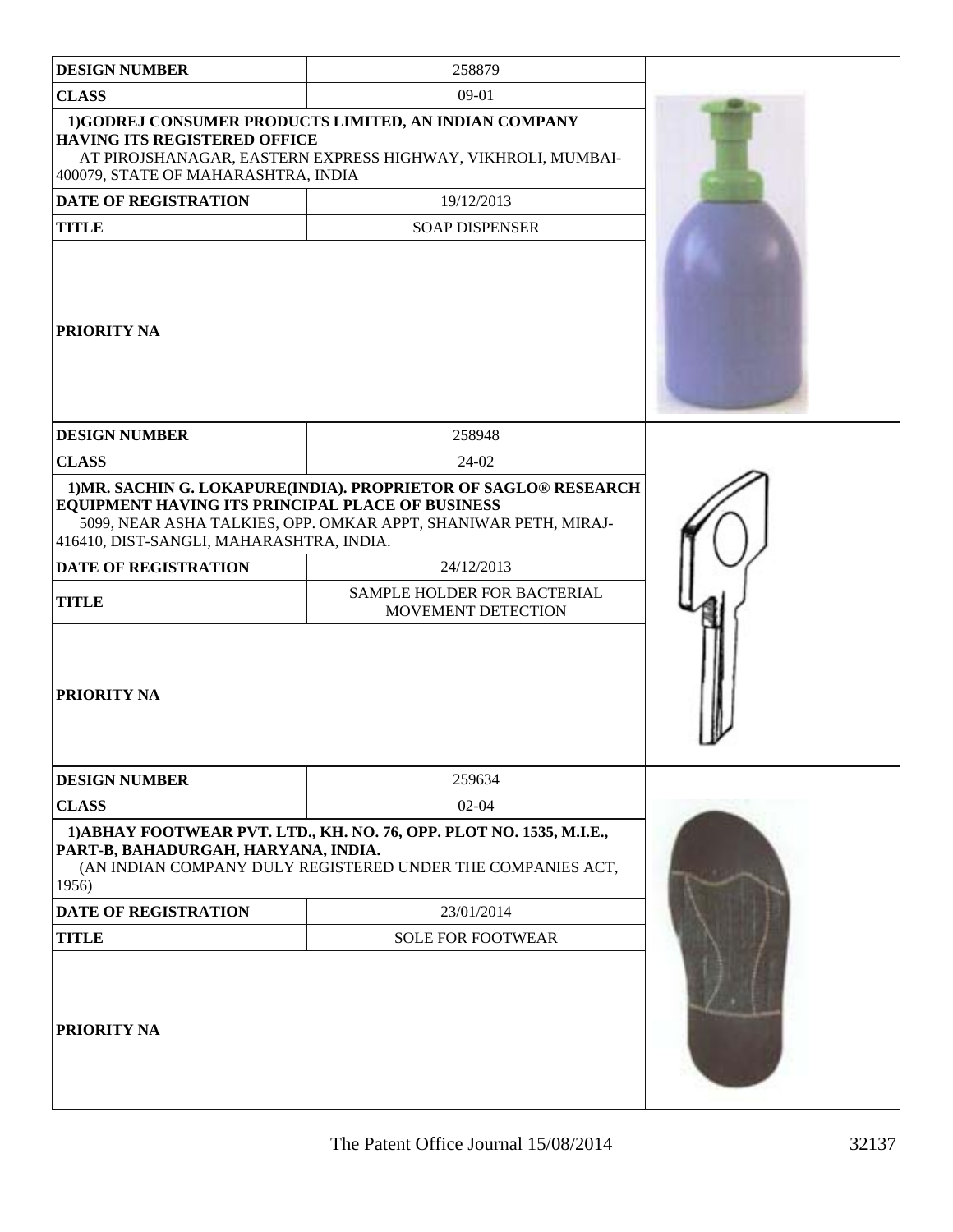| <b>CLASS</b><br>$12 - 16$<br>1) VOLVO LASTVAGNAR AB, OF<br>SE 405 08 GÖTEBORG, SWEDEN.<br><b>DATE OF REGISTRATION</b><br>10/10/2013<br><b>TITLE</b><br>FOOTSTEP FOR VEHICLE<br><b>PRIORITY</b><br>PRIORITY NUMBER<br><b>DATE</b><br><b>COUNTRY</b><br>2013/0158<br>11/04/2013<br><b>SWEDEN</b><br>258560<br><b>DESIGN NUMBER</b><br><b>CLASS</b><br>26-05<br>1) NATIONAL INSTITUTE OF DESIGN LOCATED AT<br>PALDI, AHMEDABAD-380007, GUJARAT, HAVING NATIONALITY AS INDIAN<br><b>DATE OF REGISTRATION</b><br>05/12/2013<br><b>TITLE</b><br><b>LAMP</b> |  |
|-------------------------------------------------------------------------------------------------------------------------------------------------------------------------------------------------------------------------------------------------------------------------------------------------------------------------------------------------------------------------------------------------------------------------------------------------------------------------------------------------------------------------------------------------------|--|
|                                                                                                                                                                                                                                                                                                                                                                                                                                                                                                                                                       |  |
|                                                                                                                                                                                                                                                                                                                                                                                                                                                                                                                                                       |  |
|                                                                                                                                                                                                                                                                                                                                                                                                                                                                                                                                                       |  |
|                                                                                                                                                                                                                                                                                                                                                                                                                                                                                                                                                       |  |
|                                                                                                                                                                                                                                                                                                                                                                                                                                                                                                                                                       |  |
|                                                                                                                                                                                                                                                                                                                                                                                                                                                                                                                                                       |  |
|                                                                                                                                                                                                                                                                                                                                                                                                                                                                                                                                                       |  |
|                                                                                                                                                                                                                                                                                                                                                                                                                                                                                                                                                       |  |
|                                                                                                                                                                                                                                                                                                                                                                                                                                                                                                                                                       |  |
|                                                                                                                                                                                                                                                                                                                                                                                                                                                                                                                                                       |  |
|                                                                                                                                                                                                                                                                                                                                                                                                                                                                                                                                                       |  |
|                                                                                                                                                                                                                                                                                                                                                                                                                                                                                                                                                       |  |
| <b>PRIORITY NA</b>                                                                                                                                                                                                                                                                                                                                                                                                                                                                                                                                    |  |
| 256441<br><b>DESIGN NUMBER</b>                                                                                                                                                                                                                                                                                                                                                                                                                                                                                                                        |  |
| <b>CLASS</b><br>08-08                                                                                                                                                                                                                                                                                                                                                                                                                                                                                                                                 |  |
| 1) HUBBELL INCORPORATED,<br>40 WATERVIEW DRIVE, P.O. BOX 1000, SHELTON, CONNECTICUT<br>06484-1000 UNITED STATES, A CORPORATION OF THE STATE OF<br>CONNECTICUT, USA                                                                                                                                                                                                                                                                                                                                                                                    |  |
| 13/09/2013<br><b>DATE OF REGISTRATION</b>                                                                                                                                                                                                                                                                                                                                                                                                                                                                                                             |  |
| <b>TITLE</b><br><b>CLIP-ON BONDING WASHER</b>                                                                                                                                                                                                                                                                                                                                                                                                                                                                                                         |  |
| <b>PRIORITY</b>                                                                                                                                                                                                                                                                                                                                                                                                                                                                                                                                       |  |
| PRIORITY NUMBER<br><b>DATE</b><br><b>COUNTRY</b>                                                                                                                                                                                                                                                                                                                                                                                                                                                                                                      |  |
| 15/03/2013<br>U.S.A.<br>29/450,142                                                                                                                                                                                                                                                                                                                                                                                                                                                                                                                    |  |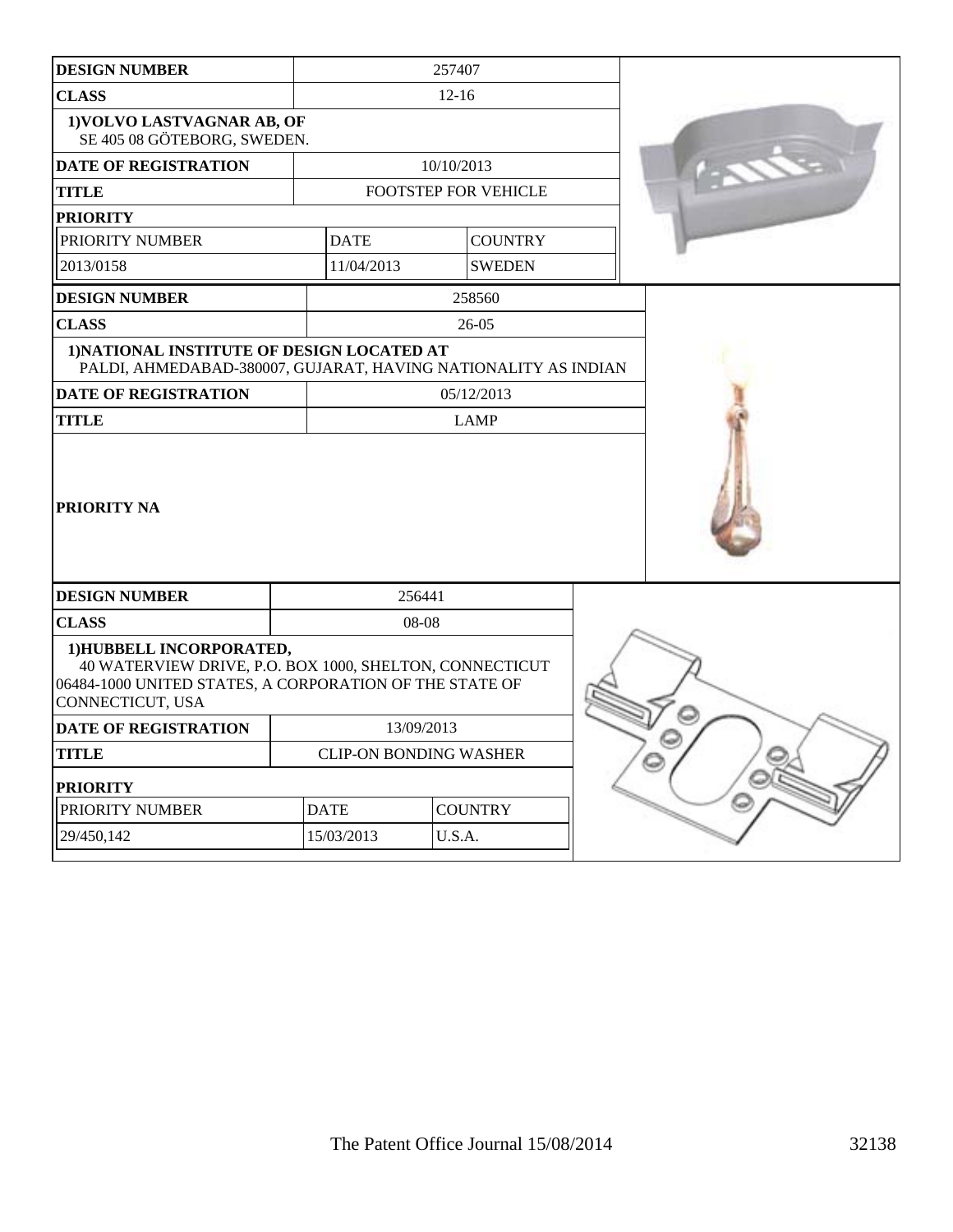| <b>DESIGN NUMBER</b>                                                                                                                                                                                                                                                  | 256874                             |               |  |
|-----------------------------------------------------------------------------------------------------------------------------------------------------------------------------------------------------------------------------------------------------------------------|------------------------------------|---------------|--|
| <b>CLASS</b>                                                                                                                                                                                                                                                          | $09-05$                            |               |  |
| 1) LUXOR WRITING INSTRUMENTS PVT. LIMITED, AN INDIAN COMPANY,<br>OF                                                                                                                                                                                                   |                                    |               |  |
| 229, OKHLA INDUSTRIAL ESTATE, PHASE-III, NEW DELHI, INDIA                                                                                                                                                                                                             |                                    |               |  |
| <b>DATE OF REGISTRATION</b>                                                                                                                                                                                                                                           | 27/09/2013                         |               |  |
| <b>TITLE</b><br>PACKAGING TRAY                                                                                                                                                                                                                                        |                                    |               |  |
| <b>PRIORITY NA</b>                                                                                                                                                                                                                                                    |                                    |               |  |
| <b>DESIGN NUMBER</b>                                                                                                                                                                                                                                                  |                                    | 258994        |  |
| <b>CLASS</b>                                                                                                                                                                                                                                                          |                                    | 08-06         |  |
| DEVDASBHAI AMIPARA BOTH INDIAN NATIONAL PARTNER OF SIGMA<br>ENTERPRISE AN INDIAN PARTNERSHIP FIRM HAVING ITS PRINCIPAL<br>PLACE OF BUSINESS AT<br>SHRI HARI IND. ZONE-2, NR. MUNJAPARA INDUSTRIES, AKASH<br>RESTAURANT STREET, AJI RING ROAD, RAJKOT-2, GUJARAT-INDIA |                                    |               |  |
| <b>DATE OF REGISTRATION</b>                                                                                                                                                                                                                                           |                                    | 24/12/2013    |  |
| <b>TITLE</b>                                                                                                                                                                                                                                                          |                                    | <b>HANDLE</b> |  |
| <b>PRIORITY NA</b>                                                                                                                                                                                                                                                    |                                    |               |  |
| <b>DESIGN NUMBER</b>                                                                                                                                                                                                                                                  | 255539                             |               |  |
| <b>CLASS</b>                                                                                                                                                                                                                                                          | $22-06$                            |               |  |
| 1) RECKITT BENCKISER (BRANDS) LIMITED,<br>103-105 BATH ROAD, SLOUGH BERKSHIRE, SL1 3UH, UNITED KINGDOM                                                                                                                                                                |                                    |               |  |
| DATE OF REGISTRATION                                                                                                                                                                                                                                                  |                                    | 29/07/2013    |  |
| <b>TITLE</b>                                                                                                                                                                                                                                                          | REFILL FOR INSECT REPELLENT DEVICE |               |  |
| <b>PRIORITY</b>                                                                                                                                                                                                                                                       |                                    |               |  |
| PRIORITY NUMBER                                                                                                                                                                                                                                                       | <b>COUNTRY</b><br><b>DATE</b>      |               |  |
| 002175349-0004                                                                                                                                                                                                                                                        | 30/01/2013<br>OHIM                 |               |  |
|                                                                                                                                                                                                                                                                       |                                    |               |  |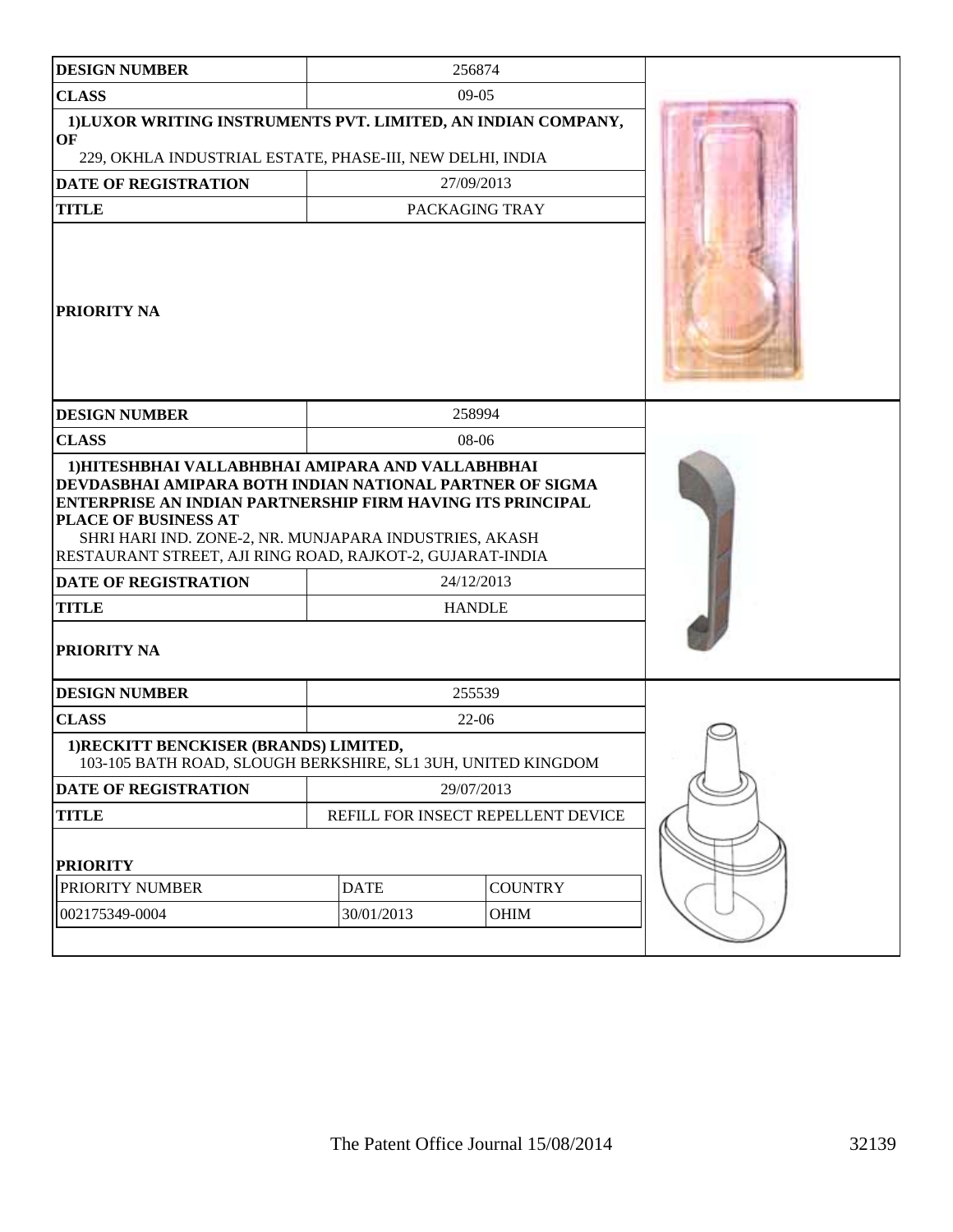| <b>DESIGN NUMBER</b>                                                                                                                    | 257506                                                                                                                                                                                           |  |  |
|-----------------------------------------------------------------------------------------------------------------------------------------|--------------------------------------------------------------------------------------------------------------------------------------------------------------------------------------------------|--|--|
| <b>CLASS</b>                                                                                                                            | $02 - 04$                                                                                                                                                                                        |  |  |
| <b>ADDRESS</b>                                                                                                                          | 1) B. KRISHNA KUMAR, PROPRIETOR OF M/S. STEPSTONE CLOTHING, AT<br>NO. 46, SIDCO, INDUSTRIAL ESTATE, HARVEY ROAD, TIRUPUR-641602,<br>TIRUPUR DISTRICT, TAMILNADU, INDIA, INDIAN-NATIONAL OF ABOVE |  |  |
| <b>DATE OF REGISTRATION</b>                                                                                                             | 14/10/2013                                                                                                                                                                                       |  |  |
| <b>TITLE</b>                                                                                                                            |                                                                                                                                                                                                  |  |  |
| <b>PRIORITY NA</b>                                                                                                                      |                                                                                                                                                                                                  |  |  |
| <b>DESIGN NUMBER</b>                                                                                                                    | 257360                                                                                                                                                                                           |  |  |
| <b>CLASS</b>                                                                                                                            | $07-01$                                                                                                                                                                                          |  |  |
| 1) RAVISSANT PRIVATE LIMITED, AN INDIAN COMPANY, OF<br>50-51, COMMERCIAL COMPLEX, NEW FRIENDS COLONY, NEW DELHI-110065,<br><b>INDIA</b> |                                                                                                                                                                                                  |  |  |
| <b>DATE OF REGISTRATION</b>                                                                                                             | 09/10/2013                                                                                                                                                                                       |  |  |
| <b>TITLE</b>                                                                                                                            | <b>SERVING DISH</b>                                                                                                                                                                              |  |  |
| PRIORITY NA                                                                                                                             |                                                                                                                                                                                                  |  |  |
| <b>DESIGN NUMBER</b>                                                                                                                    | 257112                                                                                                                                                                                           |  |  |
| <b>CLASS</b>                                                                                                                            | $09-05$                                                                                                                                                                                          |  |  |
| OF                                                                                                                                      | 1) LUXOR WRITING INSTRUMENTS PVT. LIMITED, AN INDIAN COMPANY,<br>229, OKHLA INDUSTRIAL ESTATE, PHASE-III, NEW DELHI, INDIA                                                                       |  |  |
| <b>DATE OF REGISTRATION</b>                                                                                                             | 30/09/2013                                                                                                                                                                                       |  |  |
| <b>TITLE</b>                                                                                                                            | <b>BLISTER PACK</b>                                                                                                                                                                              |  |  |
| PRIORITY NA                                                                                                                             |                                                                                                                                                                                                  |  |  |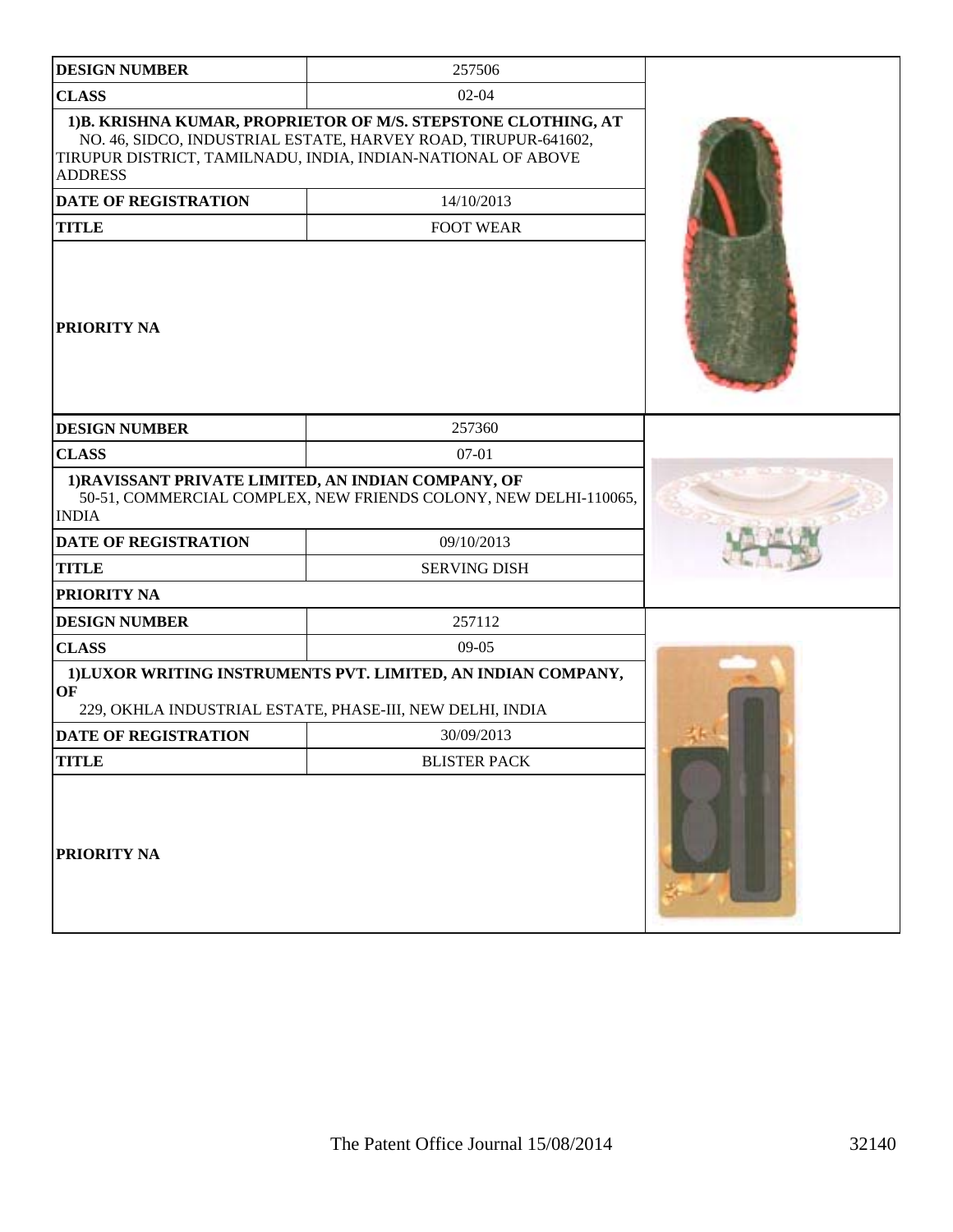| <b>DESIGN NUMBER</b>                                                                                                                                                                              | 258508                       |                |  |  |
|---------------------------------------------------------------------------------------------------------------------------------------------------------------------------------------------------|------------------------------|----------------|--|--|
| <b>CLASS</b>                                                                                                                                                                                      |                              | 06-01          |  |  |
| 1) THE SUPREME INDUSTRIES LTD., (AN INDIAN PUBLIC LIMITED<br>COMPANY),<br>601 CENTRAL PLAZA, 2/6, SARAT BOSE ROAD, KOLKATA - 700020, WEST<br><b>BENGAL, INDIA</b>                                 |                              |                |  |  |
| <b>DATE OF REGISTRATION</b>                                                                                                                                                                       |                              | 02/12/2013     |  |  |
| <b>TITLE</b>                                                                                                                                                                                      |                              | <b>CHAIR</b>   |  |  |
| <b>PRIORITY NA</b>                                                                                                                                                                                |                              |                |  |  |
| <b>DESIGN NUMBER</b>                                                                                                                                                                              | 259008                       |                |  |  |
| <b>CLASS</b>                                                                                                                                                                                      | 09-07                        |                |  |  |
| 1) MONO PACKAGING PVT. LTD., 506-A, SHREENATH<br>COMPLEX, P.K. ROAD EXTENSION, MULUND (WEST),<br>MUMBAI-400080, INDIA. (AN INDIAN COMPANY DULY<br>REGISTERED UNDER THE COMPANIES ACT, 1956)       |                              |                |  |  |
| DATE OF REGISTRATION<br><b>TITLE</b>                                                                                                                                                              | 26/12/2013<br><b>JAR CAP</b> |                |  |  |
| <b>PRIORITY NA</b>                                                                                                                                                                                |                              |                |  |  |
| <b>DESIGN NUMBER</b>                                                                                                                                                                              |                              | 259420         |  |  |
| <b>CLASS</b>                                                                                                                                                                                      | 23-02                        |                |  |  |
| 1) BOLD INTERNATIONAL FZCO, A COMPANY ORGANIZED AND<br>EXISTING UNDER THE LAWS OF UNITED ARAB EMIRATES,<br><b>HAVING PLACE OF BUSINESS AT</b><br>PO BOX 261691 JAFZA, DUBAI, UNITED ARAB EMIRATES |                              |                |  |  |
| <b>DATE OF REGISTRATION</b>                                                                                                                                                                       | 15/01/2014                   |                |  |  |
| <b>TITLE</b>                                                                                                                                                                                      | <b>FOOT WASHER</b>           |                |  |  |
| <b>PRIORITY</b>                                                                                                                                                                                   |                              |                |  |  |
| PRIORITY NUMBER                                                                                                                                                                                   | <b>DATE</b>                  | <b>COUNTRY</b> |  |  |
| 001380919-0001                                                                                                                                                                                    | 13/08/2013                   | OHIM           |  |  |
|                                                                                                                                                                                                   |                              |                |  |  |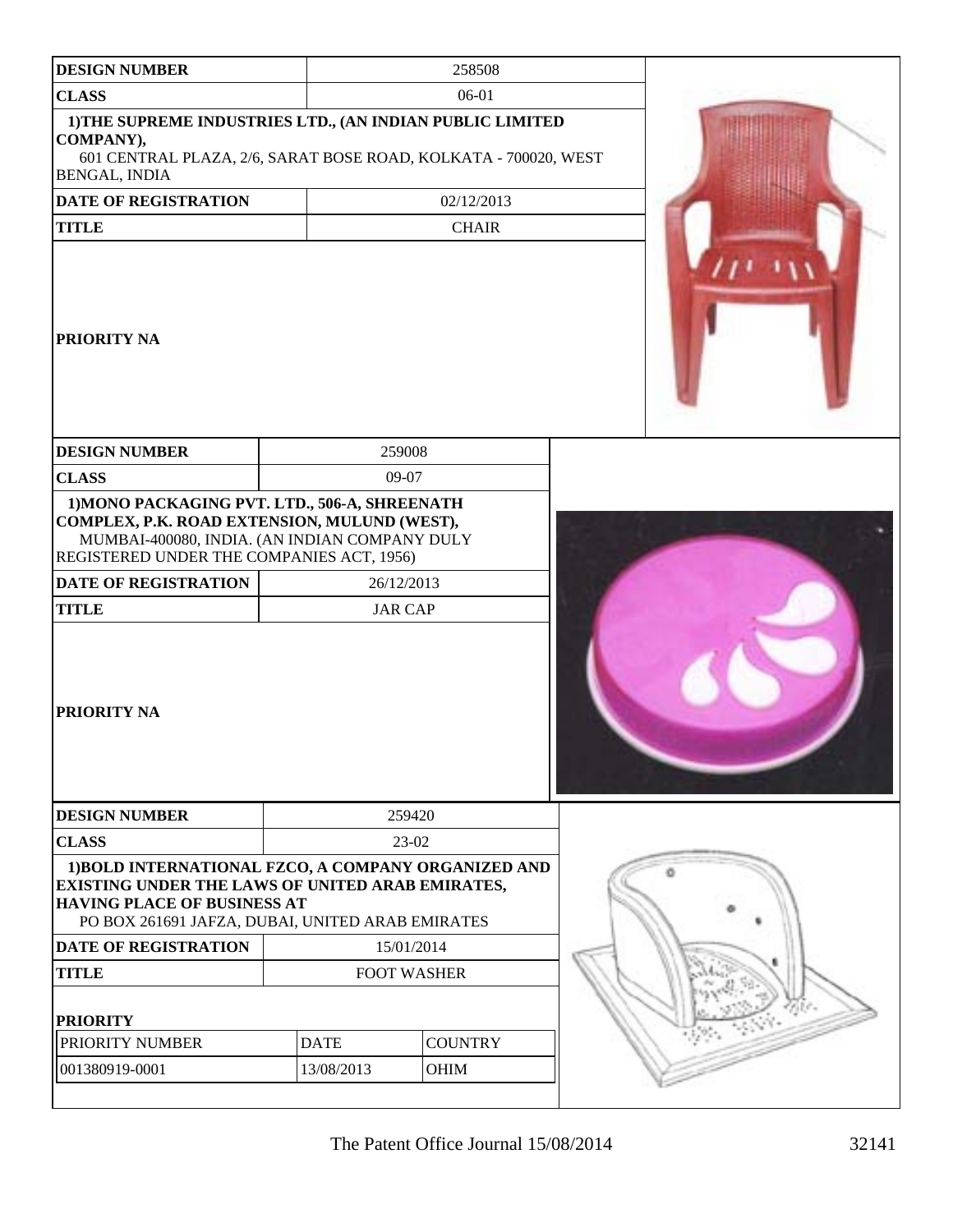| <b>DESIGN NUMBER</b>                                                        | 256826                                                                                                                                                                                                                                    |  |
|-----------------------------------------------------------------------------|-------------------------------------------------------------------------------------------------------------------------------------------------------------------------------------------------------------------------------------------|--|
| <b>CLASS</b>                                                                | $02 - 01$                                                                                                                                                                                                                                 |  |
| MAHARASHTRA, INDIA.<br><b>ABOVE ADDRESS.</b>                                | 1) GALAXY CLOTHING CO., (AN INDIAN SOLE PROPRIETORSHIP<br>CONCERN), HAVING OFFICE AT GALA NO. 212, SHREEJI INDUSTRIAL<br>ESTATE, SUBHASH ROAD, JOGESHWARI (EAST), MUMBAI-400060,<br>WHOSE PROPRIETOR IS NIMESH SHAH. (INDIAN NATIONAL) OF |  |
| <b>DATE OF REGISTRATION</b>                                                 | 26/09/2013                                                                                                                                                                                                                                |  |
| <b>TITLE</b>                                                                | <b>SHIRT</b>                                                                                                                                                                                                                              |  |
| PRIORITY NA                                                                 |                                                                                                                                                                                                                                           |  |
| <b>DESIGN NUMBER</b>                                                        | 257368                                                                                                                                                                                                                                    |  |
| <b>CLASS</b>                                                                | $07-01$                                                                                                                                                                                                                                   |  |
| 110065, INDIA                                                               | 1) RAVISSANT PRIVATE LIMITED, AN INDIAN COMPANY, OF<br>50-51, COMMERCIAL COMPLEX, NEW FRIENDS COLONY, NEW DELHI-                                                                                                                          |  |
| <b>DATE OF REGISTRATION</b>                                                 | 09/10/2013                                                                                                                                                                                                                                |  |
| <b>TITLE</b>                                                                | <b>DISH</b>                                                                                                                                                                                                                               |  |
| PRIORITY NA                                                                 |                                                                                                                                                                                                                                           |  |
| <b>DESIGN NUMBER</b>                                                        | 256825                                                                                                                                                                                                                                    |  |
| <b>CLASS</b>                                                                | $02 - 01$                                                                                                                                                                                                                                 |  |
| 1)GALAXY CLOTHING CO., (AN INDIAN SOLE<br><b>INDIA.</b><br>OF ABOVE ADDRESS | PROPRIETORSHIP CONCERN), HAVING OFFICE AT GALA<br>NO. 212, SHREEJI INDUSTRIAL ESTATE, SUBHASH ROAD,<br>JOGESHWARI (EAST), MUMBAI-400 060, MAHARASHTRA,<br>WHOSE PROPRIETOR IS NIMESH SHAH. (INDIAN NATIONAL)                              |  |
| <b>DATE OF</b><br><b>REGISTRATION</b>                                       | 26/09/2013                                                                                                                                                                                                                                |  |
| <b>TITLE</b>                                                                | <b>SHIRT</b>                                                                                                                                                                                                                              |  |
| PRIORITY NA                                                                 |                                                                                                                                                                                                                                           |  |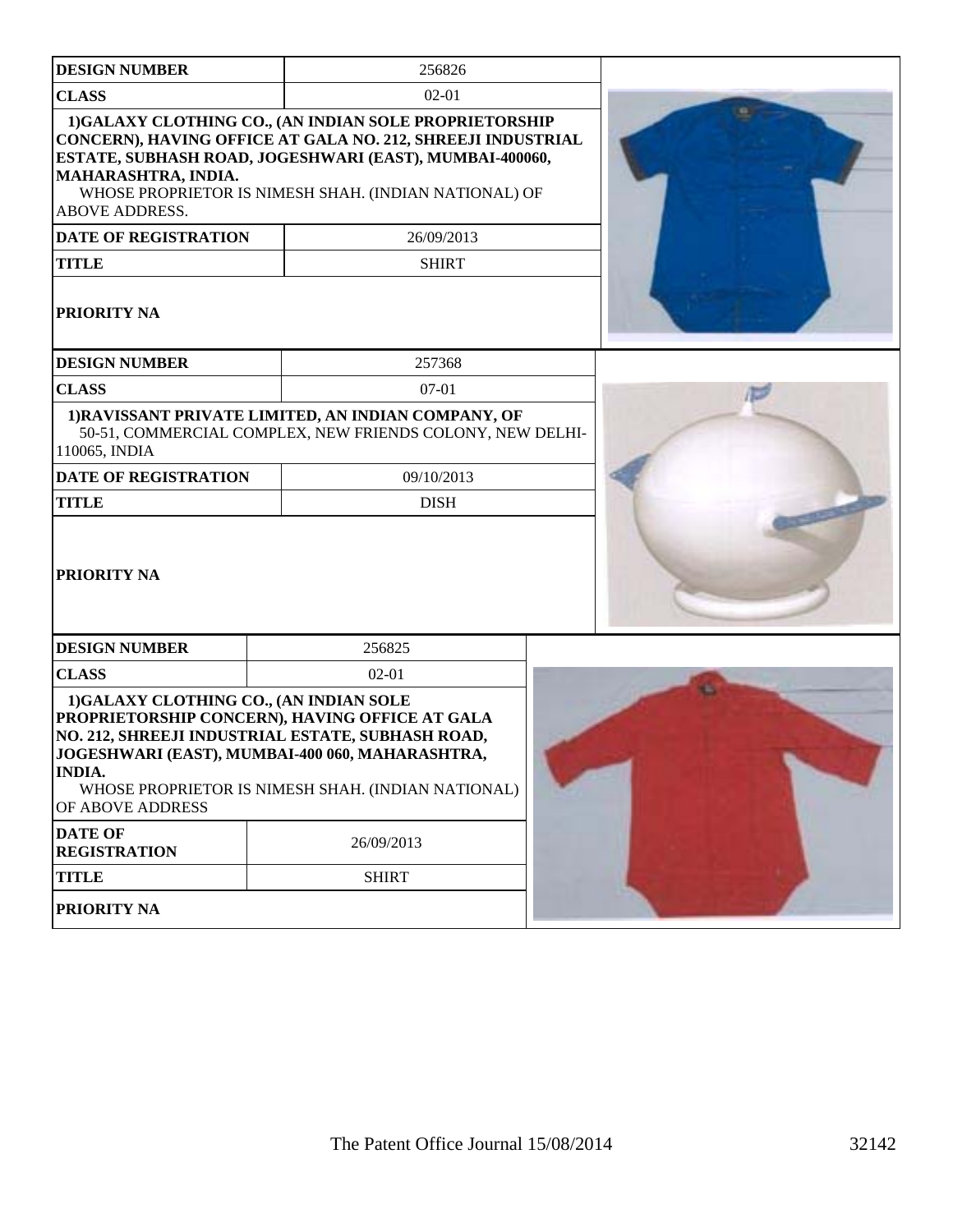| <b>DESIGN NUMBER</b>                                                                           | 260447                                                                                                                                                                                                                     |  |
|------------------------------------------------------------------------------------------------|----------------------------------------------------------------------------------------------------------------------------------------------------------------------------------------------------------------------------|--|
| <b>CLASS</b>                                                                                   | $09-03$                                                                                                                                                                                                                    |  |
| <b>OFFICE AT</b><br>4, CORPORATE PARK, SION-TROMBAY ROAD, MUMBAI-400071,<br>MAHARASHTRA, INDIA | 1) ABBOTT HEALTHCARE PVT. LTD, AN INDIAN COMPANY HAVING ITS                                                                                                                                                                |  |
| <b>DATE OF REGISTRATION</b>                                                                    | 18/02/2014                                                                                                                                                                                                                 |  |
| <b>TITLE</b>                                                                                   | <b>CONTAINER</b>                                                                                                                                                                                                           |  |
| <b>PRIORITY NA</b>                                                                             |                                                                                                                                                                                                                            |  |
| <b>DESIGN NUMBER</b>                                                                           | 257505                                                                                                                                                                                                                     |  |
| <b>CLASS</b>                                                                                   | 09-04                                                                                                                                                                                                                      |  |
| <b>ADDRESS</b><br><b>DATE OF REGISTRATION</b><br><b>TITLE</b><br><b>PRIORITY NA</b>            | 1)S. SINDHIYA, PROPRIETOR OF M/S. SINDHIYA PLASTIC INDUSTRIES, AT<br>NO. 75/1, THIRUNAGAR 3RD STREET, SUNDAKKAMUTHUR ROAD,<br>COIMBATORE-641026, TAMILNADU, INDIA, INDIAN-NATIONAL OF ABOVE<br>14/10/2013<br><b>BASKET</b> |  |
| <b>DESIGN NUMBER</b>                                                                           | 257359                                                                                                                                                                                                                     |  |
| <b>CLASS</b>                                                                                   | $07-01$                                                                                                                                                                                                                    |  |
| 1) RAVISSANT PRIVATE LIMITED, AN INDIAN COMPANY, OF<br><b>INDIA</b>                            | 50-51, COMMERCIAL COMPLEX, NEW FRIENDS COLONY, NEW DELHI-110065,                                                                                                                                                           |  |
| <b>DATE OF REGISTRATION</b>                                                                    | 09/10/2013                                                                                                                                                                                                                 |  |
| <b>TITLE</b>                                                                                   | <b>COFFEE POT</b>                                                                                                                                                                                                          |  |
| PRIORITY NA                                                                                    |                                                                                                                                                                                                                            |  |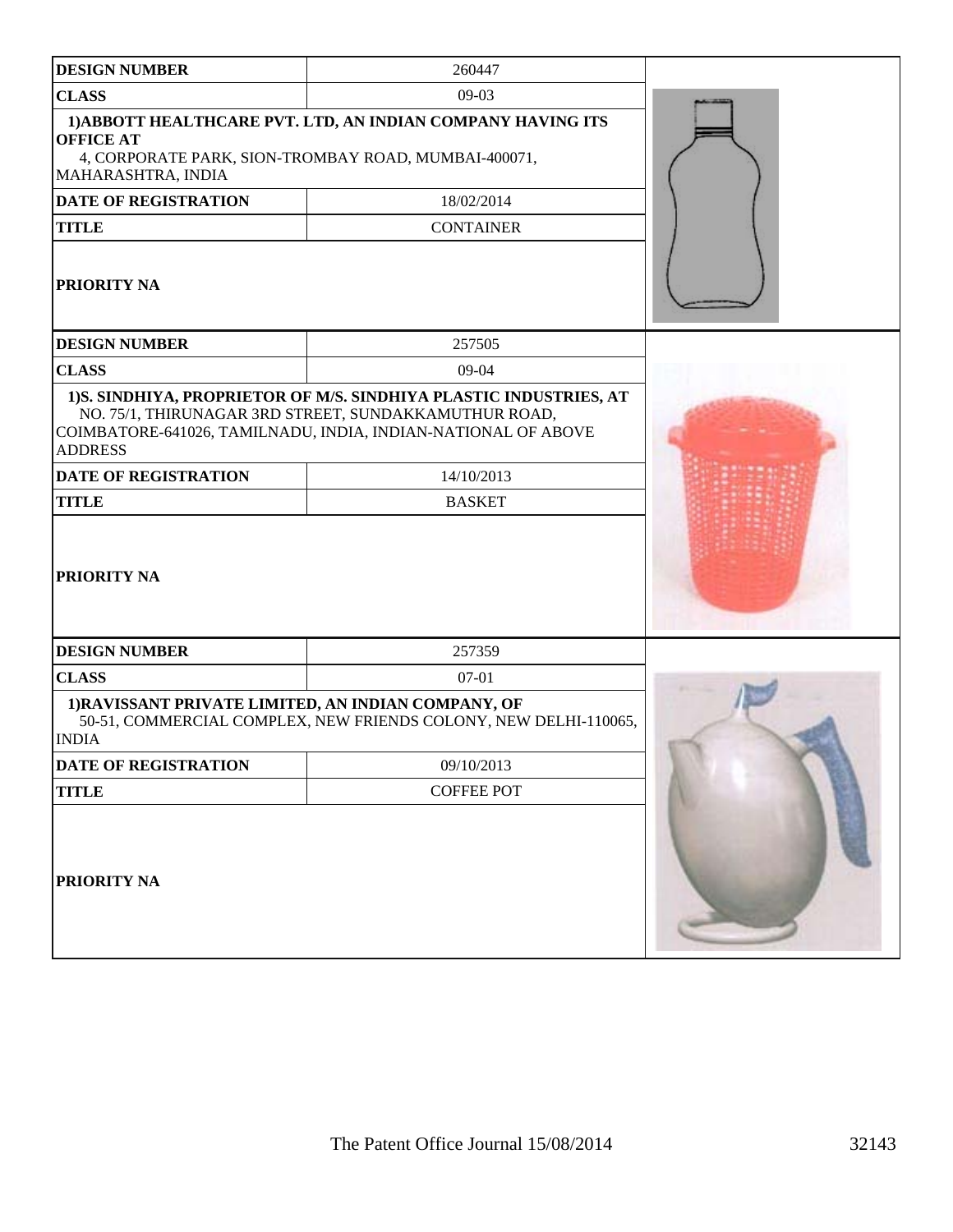| <b>DESIGN NUMBER</b>                  | 258681                                                                                                                                                                                               |  |
|---------------------------------------|------------------------------------------------------------------------------------------------------------------------------------------------------------------------------------------------------|--|
| <b>CLASS</b>                          | $12 - 16$                                                                                                                                                                                            |  |
| OF<br>KANAGAWA-KEN, JAPAN             | 1) NISSAN JIDOSHA KABUSHIKI KAISHA (ALSO TRADING<br>AS NISSAN MOTOR CO., LTD.), A JAPANESE COMPANY,<br>ORGANIZED AND EXISTING UNDER THE LAWS OF JAPAN<br>NO. 2 TAKARACHO, KANAGAWA-KU, YOKOHAMA-SHI, |  |
| <b>DATE OF</b><br><b>REGISTRATION</b> | 12/12/2013                                                                                                                                                                                           |  |
| <b>TITLE</b>                          | <b>INSTRUMENT PANEL FOR</b><br><b>AUTOMOBILE</b>                                                                                                                                                     |  |
| <b>PRIORITY NA</b>                    |                                                                                                                                                                                                      |  |
| <b>DESIGN NUMBER</b>                  | 255263                                                                                                                                                                                               |  |
| <b>CLASS</b>                          | $26-03$                                                                                                                                                                                              |  |
|                                       | 1) HAVELLS INDIA LIMITED HAVING REGISTERED OFFICE<br>AT 1, RAJ NARAIN MARG, CIVIL LINES, DELHI 110054.                                                                                               |  |
| <b>DATE OF</b><br><b>REGISTRATION</b> | 16/07/2013                                                                                                                                                                                           |  |
| <b>TITLE</b>                          | <b>LUMINAIRE</b>                                                                                                                                                                                     |  |
| <b>PRIORITY NA</b>                    |                                                                                                                                                                                                      |  |
| <b>DESIGN NUMBER</b>                  | 257358                                                                                                                                                                                               |  |
| <b>CLASS</b>                          | $07-01$                                                                                                                                                                                              |  |
| DELHI-110065, INDIA                   | 1) RAVISSANT PRIVATE LIMITED, AN INDIAN COMPANY, OF<br>50-51, COMMERCIAL COMPLEX, NEW FRIENDS COLONY, NEW                                                                                            |  |
| <b>DATE OF REGISTRATION</b>           | 09/10/2013                                                                                                                                                                                           |  |
| <b>TITLE</b>                          | <b>TEA POT</b>                                                                                                                                                                                       |  |
| <b>PRIORITY NA</b>                    |                                                                                                                                                                                                      |  |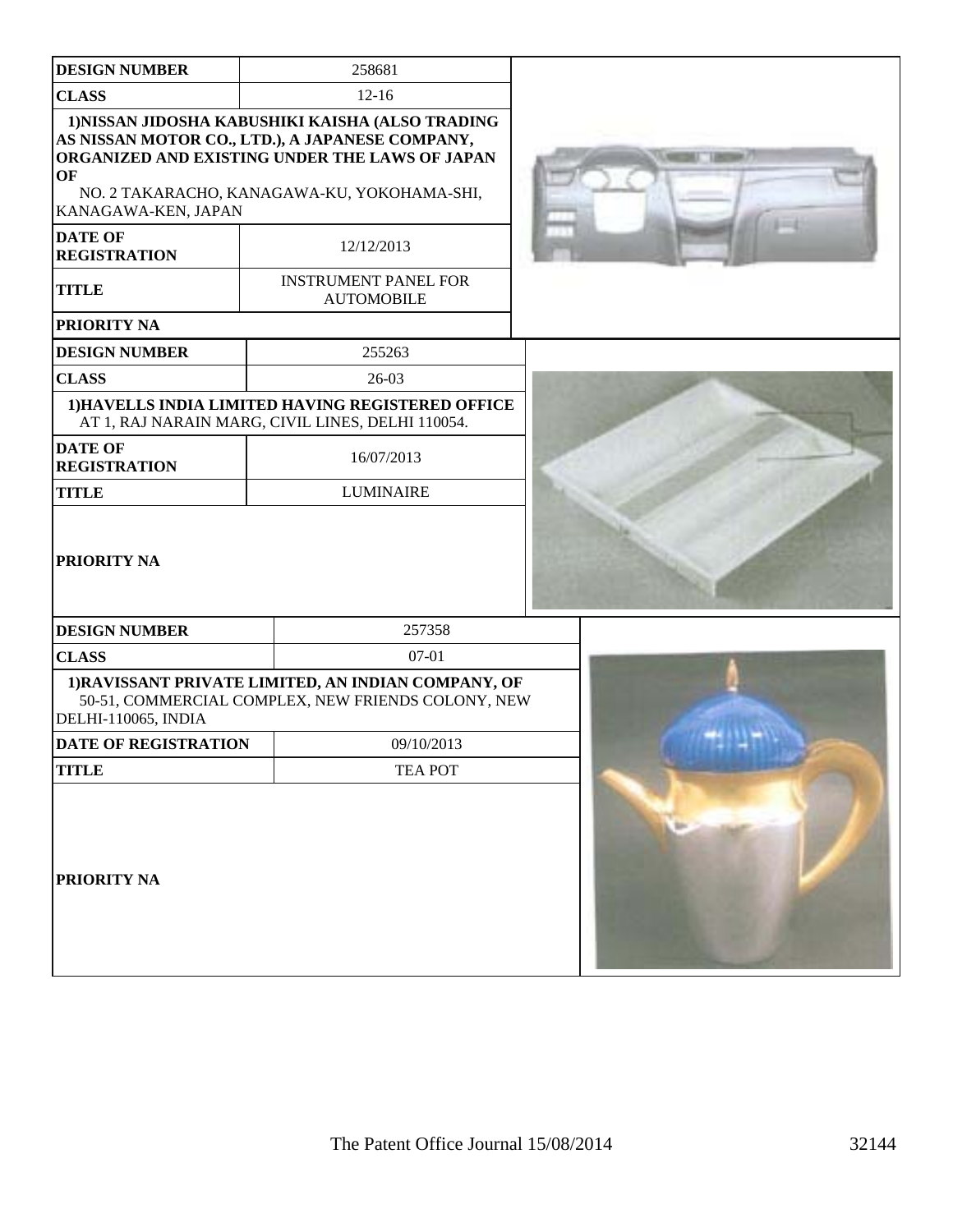| <b>DESIGN NUMBER</b>                                                                                                                                                                                                                                                                                                                 | 258571                                  |             |  |  |   |
|--------------------------------------------------------------------------------------------------------------------------------------------------------------------------------------------------------------------------------------------------------------------------------------------------------------------------------------|-----------------------------------------|-------------|--|--|---|
| <b>CLASS</b>                                                                                                                                                                                                                                                                                                                         | $09-03$                                 |             |  |  |   |
| 1) TETRA LAVAL HOLDINGS & FINANCE S.A.,<br>OF AVENUE GÉNÉRAL-GUISAN 70, CH-1009 PULLY, 1009 SWITZERLAND                                                                                                                                                                                                                              |                                         |             |  |  | o |
| <b>DATE OF REGISTRATION</b>                                                                                                                                                                                                                                                                                                          | 05/12/2013                              |             |  |  |   |
| <b>TITLE</b>                                                                                                                                                                                                                                                                                                                         | <b>PACKAGING</b>                        |             |  |  |   |
| <b>PRIORITY</b>                                                                                                                                                                                                                                                                                                                      |                                         |             |  |  |   |
| PRIORITY NUMBER                                                                                                                                                                                                                                                                                                                      | <b>DATE</b><br><b>COUNTRY</b>           |             |  |  |   |
| 002282137-0011                                                                                                                                                                                                                                                                                                                       | 26/07/2013                              | <b>OHIM</b> |  |  |   |
|                                                                                                                                                                                                                                                                                                                                      |                                         |             |  |  |   |
| <b>DESIGN NUMBER</b><br><b>CLASS</b>                                                                                                                                                                                                                                                                                                 | 259186<br>23-01                         |             |  |  |   |
| 1) EASOL PRIVATE LIMITED AN INDIAN COMPANY<br><b>ESTABLISHED UNDER THE COMPANY'S ACT, 1956 AND</b><br><b>WHOSE ADDRESS IS</b><br>S. NO. 228, OPP. SHIVANE GRAMPANCHAYAT, AT POST<br>SHIVANE, TALUKA-HAVELI, PUNE:411023, MAHARASHTRA,<br><b>INDIA</b><br><b>DATE OF</b><br><b>REGISTRATION</b><br><b>TITLE</b><br><b>PRIORITY NA</b> | 03/01/2014<br>WATER DISINFECTANT DEVICE |             |  |  |   |
| <b>DESIGN NUMBER</b>                                                                                                                                                                                                                                                                                                                 | 255232                                  |             |  |  |   |
| <b>CLASS</b>                                                                                                                                                                                                                                                                                                                         | 15-99                                   |             |  |  |   |
| 1) DANIELI & C. OFFICINE MECCANICHE S.P.A., AN ITALIAN<br>COMPANY,<br>OF VIA NAZIONALE, 41, 33042 BUTTRIO (UD), ITALY                                                                                                                                                                                                                |                                         |             |  |  |   |
| <b>DATE OF REGISTRATION</b>                                                                                                                                                                                                                                                                                                          | 15/07/2013                              |             |  |  |   |
| <b>TITLE</b>                                                                                                                                                                                                                                                                                                                         | SLITTING GUIDES FOR ROLLING MILLS       |             |  |  |   |
| <b>PRIORITY NA</b>                                                                                                                                                                                                                                                                                                                   |                                         |             |  |  |   |